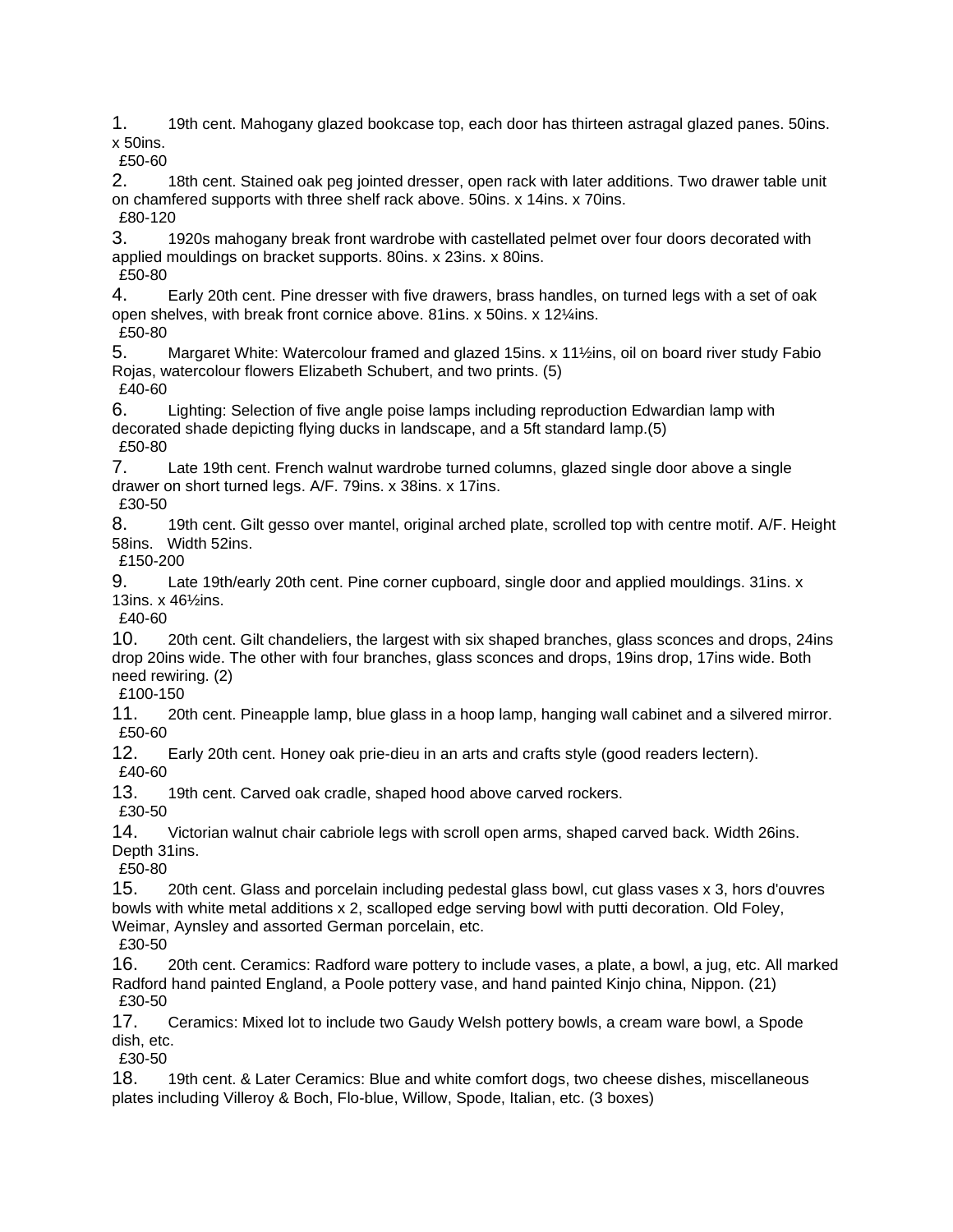£40-60

19. 20th cent. Mahogany extremely large coffee table, the bevelled glass top with mahogany surround on cabriole legs. 82ins. x 42ins. x 18ins.

£200-300

20. 20th cent. Ceramics: Royal Worcester 'Evesham' dinner and tea service saucers x 19, coffee cups x 7, teacups x 13, sauce tureen and cover on stand, coffee/teapot, milk jug, ramekins a pair, dinner plates (10ins) x 11, oil bottle, dessert plates x 9, side plates x 12, plate (9ins) oval tureen, two covers, gravy boat on stand, sauce boat on stand, preserve dish, circular tureen and cover, soup/dessert bowls x 7, open serving dish, cake plates x 2, Royal Stafford 'Fragrance' side plates.

£80-120

21. 20th cent. Pine dining table on turned legs. 60ins. x 33ins. x 30ins.

£40-60

22. Clocks: Collection of Victorian and later marble/slate clocks and cases for restoration. (7) £60-100

23. Clocks/Horology/Cameras: Large collection of parts, lenses, cases and bases together with a Dickenson of Chippenham wall clock and a W. Pearce of Wiveliscombe wall clock. All A/F £100-150

24. 20th cent. Electroplate & Metalware: Eric Clements for Mappin & Webb four piece tea set, condiment set, Regency style four pieces tea set by Spear & Jackson plate tray etc. Plus brass kettle and stand.

£60-80

25. Silver Plate/Metalware: Tea set, coffee pot, ice bucket, goblets, tankards, candelabra, Community six place cutlery set boxed, four Garrard & Co pin dishes, set of eight knife rests, etc. £60-80

26. Platedware: Large collection of plated tankards and trophies relating to Caravan and Camping Club events.

£30-50

27. 20th cent. Plate: Art style oval tray with scroll handles Goldsmith & Co. Regent Plate. 17 $\frac{1}{2}$ ins. x 12ins. Plus white metal silver plated gallery trays, two round 9ins. and 12ins, and one oval 16½ins. x 13ins.

£50-70

28. Platedware: Dinner knives with various assorted handles, Inox, etc. x 18, thirteen silver plated butter knives with pistol grip handles and shell handles.

£40-60

29. 20th cent. Oak storage chest/coffee table with two opening flaps on a shaped base with bracket feet. 43ins. x 24ins. x 19ins. Plus an early 19th Century warming pan. £50-60

30. 20th cent. Oak small plank top table with cleated ends on square legs joined by an H stretcher, single drawer. 47ins. x 23½ins. x 29½ins.

£60-80

31. Lighting & Lamps: 19th cent. Oil lamp with cast iron base with floriet decoration, supporting a floral decoration pink ceramic reservoir and pearlescent glass dome. Height 22ins. Plus a decorated brass tray. Dia. 23ins.

£50-70

32. 20th cent. Oak bedside cupboards, a pair with single drawer above a cupboard door on square block feet, plus one other, with Harrods label. 21½ins. x 13½ins. x 32½ins. (3) £60-80

33. 20th cent. Ceramics: A mixed selection including twelve Franklin Mint garden birds of the world miniature figurines, two Royal Doulton miniature character jugs, Masons jug and ginger pot, eleven Oriental plates with various patterns.

£40-60

34. Edwardian painted pine chest of two short over three long drawers on plinth base.  $40\frac{1}{2}$ ins. x 19ins. x 40ins.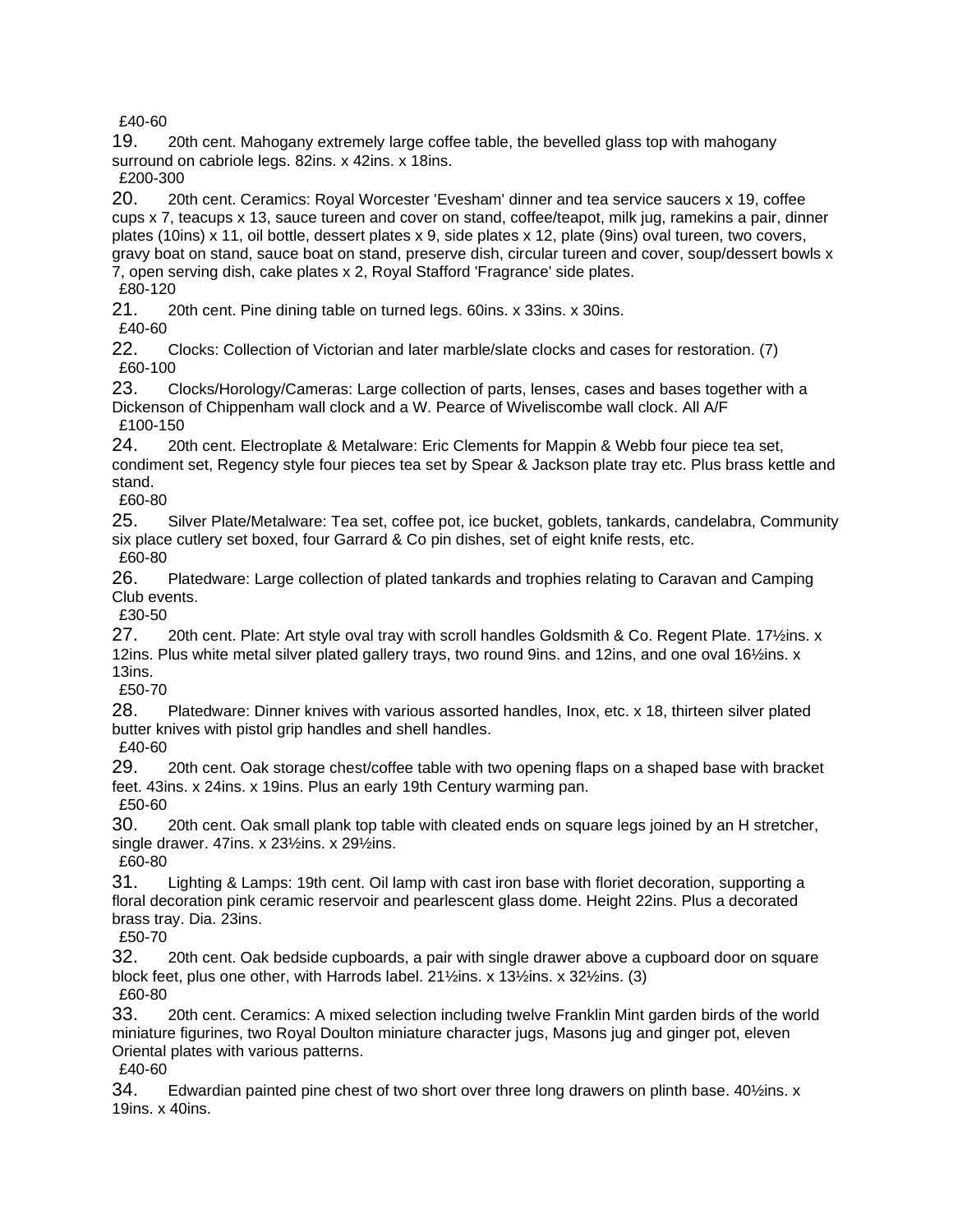£40-60

35. 19th cent. Mahogany two door cabinet, moulded cornice above two glazed sliding doors with three shelves on a plinth. 45ins. x 18½ins. x 45ins.

£40-60

36. Early 20th cent. Art Nouveau pine wardrobe with single drawer below and stencilled decoration with the later addition of internal shelves. 32ins. x 17ins. x 80ins. £30-40

37. Early 20th cent. Display case, sliding glass doors to the back, two glass shelves on a moulded base. 31ins. x 16ins. x 27¾ins.

£40-60

38. Late 19th/early 20th cent. Pine cupboard, single drawer over two doors with shelves within. 41ins. x 22ins. x 53ins.

£40-60

39. 20th cent. Pitch pine two over three chest of drawers on plinth support. 44ins. x 19ins. x 49ins. £50-80

40. Edwardian painted oak table base with later top and small drawer. 46½ins. x 34ins. x 29ins. £40-60

41. 20th cent. Grey rocking horse with glass eyes, horsehair mane and tail on a pitch pine base. 44ins. x 17ins. x 36½ins.

£80-150

42. Early 20th cent. Hardwood cupboard with two drawers above a central panel flanked by two doors all with star inlay on a plinth base. 47ins. x 20ins. x 32½ins.

£40-60

43. 19th cent. Brass inkstand plus a collection of tourist type souvenirs from Africa and the Far East. £30-50

44. Edwardian octagonal inlaid table the top with inlaid central panel on square legs, tied stretcher with central inlaid panel. 24ins. x 28½ins.

£40-60

45. 19th cent. French Boulle work table with ebonised edges embellished with Boulle inlaid red detailing and decorative brass, lift up top with mirror to the lid on cabriole legs with brass mounts. In need of restoration. Label purports Pierre Philipe. 22ins. x 15ins. x 29ins.

£100-200

46. 20th cent. Two tier mahogany dumb waiter on cabriole legs. 29ins. Plus Edwardian mahogany hanging wall shelves with mirror back, turned columns.

£40-60

47. 20th cent. Oak display cabinet with four shelves, glazed front, back and sides. 30ins. x 54ins. x 12ins.

£30-50

48. 19th cent. Mahogany chest of drawers five over three, with hat drawer with brass furniture, on plinth supports. 41ins. x 20ins. x 40½ins.

£80-120

49. 18th cent. Oak single side chairs one with pierced splat solid seat, square legs and cross stretcher, the other with solid splat solid seat on turned legs and double side stretchers. £50-80

50. 20th cent. Elizabethan style set of eight oak chairs with leather seats and monogrammed brass studded leather backs, with carved lion head terminals, turned legs joined by shaped stretchers with central carved boss.

£400-600

51. 20th cent. Walnut duet piano stool with cream leather top, turned wooden knobs to the sides to adjust the height and chunky turned legs on a platform base. 38ins. x 16ins. £100-120

52. Late 18th cent. Oak single flap table on square legs single gate. Open 41½ins. x 39¼ins. x 28ins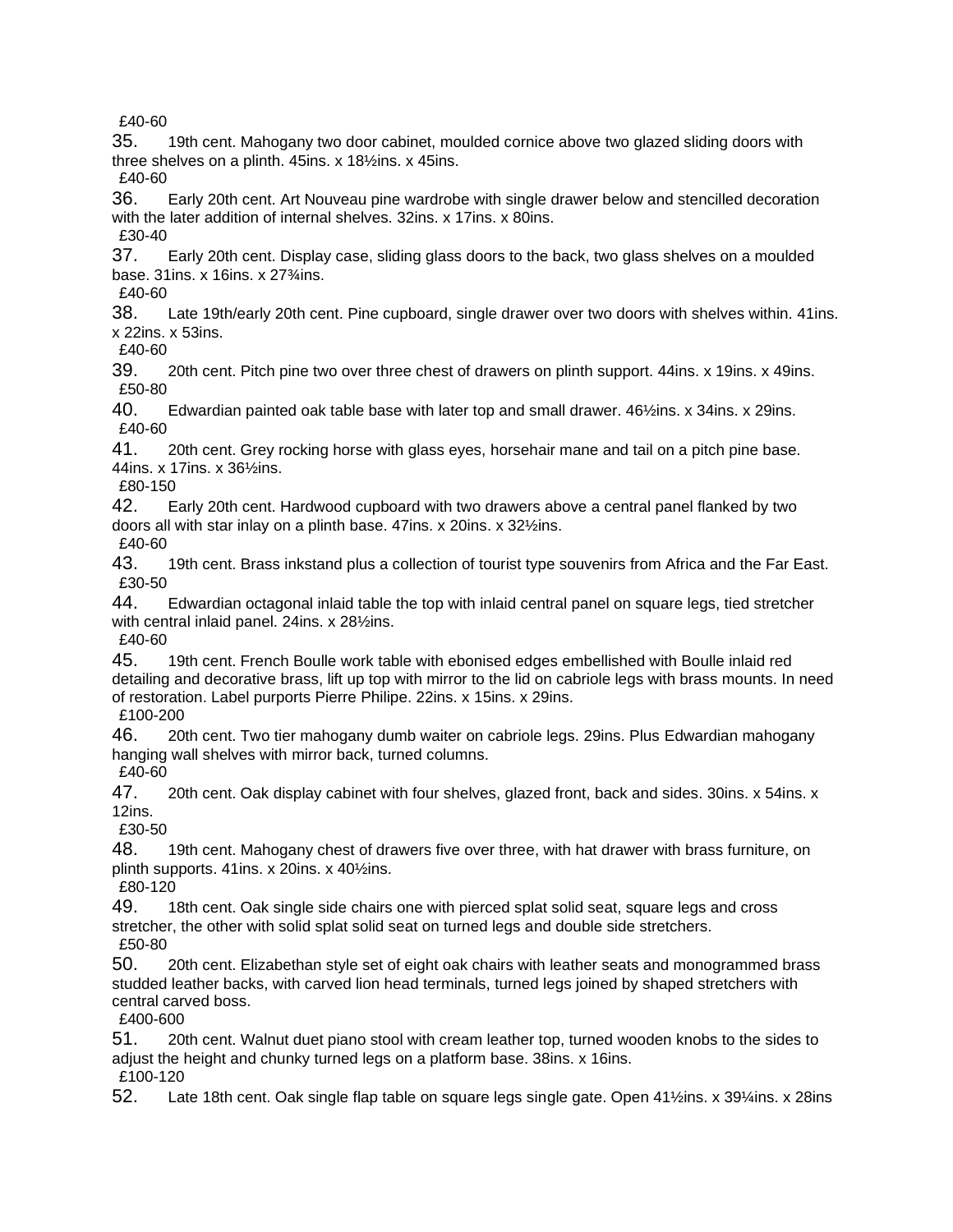high. Closed 39¼ins. x 21¼ins.

£40-60

53. 20th cent. Ceramics: Villeroy & Boch 'Geranium' part dinner service consisting of oval tureen 10ins, circular lidded tureens 10ins. x 2, open serving bowl 8½ins, teapot, coffee pot, milk jug, lidded sugar pots x 2, oblong serving dish 3ins. x 2, dinner plates x 6, dessert plates x 4, side plates x 7, bowls x 6, saucers x 4, tea cups x 3. (41 pieces)

£300-400

54. 19th cent. Rosewood Canterbury spiral turned uprights above a serpentine fronted drawer on turned legs, brass castors. 27¾ins. x 14½ins. x 26ins.

£80-120

54A. Early 18th cent. Oak lowboy, the moulded edge top above a single drawer shaped rail turned legs on pad feet. 33¼ins. x 19¾ins. x 27½ins.

£200-300

55. 17th cent. Oak wainscot chair with later additions.

£200-300

56. Early 20th cent. Edwardian Regency Revival occasional table of circular form inlaid with geometric wood pattern centre roundel twelve radiating design on delicate tapering supports. Dia. 26¾ins.

£40-60

57. Early 20th cent. Mahogany open armed upholstered chair with carved top rail, scroll arms on turned legs. 27ins. x 37ins. (with faults)

£60-80

58. Victorian mahogany armchair scroll carved arm supports on cabriole legs upholstered in button back fabric. Width 26ins. Height 31ins.

£80-100

59. Edwardian mahogany open bookcase crossbanded with satinwood, two adjustable shelves raised on square tapering legs. Width 42ins. Height 46½ins. Depth 11½ins.

£60-80

60. 20th cent. Country style oak sideboard with two drawers over two side cupboards, the large central cupboard with serpentine doors on bracket supports. Possibly Harrods reproduction. 75ins. x 21½ins. x 37ins.

£60-80

61. 18th cent. Continental table cabinet with later adaptations, the two doors with arched panels ebony inlay opening to reveal ten drawers with knob handles, various timbers. Width 25ins. Depth 16ins. Height 21½ins.

£250-300

62. Continental Art Deco oak secretaire, single drawer above a fall front, fitted interior and three further drawers. 41ins. x 19ins. x 55ins.

£60-80

63. Late 19th cent. Mahogany Duchess style dressing table, central mirror with two banks of drawers above a single long drawer and tapering supports. 47ins. x 23ins. x 61ins. £60-100

64. Late 19th/early 20th cent. Mahogany whatnot, four tiers with turned supports and trapezium shaped shelves with fruitwood inlay. 26ins. x 10½ins. x 52ins.

£50-80

65. 19th cent. Oak and elm spindle back Windsor chair.

£30-50

66. 19th cent. Mahogany bow front chest of drawers two short over three long on bracket feet, converted from a larger chest. 41ins. x 20ins. x 30ins.

£40-60

67. 20th cent. Leather Chesterfield and matching pair of armchairs on bun feet. Settee length 80ins. Depth 36ins. Armchairs width 42ins. Depth 36ins.

£300-500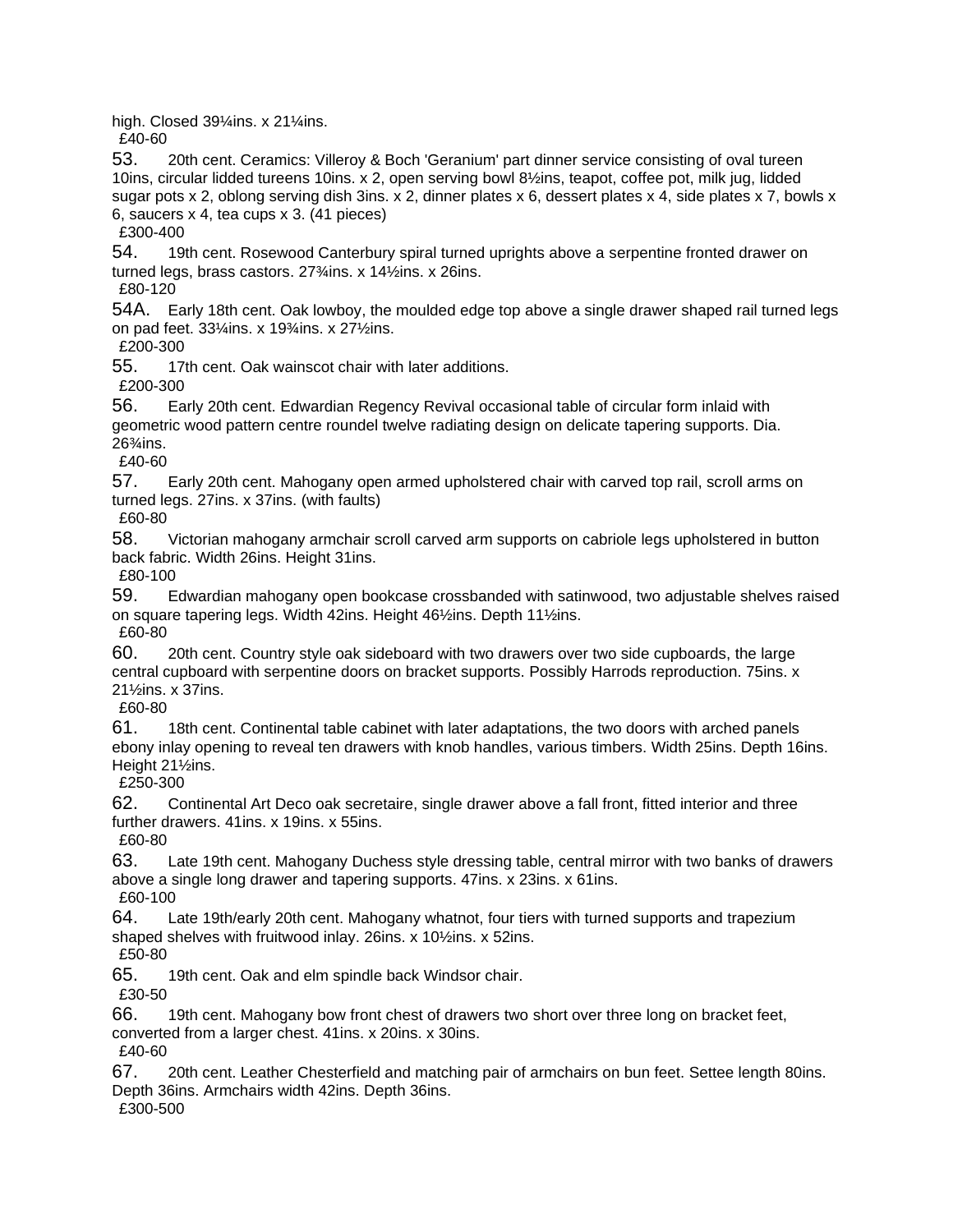68. 19th cent. Ash and elm farmhouse Windsor elbow chair, hooped back with continuous arm above, shaped elm seat on turned legs with tapering stretchers. Impressed mark J.W. Webb and J.F.S annotated on underside of seat. Kid F19467, O.C. STN H.QTRS R.A.F. Andover Hants. £100-150

69. 19th/20th cent. Mahogany library chair turned front supports with ceramic castors and plush velvet upholstery.

£40-60

70. 19th cent. Windsor chair in yew wood with elm seat stamped Nicholson of Rockley, on turned legs and crinoline stretcher. Height 40½ins. Width 22½ins.

£200-300

71. 19th cent. Mahogany circular smokers stand on single support with three stylised feet and second tier. 28ins. x 16ins. Plus an oak candle box and Edwardian whatnot.

£50-80

72. Victorian walnut work table the hinged top with canted corners on a turned column and tripod base. Height 29ins.

£60-80

73. 19th cent. Rosewood Wellington chest in need of restoration. 21ins. x 14ins. x 421/2ins. £80-120

74. Early 20th cent. Mahogany drinks cabinet two doors above reveal mirrored interior with glass shelves and two doors below, shelved storage cupboard. 33ins. x 12ins. x 61ins. £60-80

75. Films/Disney: Unusual original pencil production drawing for 1934 black and white cartoon short Two Gun Mickey. 11½ins. x 9ins.

£400-600

76. 21st cent. Collectables: Country Artists Magnificent Meerkats, including Windsor, Haig, Viktor, Robin, Sam and Duke. All boxed. (6)

£60-100

77. 20th cent. Mahogany display cabinet with four fully glazed sides and four shelves. 24ins. x 73ins. £100-150

78. 20th cent. Mahogany bow fronted chest of three drawers on bracket supports. 35ins. x 18ins. x 34ins.

£40-60

79. Early 20th cent. Mahogany bow fronted chest of four drawers on bracket supports. 30ins. x 25ins. x 33ins.

£50-70

80. 19th cent. Victorian burr walnut free standing Davenport with original leather top opening to reveal a fitted interior, turned shaped carved supports standing on a plinth base with turned feet. Width 23½ins. Depth 23½ins. Height 35ins.

£100-150

81. 20th cent. Oak low back settle with back panel with carved flower lift up seat above a moulded base. Ex-Harrods reproduction. Length 44ins. Depth 19ins. Height 34½ins. £60-80

82. Late 19th cent. Aesthetic mahogany set of six dining chairs with pierced splat backs on turned

legs on castors.

£100-150

83. Victorian mahogany adjustable double sided fire screen with four panels of embroidered flowers ad a set of six late Victorian flower tiles set into a stool.

£80-120

84. Continental one drawer side table on square tapered legs. 31½ins. x 16ins. x 31ins. £50-60

85. 19th cent. Mahogany D end side table, the galleried top above a shaped frieze on square chamfered legs. 47½ins. x 24ins. x 29ins.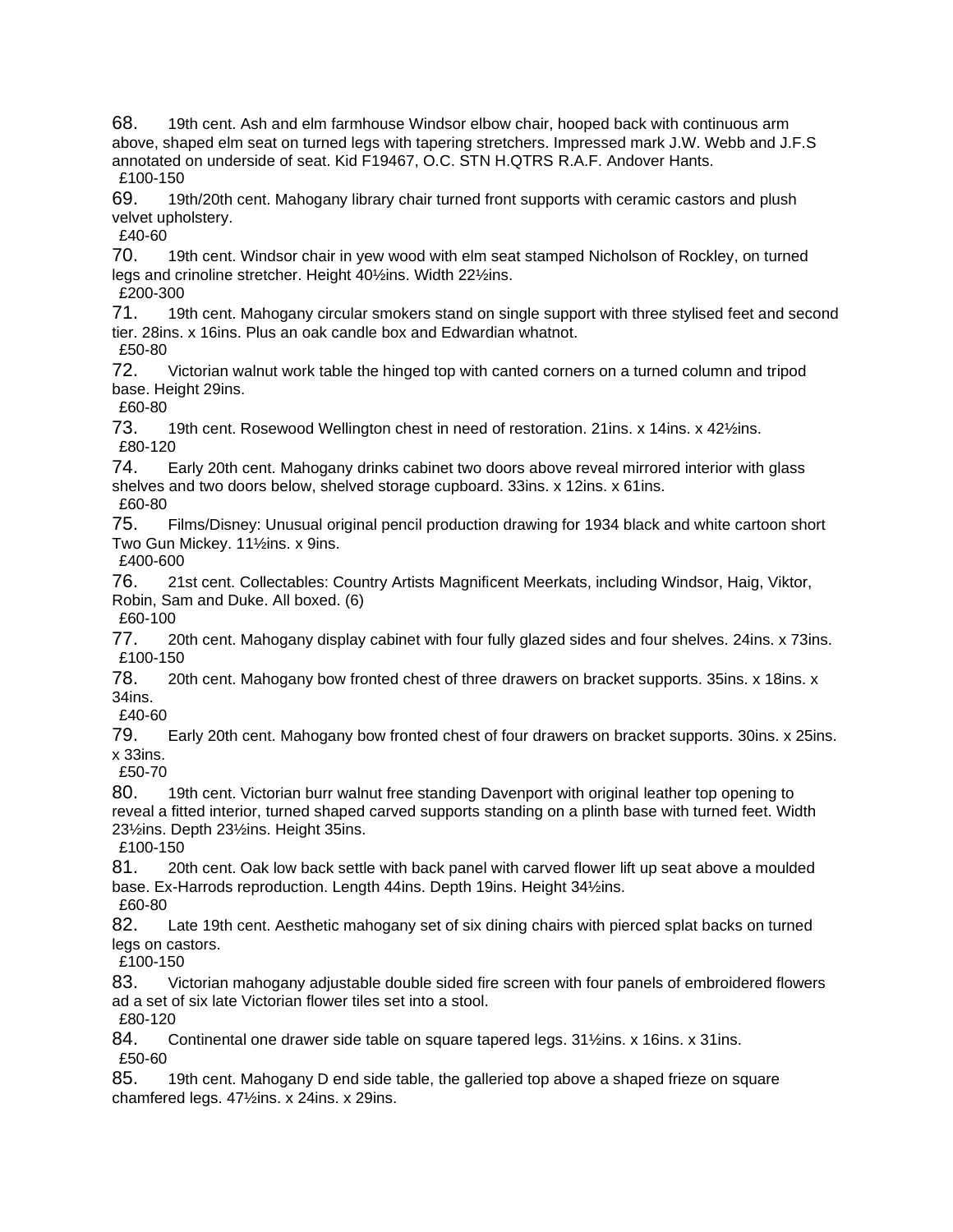£40-60

86. Late 19th/early 20th cent. Oak buffet with stylised back carved in the shape of a face. 15ins. x 42ins. x 42ins.

£60-100

87. 19th cent. Rosewood card table with fruitwood border and ebonised stringing on tapered supports.

£80-120

88. Late 18th cent. Mahogany chest on chest moulded cornice above two short, three long drawers, a moulded waist above three long drawers on shaped bracket feet, original brass handles. 24½ins. x 44½ins. x 70¼ins.

£300-500

89. Early 19th cent. Light mahogany sofa table, two drawers and two short drop leaves, on turned support with four serpentine feet with brass bull nose castors. 36ins. (53ins. extended) x 17½ins. x 28ins. £100-150

90. 19th cent. Mahogany converted long piano, three crossbanded drawers on square tapered legs joined by a cross stretcher. Depth 25ins. Width 55ins. Height 36ins.

£60-80

91. Late 19th cent. Small Florentine style carved and gilt mirror with bevelled plate. 22ins. x 18ins. £50-60

92. 19th cent. Ebonised and amboyna single door pier cabinets the doors with central panels of micro mosaic or Tunbridgeware inlay of a horse and spaniel, flanked by turned and reeded columns on turned feet, the interior with two shelves lined with blue velvet, a pair. One door hinge in need of attention. 33ins. x 16½ins. x 44ins.

£300-500

93. 19th cent. Mahogany buffet heavily carved decoration on barley twist supports. 48ins. x 20ins. x 40ins.

£60-80

94. Late 19th cent. Mahogany four tier whatnot with carved gallery, each shelf with carved moulded edge and pierced carved under section on turned columns and turned feet. 53ins. x 14ins. £100-150

95. 19th cent. Mahogany folding military campaign writing desk opening to reveal a leather lined interior complete with inkwell, pouch with key, etc. On shaped legs with fluted stretcher. 24½ins. x 38ins.

x 13½ins.

£200-300

96. 19th cent. Windsor chair in yew wood with elm seat, low back with bullseye splats, turned legs with crinoline stretcher. Height 36ins. Width 22ins. A/F £200-300

97. Edwardian rosewood inlaid octagonal centre table with central panel of inlaid dolphins and husks, under shelf supported by turned columns, the square reeded legs joined by a cross stretcher. Retailers label Kendal Milne & Co. Deansgate Manchester. 34½ins. x 28¾ins.

£100-150

98. 20th cent. Chinoiserie style ebonised display cabinet, four glazed sides above a fretwork base. 32ins. x 18ins. x 36ins.

£100-150

99. 19th cent. French Boulle walnut serpentine writing table with gilt bronze mounts and brass inlay, single drawer. A/F. Width 44ins. Depth 26ins.

£300-400

100. William IV rosewood work box oval hinged top above a broad frieze on a shaped pedestal column standing on a platform base with castors, no key. 17ins. x 11¼ins. x 28ins. £180-220

101. 18th cent. Style oak sword chest/coffer of modest proportions. 37ins. x 13½ins. x 17ins. £80-120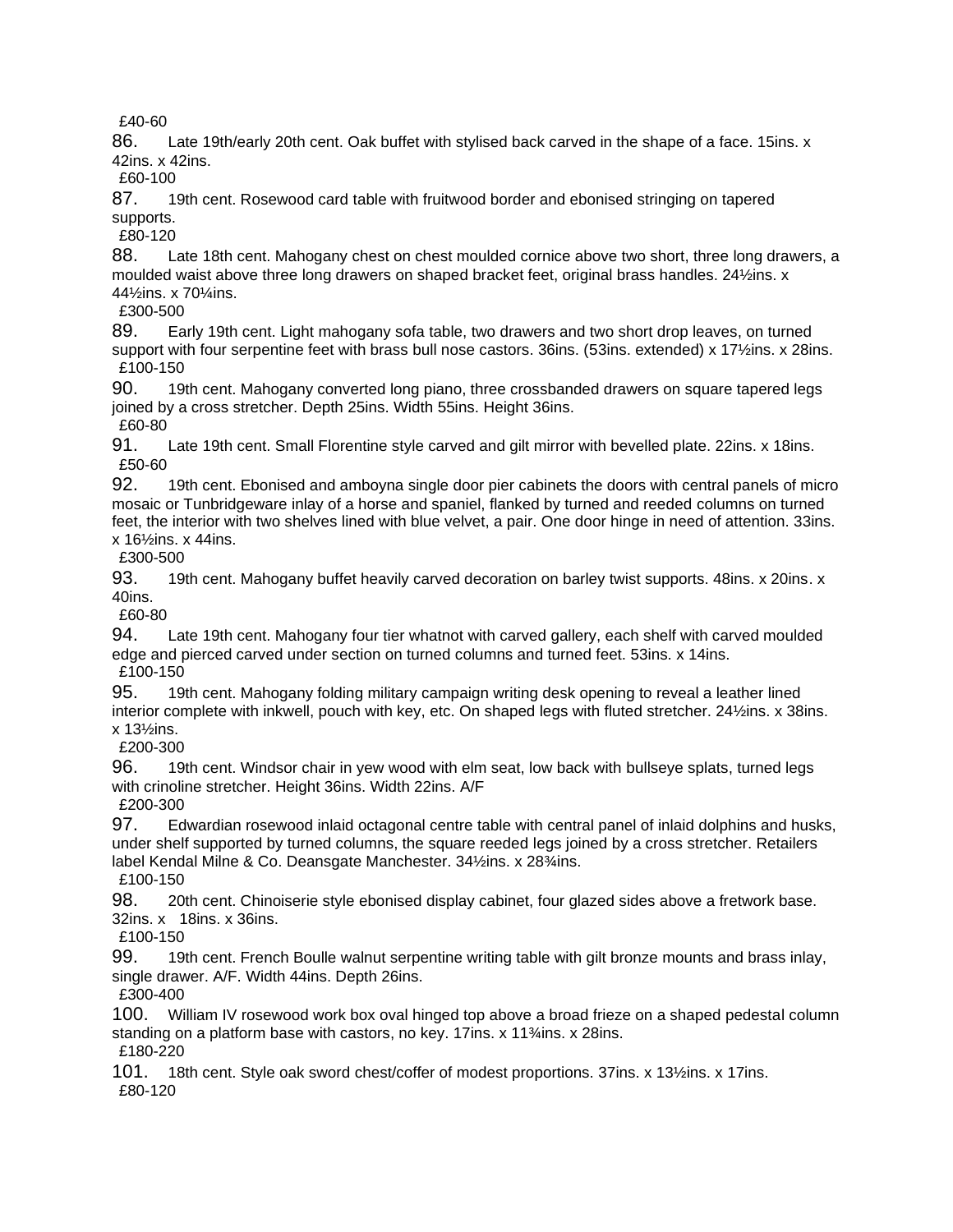102. 18th cent. Small oak six panel coffer, carved floral decoration to front two panels on bracket supports. 34ins. x 16½ins. x 30ins.

£80-120

103. 19th cent. Mahogany bank of twelve drawers, polished top with reeded edge, the central four drawers flanked by shorter ones, all with ebonised knob handles. Length 34ins. Height 12ins. Depth 8ins. Plus a glazed mahogany bookcase top.

£60-80

104. Arts and Crafts style burr walnut sideboard with three drawers over three cupboard doors, the doors decorated with relief carved panels of grouse, fish and otter. Brass furniture on chamfered supports on castors. 63ins. x 34ins. x 21ins.

£150-250

105. 19th cent. Cuban mahogany cabriole leg hall chairs with pierced scroll shaped backs, a pair. 17ins. x 34½ins.

£150-200

106. 18th cent. Elm coffer peg jointed, panelled carving to the apron and panel mounts on the front and sides, fitted interior with two nosegays, one lidded. 56ins. x 27ins. x 22ins. £150-250

107. 19th cent. Black lacquer circular table with gilt chinoiserie decoration. 31ins. x 28ins. £300-500

108. Late 19th/early 20th cent. Oak side table of good quality with stylised classical figures to the knees. 40ins. x 24ins. x 29ins.

£80-120

109. Edwardian mahogany tub char re-upholstered in leather with carved roundels joining the middle and lower rails, on shaped legs and castors, a pair. 26ins. x 31ins. x 25ins.

£200-300

110. Indian rosewood Durbar chair. Early 20th cent. Indian rosewood armchair with carved shaped back and central shell motif above the original leather panel bearing the Royal Coat of Arms, open scroll arms, original drop in leather seat on turned legs. Width 21ins. Height 36ins.

The Delhi Durbar lasted from 7th to 16th December 1911 to commemorate the Coronation of George V and Queen Mary and allow their Proclamation as Emperor and Empress of India. George V wore the Imperial Crown which contained over 6000 diamonds. A letter of provenance accompanies the lot. £400-500

111. Garden Furniture: Set of four concrete garden seats each with crescent shaped top supported by two seated squirrels. Length 46ins. Width 15ins. Height 19ins.

£60-80

112. Gardenalia: Square concrete garden urns , a pair. 17ins. x 17ins. Plus a pair of terracotta round pots. 22ins.

£50-60

113. Gardenalia: Concrete garden urns on square bases a pair (29ins. x 16ins), a single round urn, a pair of conch shell shaped concrete pots and a small glazed flower pot. £50-60

114. Toys/Rocking Horse: Stevenson Brothers rocking horse, brass plaque to base Stevenson Brothers, England 1996 2127, dapple grey with leather saddle, horse hair mane and tail. Length 56ins. Height 47ins.

£500-800

115. 19th cent. Cast iron stick stand, embossed on reverse Falkirk, PD 258B No. 23, with registration lozenge.

£40-60

116. 18th cent. Oak peg jointed mule chest, lift up top and three short and two long drawers. 59ins. x 46ins. x 23ins.

£250-350

117. 19th cent. Mahogany secretaire with applied beading decoration and brass furniture on bracket supports. 41ins. x 20ins. x 85ins.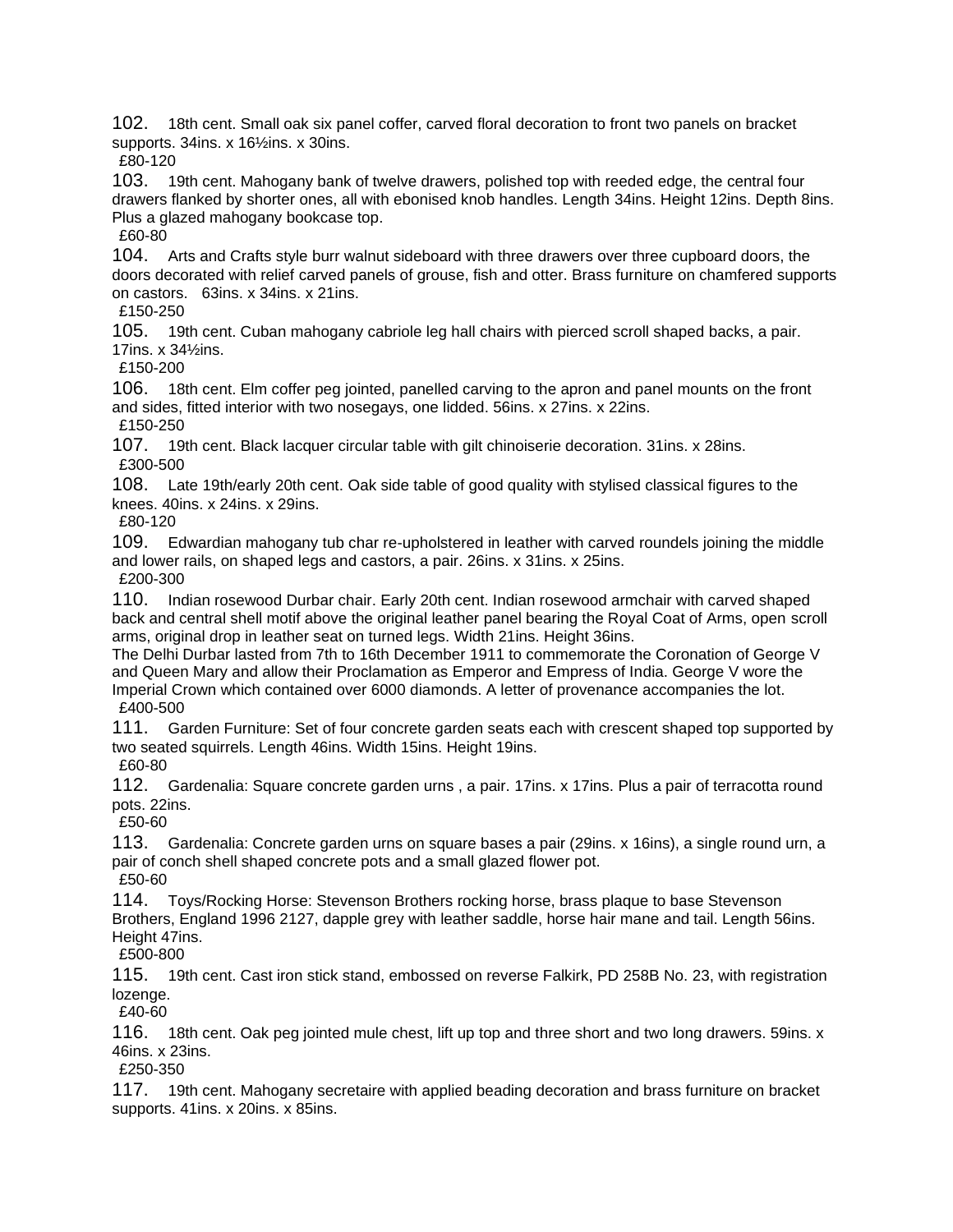£150-200

118. Early 20th cent. Satinwood painted display cabinet glass door and shelves on square tapering legs and spade feet. 7½ins. x 23ins. x 13ins.

£100-150

119. 19th cent. Scandinavian painted corner cupboard with later paint work. 30ins. x 20ins. x 36ins. £60-80

120. Pottery: Watcombe ware jardiniere and stand decorated with a coastal seascape with sailing boats.

£60-80

121. 20th cent. Cherry wood sleigh end day bed bears makers label Simon Horn Furniture, London. 58ins. x 32ins.

£40-60

122. 20th cent. Large oak table with extending flaps, the 2¾ins thick top on T base ends joined by a central stretcher. Max length 127ins. Closed 87ins. Width 35½ins. Height 30ins. Plus a pair of matching benches. Ex-Harrods reproduction. 87ins. x 18ins.

£300-500

123. 20th cent. Lighting: Tiffany style ceiling lights with shades decorated with dragonflies, in whites, creams and ivories, one five piece and one three piece. (2)

£60-100

124. Early 19th cent. Small astragal glazed mahogany corner cupboard. 22ins. x 17¾ins. Oak corner cupboard with glazed front. 26¼ins. x 32ins. Mahogany dome topped hanging corner cupboard converted from a clock hood. (3)

£40-60

124A. 20th cent. Three seater settees, a pair. Plus 20th cent. Three seater settee. (3) £60-80

124B. 20th cent. Indian bedspread 104ins. x 168ins, Indian patchwork wall hangings x 3, Turkish shoes x 2 pairs.

£50-60

125. Carpets & Rugs: 20th cent. Eastern Asia silk carpet, red ground with a central motif of a stylised flower head, surrounded by floral decoration with six borders all in reds, blues, black, white and ivories. 105ins. x 70ins.

£150-250

126. Carpets & Rugs: 20th cent. Greek carpet in Turkish style, rose ground with reds, blues, black and ivories. Central Gul surrounded by stylised floral decoration and five borders. 78ins. x 54ins. £40-60

127. Carpets & Rugs: 20th cent. Belgian carpet in Caucasian style. Red ground with black, orange, blues, white and ivories, central panel with thirty Guls and fourteen borders. 118ins. x 78ins. £80-120

128. Carpets & Rugs: 20th cent. Turkoman runner madder red ground, five rectangular central panels with geometric patterns interspaced by Guls, a border containing thirty-eight Guls in reds, blues, ivories, greys and black.

£40-60

129. Carpets & Rugs: 20th cent. Kazak runner, red ground with stylised flowers and geometric design in blues, reds, greens, and ivories. Seven Guls and one border. 114ins. x 31ins.

£40-60

130. Carpets: Iranian carpet predominantly red and blue ground, small animal motifs. 124ins. x 87ins. £60-80

131. Carpets: Persian carpet with geometric and floral motifs on a predominantly maroon ground. 114ins. x 79ins.

£60-80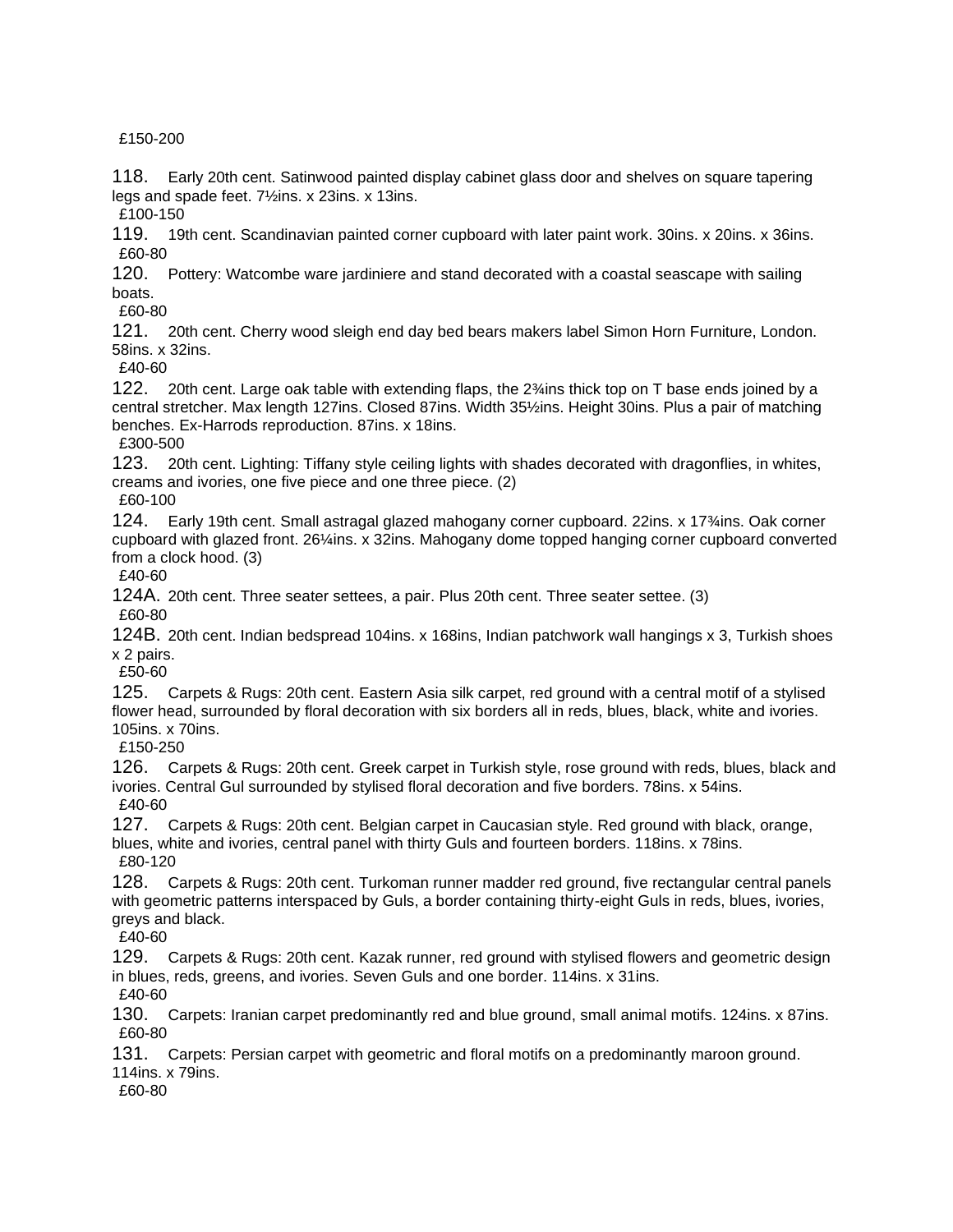132. Carpets: Persian carpet with predominantly pink ground, the border with spider like motifs and large central motif. 114ins. x 78ins.

£60-80

133. Carpets: Kashmir hand knotted silk carpet, Shahabbas design. 60ins. x 82ins. £100-150

134. Carpets: 20th cent. Persian rug cream ground geometric motifs. 93ins. x 55ins.

£60-80

135. Carpets: 20th cent. Persian rug with animal and bird motifs. 79ins. x 42ins. £50-60

136. Carpets: Iranian runner with small central green motif. 118ins. x 32ins. Plus a small Iranian runner. 80ins. x 28ins. (2)

£50-60

137. Carpets: 20th cent. Iranian runner with central panel of flowers in soft reddish tones. 123ins. x 33ins.

£50-60

139. Carpets: 20th cent. Iranian runner. 120ins. x 28ins. Plus a small Iranian rug. 48ins. x 36ins. (2) £50-60

140. Carpets: 20th cent. Iranian rug predominantly red with central panel of flowers. 82ins. x 50ins. £50-60

141. Carpets: 20th cent. Runner with six central geometric panels and three sectioned border. 132ins. x 35ins.

£50-60

142. English School: 20th cent. Oil on canvas estuary scene, unsigned. 30ins. x 24ins. Plus four Linda Ann watercolour/mixed medium surrealist landscape studies, various sizes, unframed. £50-80

143. H. Alken: Aquatints set of four, The First Steeplechase, framed and glazed one broken glass, two Lionel Edwards prints the Warwickshire and the Old Bairstow Fox Hounds, and a print by Rich Jones Going Out, framed and glazed. 13¾ins. x 11½ins. (7)

£60-80

144. 19th cent. Pencil study cottages and ruined tower unsigned, framed and glazed. 15ins. x 12ins. Plus framed print View of Sentissima Della Trinita Rome, framed and glazed. (2) £30-50

145. Douglas E West (1931 - ) a print 'Straight down the middle' given out in the Des Lynam golf classic and 'Lovers in the moonlight' plus 5 others. (7) £20-30

146. Antiquarian Engravings: 18th cent. Coloured engravings drawn by R. Westall and engraved by Bori 1797, 'A Gleaner's Child' and 'A Reaper's Child', framed and glazed. 12ins. x 11ins. Plus a 19th cent. Silk embroidery of a young boy hiding behind a wall, framed and glazed. 15ins. x 7ins. £50-80

147. 18th cent. Engraving of pastoral scenes and horse racing. Published August 6th 1970 by J.N. Fores, Piccadilly, framed and glazed. With 1989 sales invoice. 14½ins. x 11ins. £30-50

148. Pictures & Prints: Oil on canvas view Naples from Villa Flouidiaris, the Bridge of Sighs print, painted Syrian panel, Egyptian print, framed cigarette cards, etc. (14)

£50-60

149. Jessica Gwynne: Etching and aquatint, 'Woman and Judges', 1983, signed and numbered 5 of 50. Titled on a Lumley Cazalet label, framed and glazed. 12¼ins. x 8¼ins. Plus another Jessica Gwynne artist's proof etching 'Il y a Toujours…', 1969. Titled on a Michael Parkin label, framed and glazed. 9ins. x 6½ins.

£50-80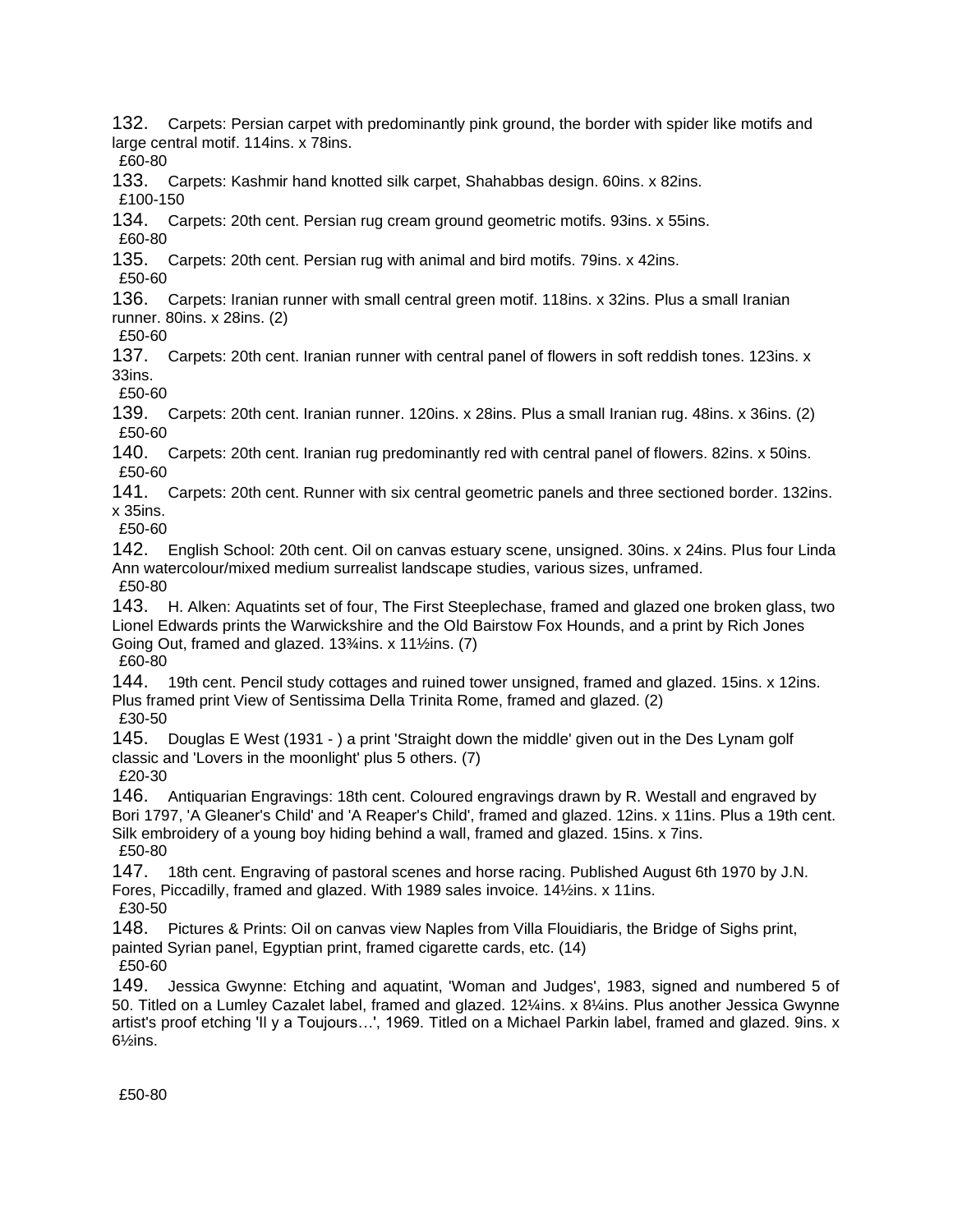150. Robin Tanner (1904-1988): Etching titled September, signed in pencil, framed and glazed. 11ins. x 7½ins.

£200-300

151. F. H. Ayton: 20th cent. Watercolour on paper pastoral scene, signed bottom right, framed and glazed. 13½ins. x 9½ins. Plus Zoe Wright coastal scene, signed bottom right, framed and glazed. 9½ins. x 7½ins.

£50-80

152. Walter Thomas (1894-1971): Original preliminary sketches, one watercolour of a two funnel liner dated Dec 6th, with personal notations. The second titled Wartime Sketches dated Dec 27th 1940. Mr Thomas was an Admiralty wartime artist, both framed and glazed. 10ins. x 8ins.

£60-80

153. Patrick Nairne: Watercolour, 'Ryde Pier from Fishbourne' signed with initials lower left and dated 1988, framed and glazed. 13½ins. x 9¾ins, together with a smaller Cotswold watercolour by Nairne. £40-60

154. Eve Chantler: Mid 20th cent. Oil on board 'Caversham Court', signed bottom right, framed. 17ins. x 13ins.

£40-60

155. Simon Yew (1898-1983): Watercolours, scenes of Borneo. Junks at Sail, House on Beach, Tree in Blossom, all signed bottom right, framed and glazed. 13½ins. x 9½ins. (3) £50-80

156. 19th cent. Silk sampler, Mary Ann Newman aged 9 years, framed and glazed. 17ins. x 13ins. £70-100

157. 19th cent. Silk woolwork of Rebecca at the Well, in burr maple frame. 14ins. x 19ins. £80-120

158. 20th cent. Watercolour, Roman skyline, framed and glazed. 14ins. x 11½ins, print of a black cockatoo after Buff N.D. Vogel, a print of a tulip, and an A. Freschi print two Chinese figures. £40-60

160. John Tennent: 1977 Lapwings print 62 of 75 signed in pencil, framed and glazed. 11¾ins. x 15ins. Two framed bird prints and two prints of Durham and Bridgnorth, two limited edition prints by Arfelli 71 of buildings and a coastal scene watercolour. (7)

£60-80

161. 19th cent. Aquatints set of four Indian subjects published by Edward Orme in 1804, a view of Mount St. Thomas, a view from the Royal Artillery encampment Conditore, etc. Framed and glazed, average size 23ins. x 31ins. All browned.

£60-80

162. 18th cent. Coloured print topographical view of Munich, framed and glazed. 19ins. x 11½ins. £60-80

163. Continental School: 19th cent. Alpine study of mountains, framed. 30ins. x 20ins. £80-100

164. Welsh School: 19th/early 20th cent. Oil on canvas, coastal scene with indecipherable signature bottom right, label to reverse Swansea Fine Art Gallery, framed. 38ins. x 23ins. £150-250

165. Alexander Keller Brown: Watercolour, Scottish cottage and figures, framed and glazed. Tom Campbell: Watercolour Scottish sheep in a landscape, framed and glazed. £80-120

166. 20th cent. Edwin Greig Hall: Watercolour, lake and mountains, signed bottom left. 19ins. x 14ins. £20-40

167. Miles Meehan F.R.S.A: British 20th cent. Oil on canvas 'Leaving the Coal Face', signed and dated verso, James Bourlet label on stretcher. 24ins. x 18ins. Framed 29ins. x 23½ins. £80-120

168. Fred R. Klix (1917-2003): Australian, oil on board, Gum Trees in Flanders Range, signed bottom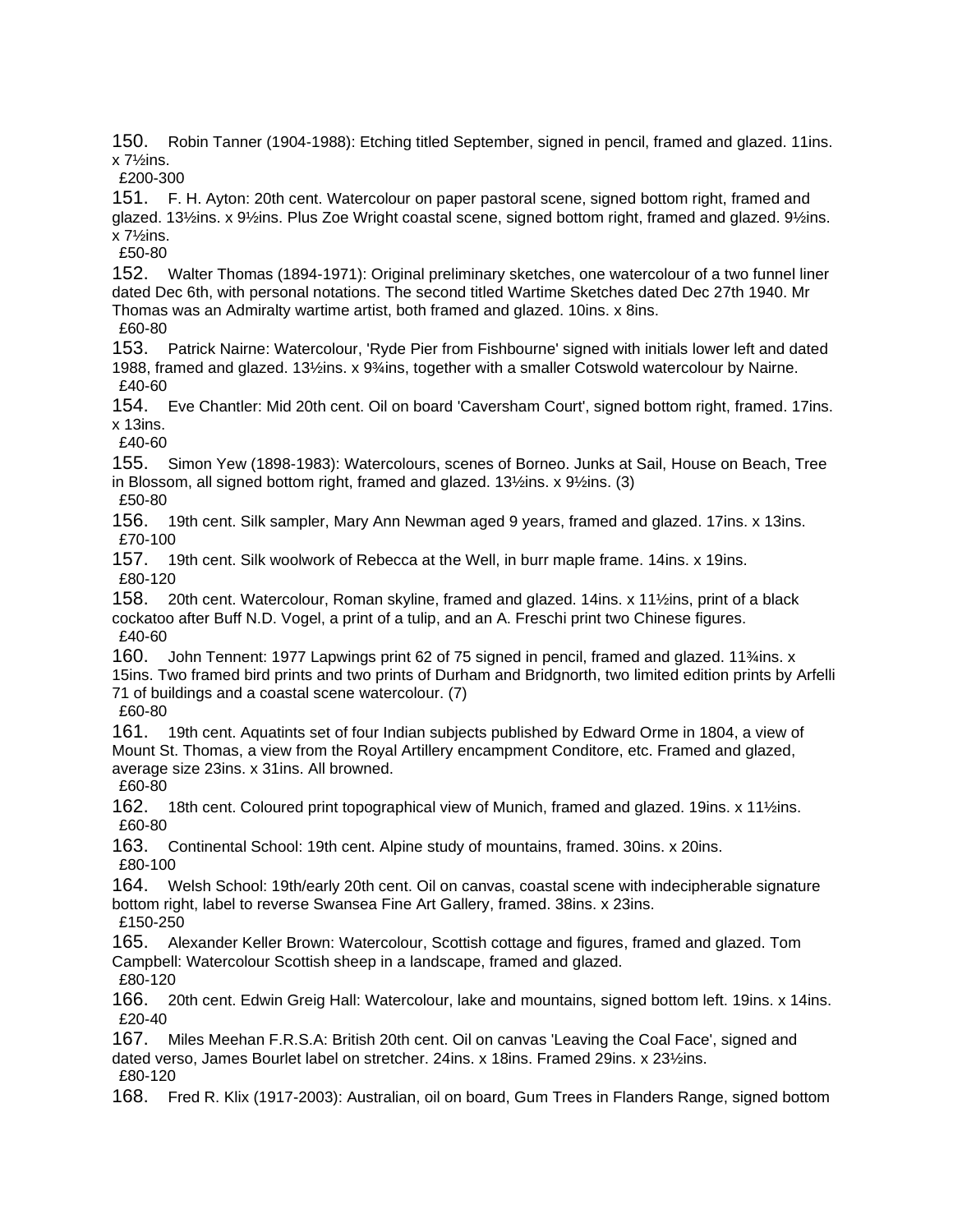right, framed. 24ins. x 20ins.

£100-150

169. English School: 19th cent. Oil on board, Thames barges on the river at twilight, unsigned, framed. 13ins. x 8½ins.

£60-80

170. Carl (Karl) Felkel (1896-1980): Watercolour on paper, 1949 'Autumn in Delsbo Sweden', signed bottom right, framed and glazed. 15ins. x 11ins. £60-80

171. Aubrey Sykes (1910-1995): 'Shilton Pond, Oxon' pastel with artists labels to reverse. £100-150

172. Frederick Stuart Richardson (1855-1934): Watercolour, 'Venetian Fishing Boats, Early Morning' signed bottom left also on verso on label with title and address. Framed and glazed,with 1995 sales receipt. 12ins. x 18ins.

£250-350

173. Harold Pollitt: 1896 watercolour, cottage interior lady taking tea in kitchen, signed and dated bottom right, framed and glazed. 1989 sales invoice attached. 15ins. x 10½ins. £200-300

174. Early 19th cent. New Map of London, printed and published May 1st 1812 by Langley (Edward) & Belch (William). Hand coloured folding ma on paper and linen depicting the cities of London and Westminster at the turn of the 19th cent. Includes twenty-four small vignettes in upper and lower borders depicting famous buildings and monuments, mounted, framed and glazed. 1993 invoice included. 31ins. x 21ins.

£200-300

175. Herbert R. Cole: Pair of watercolours on paper, signed and dated 1914, framed and glazed. 20½ins. x 14ins. and 21¼ins. x 14ins.

£100-150

176. Miles Meehan F.R.S.A: 20th cent. British oil on board 'Say it with Flowers'. 20ins. x 23½ins. Plus oil on canvas Northern Street Study. 20ins. x 10ins. Both A/F £40-60

177. 18th cent. Pen and ink and wash architectural study of a rotunda, Taraval Ecole de XVIII Siecle Projet Architecture framed and glazed. 23½ins. x 12½ins. Plus a sketch of theatrical scenes, framed and glazed. 10ins. x 7ins.

£60-80

178. 19th cent. Continental School: Watercolour, coastal study with a castle in the foreground. £60-80

179. Walter Jenks Morgan (1847-1924): 1905 watercolour St. Peter's, Rome from Villa Medici, signed bottom left, framed and glazed. With 1989 sales invoice. 12ins. x 7ins.

£100-150

180. Continental School: Late 19th cent. Watercolour, figures in folk costume Alpine scene, indistinguishable signature bottom right, framed and glazed. 8½ins. x 6½ins.

£60-80

181. Miss F. Davies. English School: 1878 watercolour The Angle Cottage, Lyndhurst, monogrammed F.D bottom right, label to reverse, framed and glazed. 11ins. x 7½ins.

£100-150

182. Gianfranco Carandai (1938- ): Oil on board, Lake Massaciuccoli, Lucca, Italy Signed bottom right, framed. 20ins. x 8ins.

£100-150

183. Continental School: 19th cent. Oil on panel, woman in evening dress, in gilt wood frame. 10¾ins. x 8ins.

£50-60

184. L.S. Lowry, in the manner of, oil on board Back Street Cricket Match, framed and glazed. 19½ins. x 15½ins.

£60-80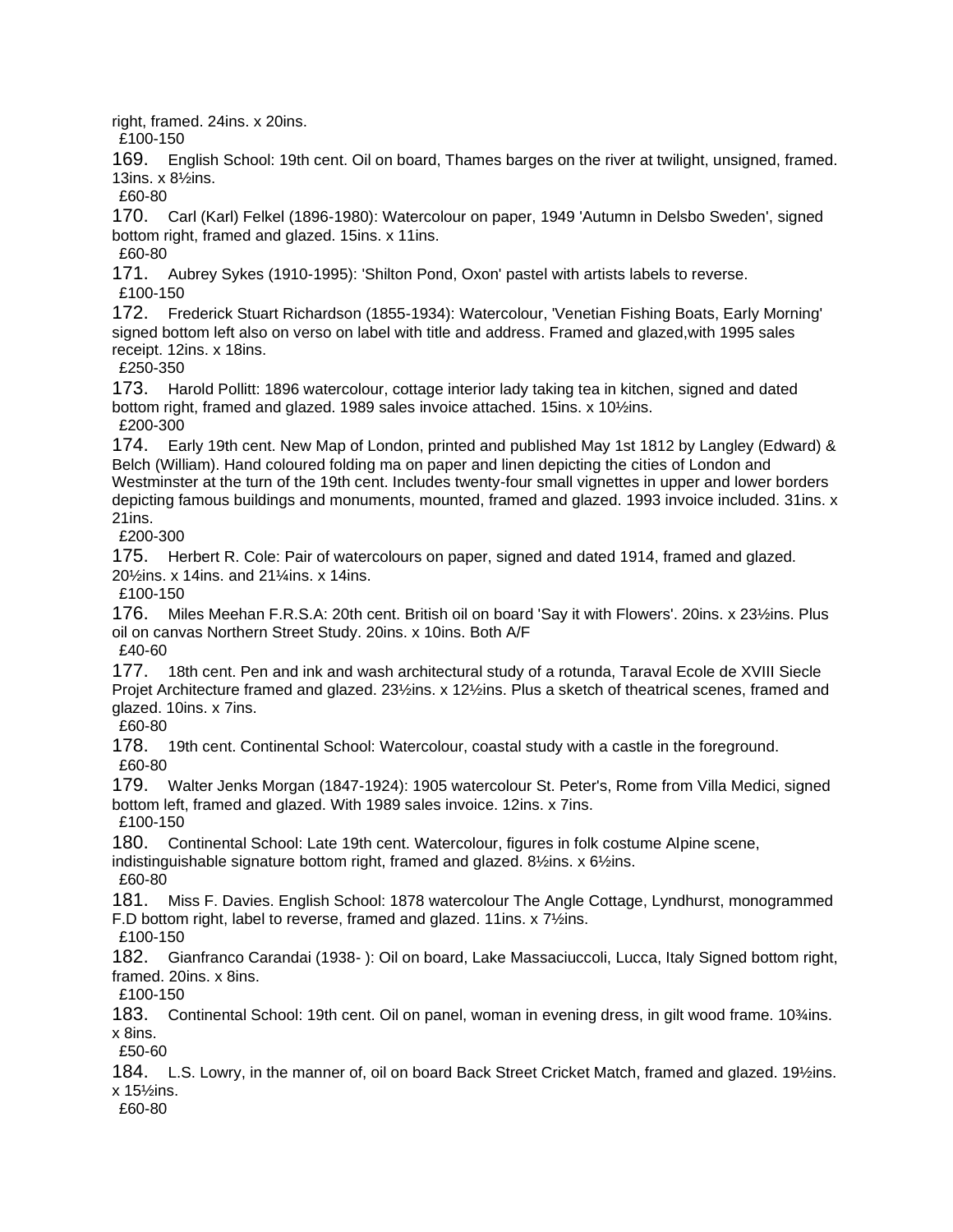185. 19th cent. Silk sampler depicting birds in trees surrounded by a laurel of rosebuds,

forget-me-nots, and pansies. Oval framed and glazed. 17ins. x 15¼ins.

£40-60

186. English School: Oil on canvas portrait of a gentleman, unsigned, in a shell carved giltwood frame. 29½ins. x 24½ins.

£200-300

187. Art/Rolex: Paul Oz "Timeless" is an Impasto oil on board and depicts one of the most iconic watches made by Rolex, the Gold "John Meyer" Rolex 35ins. x 47½ins. Oz is an explosive British portrait artist who focuses on the maximum 3D impact and energy in thick oil paint. Well known for travelling the world live painting with Formula Recent shows have included The Art of Star Wars, a sell-out show during Singapore's FI Week, ROAR! Safari, and an 80s-inspired solo show at the Intimate Modern London. He has been commissioned by names such as Instituto Ayrton Senna, McLaren, Bruno Mars, Lewis Hamilton, Chelsea FC, The Rugby Players Association, Team Sky, Jenson Button, Sir Alex Ferguson, Red Bull, Pirelli and Monster Energy to create unique works.

Oz is also the official artist for Muhammad Ali, Bruce Lee and Thunderbirds. His works have been commissioned the likes of Pirelli's Paul Hembery, Red Bull, Sir Brad Wiggins, and James Hunt, and he's partnered with galleries, charitable organizations, leading rights holders and motorsport teams worldwide. This represents an incredible opportunity to buy and original piece by one of the leading contemporary artists of his genre globally.

£4000-6000

188. Margaret Fisher Prost: Gouache still life. 13ins. x 21ins.

£250-350

189. Karolina Lansdottir (1944-2019): Watercolour 'Shadows', framed and glazed. 9½ins. x 13ins. £400-600

190. Cecil Kennedy (1905-1997): Oil on board still life. 25ins. x 18ins.

£800-1200

191. Joseph Galea (1904-1985): Watercolour Grand Harbour Malta signed bottom right. 9ins. x 6ins. £70-100

192. 20th cent. English School: 'Packhorse Bridge, Allerford, Somerset' signed bottom left Lesson Roubotham.

£70-100

193. Models/Figures: Selection of white metal figures of British Army soldiers from various regiments. 4ins. (Approx. 16) Plus a selection of rural tradespeople, birds and donkeys. (Approx. 25) £40-60

194. 20th cent. Art: Cold cast statues, Peter Hicks of Seend, Wiltshire. Limited edition 150 of 250, 'Man on a Sandy Hill' specially created for the village of Seend, Wiltshire to commemorate Her Majesty's Silver Jubilee in 1977, signed and numbered on base, with certificate. 10½ins. Plus a second of an WWII RAF pilot scanning the sky, Peter Hicks monogram on base and paper label on underside. 10½ins. Including oak base.

£30-50

195. Glass: 20th cent. Crystal set of six engraved tumblers, eleven sherry glasses, set of six sherry glasses and five others.

£40-60

196. 20th cent. Ceramics: Animal figurines including Karl Ens Tawny Owl, Goebel Great Titmouse, unsigned Kiwi, and a selection of ten figures issued by various wildlife organisations including WWF. (13) £30-50

197. 20th cent. Ceramics: Collection of Franklin Porcelain including full set of 'Little Women' by Tasha Tudor, The Penguins 'Whoops'. 'Whee!' and 'Wow' by H. Emblem and six collectors plates from the Heirloom Collection of Native Americans.

£30-50

198. 20th cent. Ceramics: Villeroy & Boch Melina lidded circular tureens 10ins x 2, basket lidded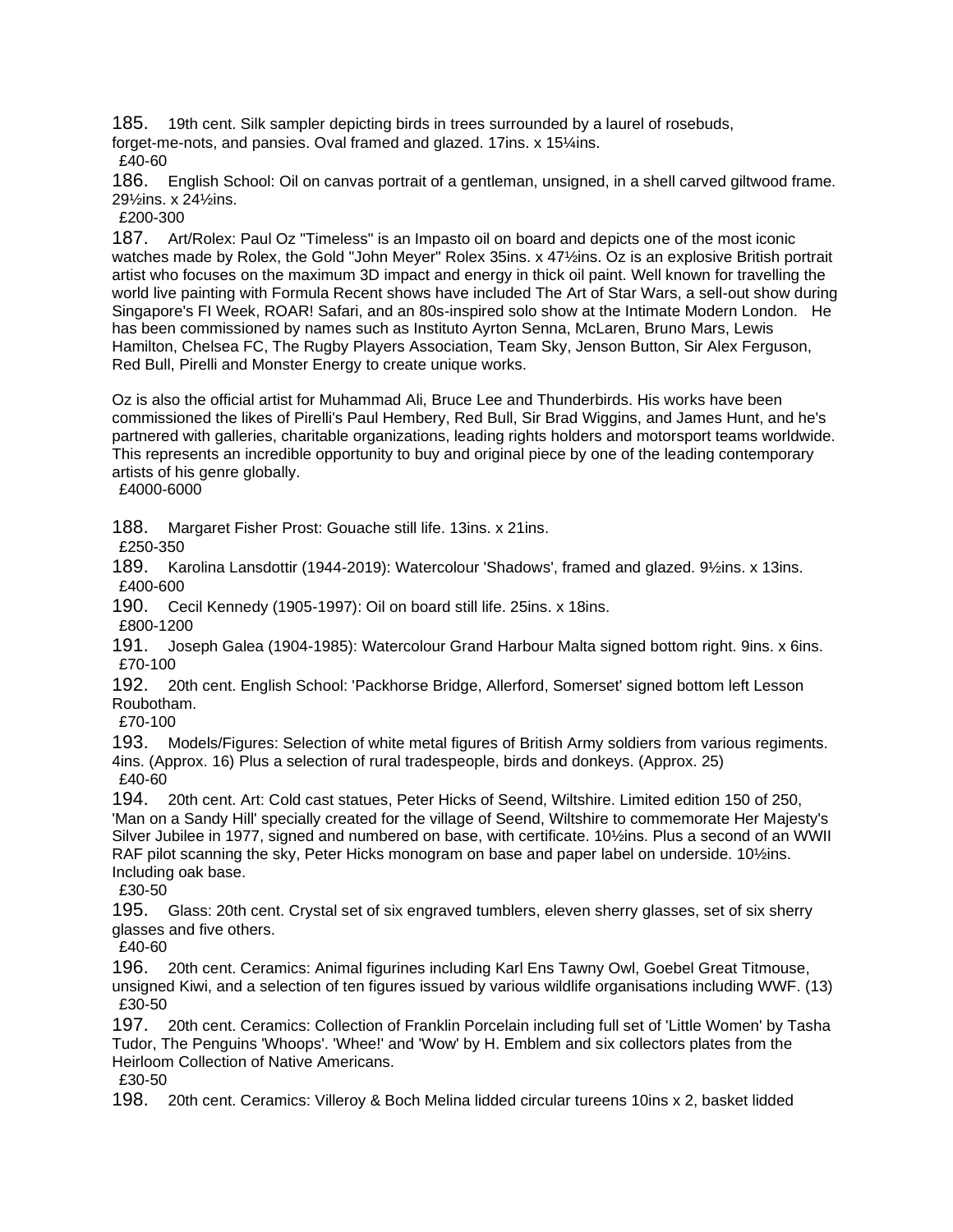circular 9ins, and an unidentified tureen lid lilies and comfrey.

£40-60

199. 19th cent. Ceramics: Silver lustre ware Sunderland jug with moulded masks, possibly prize fighters, to either side, slight rubbing and tiny chip to rim, plus nine other items of silver lustre ware. £60-80

200. Late 19th/early 20th cent. German salt glaze blue pottery boot, two handled vase, both impressed Gerz Stein mark, plus an unmarked tankard.

£50-80

201. 20th cent. Ceramics: Spode 'Byron' tea cups x 3, saucers x 5, coffee cup saucers x 2, gravy boat, toast rack, tureen A/F, sauce boat on fixed stand, soup plates x 6, plates 10ins. x 2, plates 9ins. x 5, plates 8ins. x 11 and serving bowl 10½ins. Plus family of four Art Deco style pale green sheep, unmarked. One A/F.

£40-60

202. 20th cent. Ceramics: Japanese eggshell tea china, grey and gilt set cups x 9, saucers x 13, teapot, milk jug, sugar bowl and cover. Plus a set decorated in orange and gilt leaves, teapot, sugar bowl and cover, slop bowl, cups x 9 (2 A/F), cake plates x 2, saucers x 13, side plates x 12. £30-50

203. 19th/20th cent. Ceramics: Wedgwood Santa Clara part tea set, floral painted dessert set, etc. Some A/F.

£40-60

204. 20th cent. Ceramics: Royal Doulton Fairfax, dinner plates x 2, dessert plates x 8, side plates x 8, soup bowls x 7, serving bowl, sauce boat, large and medium meat oval. £50-70

205. Ceramics: Poole pottery jugs decorated with sunflowers, a pair (½ins) and Arthur Wood mugs decorated in the Ye Olde Coaching and Hunting Days pattern.

£40-60

206. Objects D'Art: Alabaster sculpture of an eagle signed A. Gianelli 1975, small perfume bottles, Limoges pin dish and pot, Swarovski glass owls x 2 and kingfisher, soapstone dove, Parian ware butterflies x 2 with Dresden mark, owls - ceramic, treen, glass, metal cloisonne approx. 45. £40-60

207. Ceramics: Portmeirion Botanical gardens pattern six lidded storage jars, one variations jar, breakfast cup and saucer and a salad bowl.

£40-60

208. 20th cent. Ceramics: Aynsley Wild Rose tea for one boxed, Wild Rose filled cascade votive candle boxed, Cottage Garden Mayfair vase mini boxed, Little Sweetheart vase boxed. £30-50

209. 20th cent. Ceramics: Portmeirion Botanic Garden salad bowls, Mexican Lily and Christmas Rose, pasta dish Shrubby Peony, small Napoleon style clock decorated with pink flowers and butterflies. £40-60

210. 20th cent. Ceramics: Dresden figure youth with basket of fruit and flowers, a small Royal Copenhagen vase, a Copenhagen figure of a child No. 657, and a moulded glass figure of a naked lady. £50-60

211. 20th cent. Ceramics: Wedgwood blue Jasperware candle holder and oval trinket box, Royal Doulton ceramic flower displays three circular, one in the form of a seashell, five trinket pots made by Handcart, Devizes two boxed, Heron Glass swan boxed. (1 tray. Tray not included) £30-50

212. 20th cent. Goss china, various subjects and ten items of crested china. (50)

£30-50

213. Early 20th cent. Ceramics: Cox Cove Cheddar visited by King Edward VII, Arcadian china figure of John Bunyan, Devon Art china figure of Drake, Plymouth, Arcadian Cornish Pasty Mere, Carltonware, Imperial top hat Devizes, Savoy china golf ball Shanklin, candle holder Salisbury, egg cup Devizes, W.H.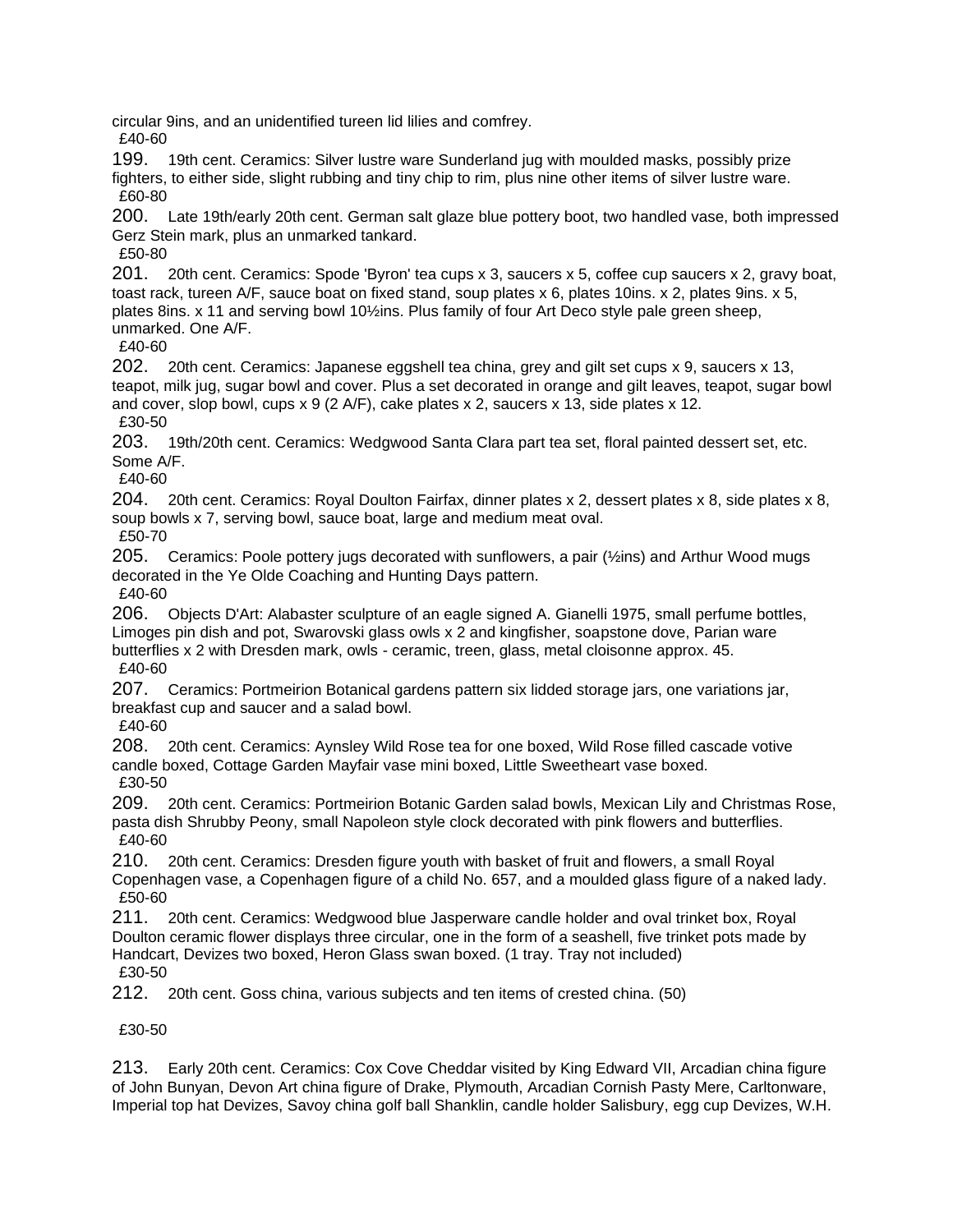Goss Winchester milk jug, etc. (Approx. 20 items) £30-50

214. 20th cent. Ceramics: Crested ware, quantity of assorted vases, shoe, cheese dish, rabbit City of London, coal hood Southampton, candle snuffer City of Wells, Gemma ware miniature tea set, crested 'Dieu et mon droit' tray teapot, jug, cups, etc. (Approx. 30 items) Plus 19th cent. Creamware ribbon plate unmarked possibly Leeds dia. 7½ins, Satsuma cobalt blue ground baluster shaped with Geisha decoration. Plus Gemma ware miniature tea set, crested 'Dieu et mon droit' tray teapot, jug, cups, etc. £60-80

215. Caravan Club Collectables: Includes a selection of pennants late 1960s to mid 1980s, a folder of Caravan Club Rally tokens/permits, a large quantity of rally commemorative spoons and a large number of rally trophies from mid 60s to 80s. Plus four metal car badges British Automobile Racing Club, Caravan Club, Westinghouse Motor Club, etc.

£40-60

216. Photographs: Seven albums, four pocket albums and a box of loose photographs mainly social history and family from pre-WWI to the end of WWII.

£40-60

217. Photographs & Postcards: Victorian leather bound pictorial photo album containing many 19th century photographs and carte-de-visite, together with many Edwardian and later postcards and an empty postcard album. Plus Model Engineer Magazine 1948-1951 (103 copies). £40-60

218. Postcards: Edwardian and later, many hundreds of cards, mainly topographical, showing scenes from thirty-nine English Counties, Ireland, Wales and Scotland, actors and actresses, famous people, military, transport, and European Countries. Plus eight empty Edwardian albums. £50-80

219. Postcards: Hundreds of Edwardian and later, mainly topographical including many North American, South African and European cards.

£40-60

220. Postcards: Early 20th cent. Oriental lacquered postcard album with painted internal leaves and inlaid decorated covers of a jungle fowl in abalone and mother of pearl. Contains many early 20th cent. cards featuring Edwardian music hall actresses.

£50-80

221. Stamps: School child collection in The Strand Album includes a nice collection of unused China Republic, a nice mix of used and unused stamps.

£30-50

222. Stamps: Stanley Gibbons blue improved stamp album with hundreds of mainly used World stamps, nice Canada with small head 5c, good France and Colonies collection. Plus an Airmarshal stamp album Stanley Gibbons Fanfare album, a looseleaf World album, Stanley Gibbons 'Mercury' album of mainly pre-WWII World stamps including Papel States 7 baj blue used, GB Medicine stamp duty stamp seal intact, a brown Stanley Gibbons improved stamp album, an SG Swiftsure album and one other. (4) £50-80

223. Stamps: Looseleaf album of World stamps in stock cards, hundreds of stamps. Small stockbook of post-decimal mint stamps (hundreds), a large stockbook of 19th and 20th cent. used stamps, two albums of postally used PHQ cards (108) and an album containing Princess Diana commemorative covers.

£50-80

224. Stamps: World stamp collection of 19th and 20th cent. used and unused stamps in five looseleaf folders, thousands of stamps plus an empty stamp album.

£40-60

225. Postcards & Stamps: Four albums containing many covers and cards from all over the world with stamps attached, together with a folder containing many more.

£40-60

226. Postcards & Stamps: Four albums containing World covers and cards with a military theme.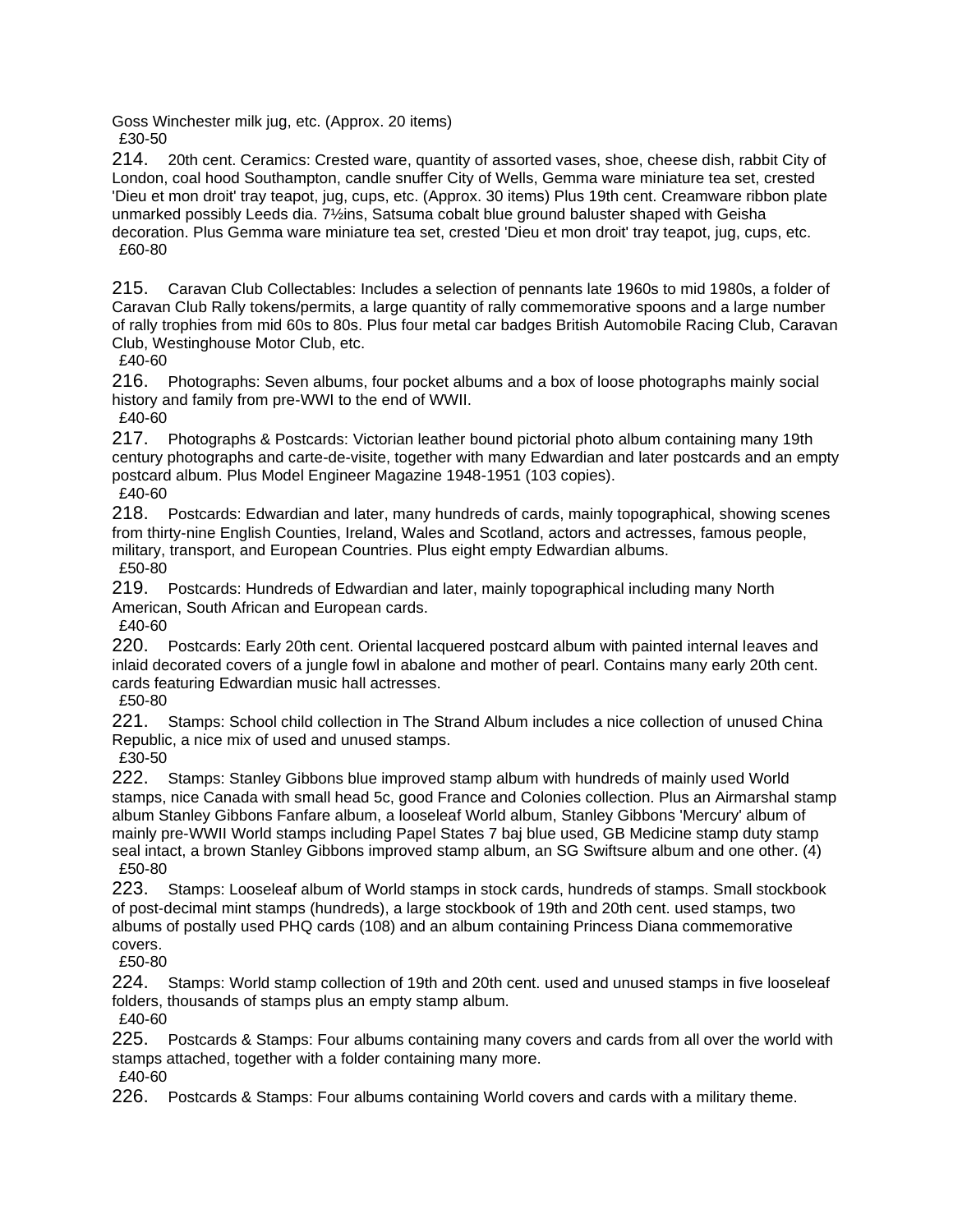£40-60

227. Postcards & Photographs: Five albums of mainly early 20th century European postcards, nearly all with postage stamps still attached. Plus a box containing hundreds of mid 20th century postcards. £40-60

228. Postcards: Two Edwardian albums with mainly early 20th cent. cards including greetings, endearment, music hall actresses, floral, birthday, GB topography, plus many loose cards and two empty Edwardian albums.

£30-50

229. Stamps: Early to mid 20th cent. Two sparsely populated Stanley Gibbons Worldex albums, one Philatelic Publishers cover album with more than seventy-five covers from GB early 50s onwards, one box and one bag of loose on piece, and two school child albums George VI Commonwealth stamps, two vintage catalogues, Stanley Gibbons 1939 World stamps and 1970 Stanley Gibbons Vol. I Commonwealth stamps.

£20-40

231. Stamps: Edward VII, Departmental Officials, O37 Office of Works 1d red, O75 GOVT Parcels 2d yellow/red, O76 GOVT Parcels 6d purple, O84 Board of Education 1d red, all used.

£40-60

232. Stamps: 1883-84, SG178 2s6d colour variations from left to right, lilac C-E, red lilac E-F, blue lilac A-A, deep lilac J-E, all used, well centred.

£100-150

233. Stamps: 1902-10, SG260 2s6d colour variations from left to right, lilac, pale dull purple, purple, deep purple, all used and well centred.

£100-150

234. Stamps: Edward VII, 1902-10 ½d - 5/- SG215 ½d green to SG263 5/- carmine, all used. £100-150

235. Stamps: Postal History, well centred 1d red-brown with four good margins, possibly black plate 8, cancelled by a nice centralised Coventry Maltese cross cancellation.

£80-120

236. Stamps: 1883-84, SG180 5s colour variations from left to right, rose D-H, crimson H-J, both used, well centred.

£60-80

237. GB Stamps: King Edward VII 1902-10 unmounted mint SG218 yellowish green block of four, SG219 1d scarlet block of four, SG219 1d scarlet block of four watermark inverted and SG236 green and chocolate brown, marginal block of four. (20 stamps five blocks of 4)

£100-150

238. Stamps: Victoria Departmental Officials Government Parcels, all used, SG069, 065, 066, 067, and 070.

£40-60

239. Stamps: Surface printed issues from 1855-1901 1d - 5/- not all represented but most are, including SG167, SG139, SG170, SG194, SG169, SG196, SG178, etc. 36 stamps in total. £180-220

240. Postcards: Mixed collection of one hundred and fifteen cards consisting of thirty-one WWI cards including Bulford Camp cancellation December 1914, twelve French cards including three featuring the Paris flood of 1910, thirteen from North and Central America including 1906 San Francisco earthquake, eighteen North Africa and Middle East, and thirty-four GB topographical and greetings including six featuring Chirk near Wrexham. Most postally used and sent to the same address in Wiltshire between the wars. Plus heavily used empty album.

£100-150

241. Postcards/Greeting Cards: Edwardian album containing 228 horticultural themed birthday greeting cards plus a small album containing 27 holiday greeting cards including Thanksgiving, Easter and Christmas. (2 albums)

£50-80

242. Antiquarian Photographs: Two albums, the first containing photographs of the family of Ludovic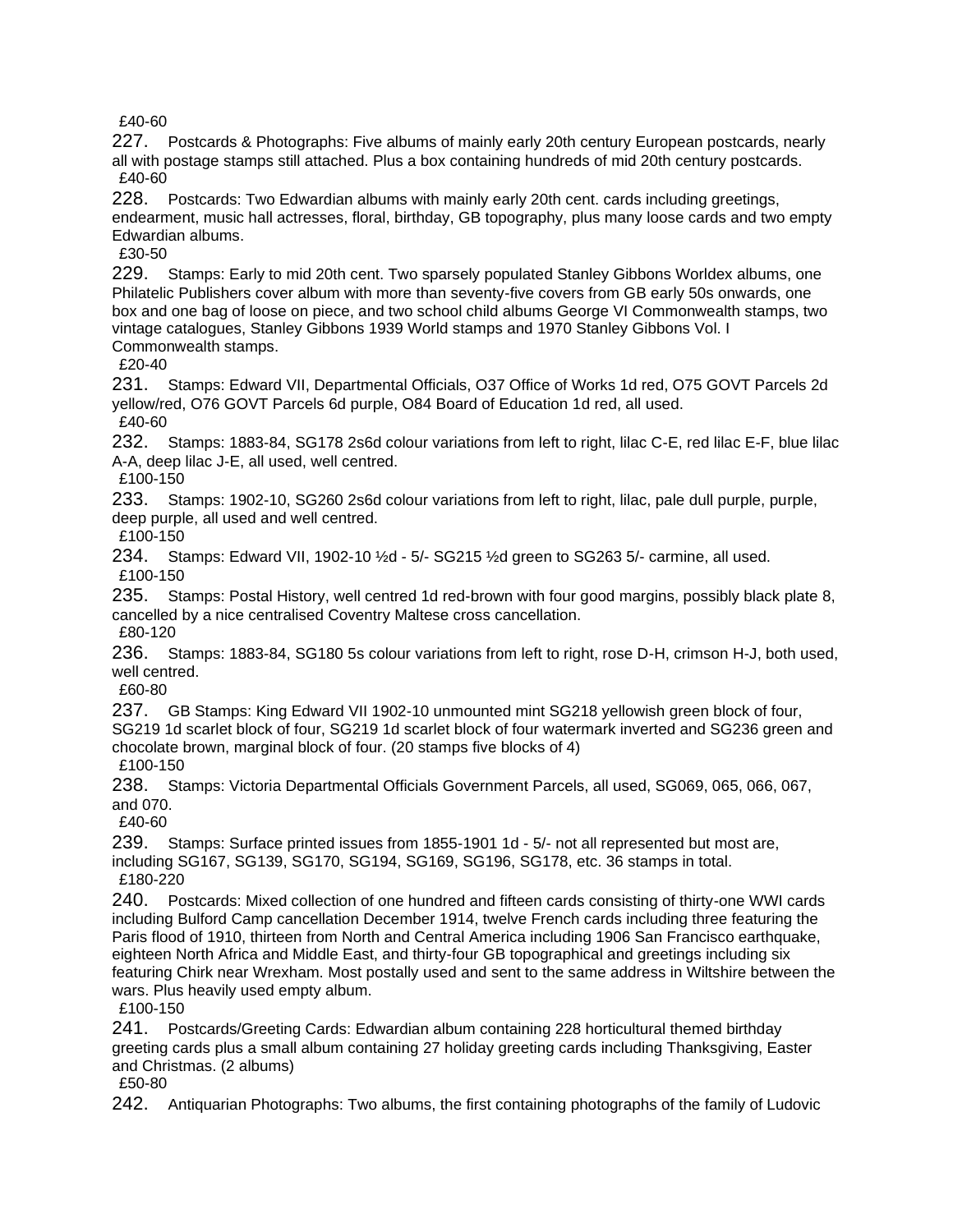Kennedy and associates on holidays leading up to the First World War, including photographs of Bob Boothby (of Ronnie Kray fame), his family and many others, Lord and Lady Kinross, Sir Thomas Lauder, Lady Dunally, Lady Margaret Hamilton Russell, Lord Eldan, and two annotated group photographs of Cambridge University Societies with many famous names. The second album has a tooled leather cover, binding and back cover and contains seventy-two carte-de-visite photocards. £60-100

243. Postcards: Edwardian album containing many cards including pre-WWI France, New York, the converted H.M.S. Furious with pictures of aircraft landing and taking off, WWI songbirds, fairies, Beatrice Mallet, and W.D. & H.O. Wills advertising cards.

£80-120

244. Postcards: Fifty-two cards from the Far East, mainly Japanese, including hand decorated, topographical, Geishas, cherry blossom, Chinese death cages. Most postally used to Calne, Wiltshire via Siberia, all to the same Wiltshire address and between wars.

£100-150

245. Photographs/The Personal Collection of a 1950s Press Photographer: Press photographs of TV/movie stars including Brigitte Bardot, Diana Dors, and a signed Gracie Fields photograph. Mostly 11ins. x 14ins. (Approx. 13)

£100-150

246. Photographs/The Personal Collection of a 1950s Press Photographer/Royal Memorabilia: Superb archive of press photographs of HRH Her Majesty The Queen, Prince Philip and Princess Margaret. All date from the 1950s including Her Majesty's visit to Malta, Stockholm Olympics, and Royal visit to the West Indies. Also included are a number of candid shots of Princess Anne and Prince Charles with Earl Mountbatten in 1954. One particular photograph of Her Majesty watching the Equestrian at the 1956 Stockholm Olympics bears a note from the Royal Photographic Society Photo Journalism 1960 Spring Exhibition and is mounted on card. Mostly 11ins. x 14ins. (Approx. 23) £250-350

247. Photographs/The Personal Collection of a 1950s Press Photographer: Grouping of mostly WWII military photographs including Winston Churchill, Royal Navy, battles, Blitz, paratrooper, etc. (Approx. 39) £100-150

248. Photographs/The Personal Collection of a 1950s Press Photographer: Superb grouping of press photographs, some published, of life in the 1950s including children in inner city London The Nine Elms Olympics, Bermondsey Street party, Festival of Britain, inner city schools, etc. Mostly 11ins. x 14ins. (Approx. 10)

£100-150

249. Photographs/The Personal Collection of a 1950s Press Photographer: 1950s glamour photographs. Mostly 11ins. x 14ins.

£60-100

250. Photographs/The Personal Collection of a 1950s Press Photographer: Archive of press photographs relating to life in the 1950s including fisherman, politics, Southbank Exhibition, etc. Mostly 14ins. x 11ins. and 11ins. x 9ins. (Approx. 34) £60-100

251. Photographs/The Personal Collection of a 1950s Press Photographer: Archive of press photographs from the 1950s of sports, mostly athletics, rugby and field events and 1948 London Olympics. Mostly 11ins. x 9ins. and 11ins. x 14ins. (Approx. 36)

£60-100

252. Jewellery: Collection of costume jewellery to include brooches, necklets, shell cameos, etc. £40-50

252A. 20th cent. Costume Jewellery: Brooches, bracelets, pendants, etc. In two opening display cases, treen base, plastic opening lids, plus a quantity of white metal ethnic bracelets and necklaces. £40-60

253. Militaria: WWI Trio Private j. Helps 19030 5th Battalion Wiltshire Regiment with M.I.D Certificate but no oak leaves, for Gallant and Distinguished Service in the Field 11/11/1918. London Gazette February 21st 1919 includes certificates, badges, sweetheart pendant (2), match cover, etc.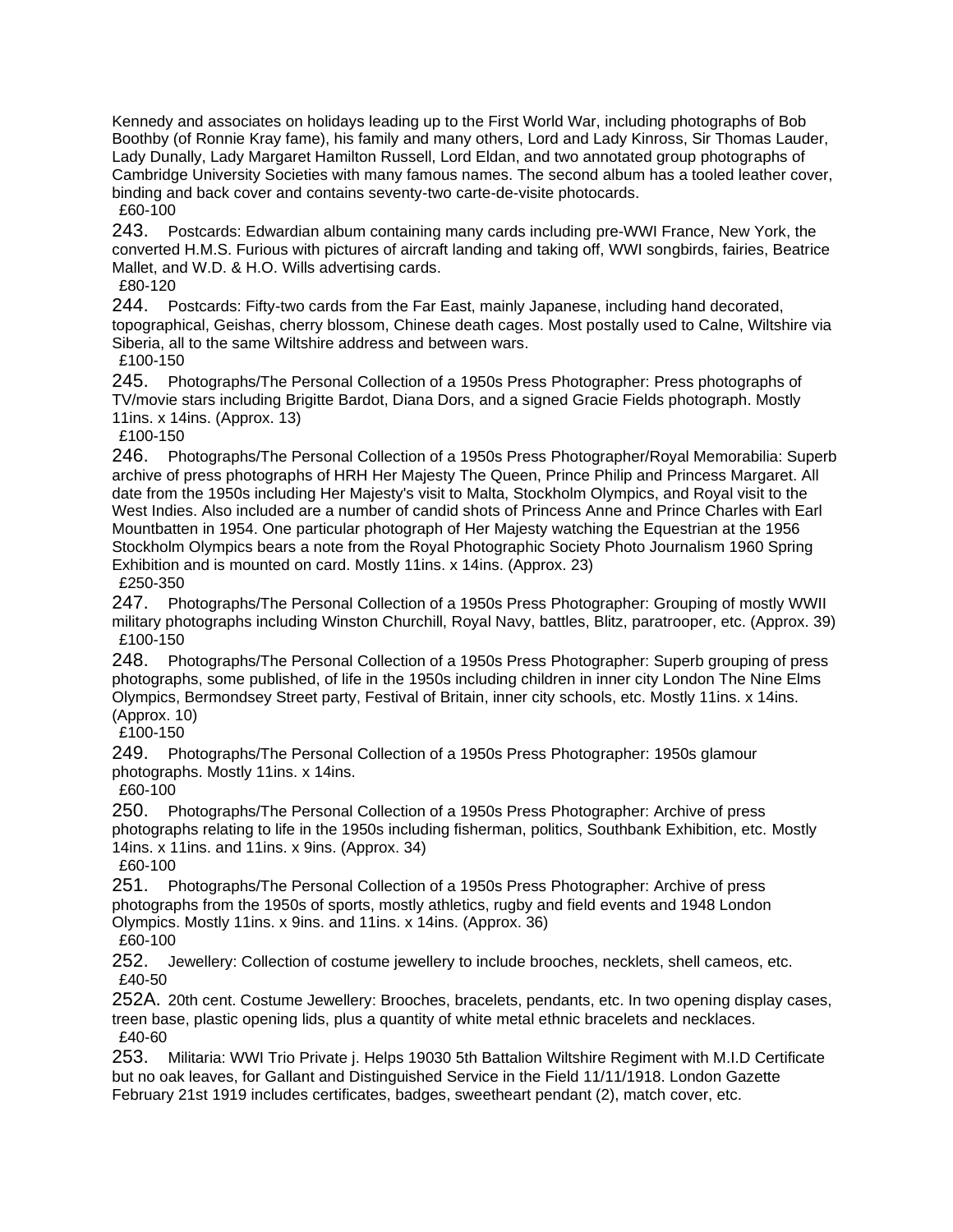£100-150

254. Toys: Elastolin, German made large scale model soldiers, comprising one Mounted Officer, one Standard Bearer, four Drummers and four Guardsmen (4¼ins) marching at slope. (13 pieces including horse)

£50-80

255. Toys: Britain's Model Soldiers set 82, Pioneers of the Scots Guards 1914 version to 1932 issue, comprising marching Colour Bearer and seven marching Pioneers with axes at slope. Plus two others. No box.

£50-80

256. Boer War/Militaria: 1900 Christmas cigarette tin, Goss South Africa 1900 dish and 1924 Wembley Empire Exhibition jug by Cauldon.

£30-50

257. World War One & Two Ceramics: Elizabeth Muriel Cambie, Lord Kitchener x 2, Churchill and Roosevelt plates, Lloyd George butter dish, Beatty & Haig mug, Goss match holder, Kitchener R.A match holder 1917 Ault Titbits Toby, etc.

£50-80

258. Hunting & Shooting: Leather gun case produced by W.R. Pape, Newcastle upon Tyne, label in situ, felt lined interior, rectangular. 32½ins. x 9ins.

£80-120

259. Hunting & Shooting: Leather gun case, no makers details, felt lined interior, rectangular. 32ins. x 8½ins.

£80-120

260. Antique Weapons: Short musket percussion gun c1840 with Enfield lock. Bore 17.5mm, barrel marked John Clive with cross mark and crown. Walnut stock, maker E. Dutton. Full and half cock action plus ram rod, with modern pine carrying box.

£150-250

261. Militaria: Unusual WWI RAF flag stamped AM 1918 Oxford England. 18ins. x 34ins. £60-100

262. Militaria: WWI embroidery on linen, Royal Irish Fusilliers crest surrounded by battles, Gallipoli, Salonica, Egypt, Serbia and Palestine, signed To my dear mother from your loving son Jack. Framed and glazed on stand. Embroidery measures 16ins. x 14ins. Frame measures 28ins. x 24ins. £40-60

263. Militaria: 19th cent. Tinted lithograph Colnaghni's authentic series showing The Charge of The Light Brigade with unusual battle line up below. 19ins. x 12ins. (foxed) see images. £30-50

264. Militaria: Franco Prussian 1870 Chassepot bayonet and scabbard, 28ins. Plus Boer War Victorian bayonet owned by a soldier from the 2nd Battalion Seaforth Highlanders, 17ins. (2) £50-80

265. Edged Weapons: Two Middle Eastern replica long daggers.

£30-50

266. Militaria/SAS: Russian AK47 bayonet, approx. 13¼ins, stamped P4034, Japanese fighting knife, approx. 12ins in length, housed in a black leather scabbard, US M4 rifle bayonet survival knife, approx. 11½ins, stamped US M4 UTKA, housed in a green canvas US M8A B.M Co scabbard and a bayonet, belonging to Major Royston George Ball MBE 1st Kings Royal Rifle Corps served in the SAS 22 Regiment in 1954. Ex Lot 86a British Bespoke Auctions, when auctioned alongside Major Ball's medals which sold for £14000.

£80-120

267. Militaria/Edged Weapons: SKS-45 blade bayonet, and SKS-45 spike bayonet. (2) £40-60

268. Militaria/Edged Weapons: Martini Henry P1876 socket bayonet marked B13 Salter & Co. 20¼ins. Plus Martini Henry P1876 socket bayonet marked B 78.

£80-120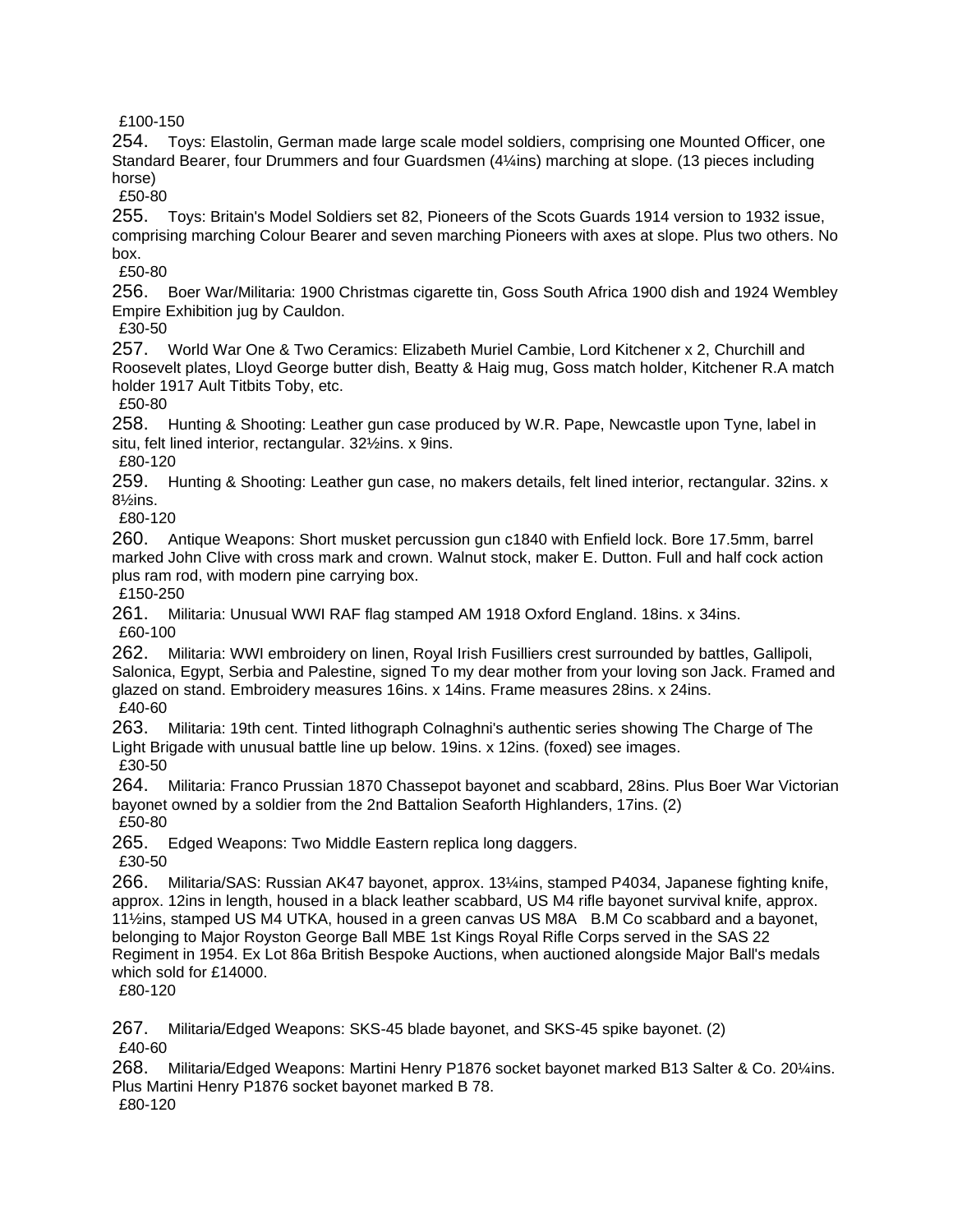269. Militaria: Pin badges, lapel badges, etc. Many regiments including Hampshire, Miiddlesex, East Surrey, Bedfordshire, Dorsetshire, many mounted on mother of pearl. (Approx. 70) £40-60

270. Militaria: Pin badges, cap badges, sweetheart brooches, etc. In hallmarked silver, white and yellow metal including Machine Gun Corps, London Rifle Brigade, AFS/NFS, H.M.S. Jutland, Sherwood Foresters, Australian Commonwealth Military Force, etc. (22 in total) £40-60

271. Militaria: Napoleonic P.O.W bone carving games set, cribbage, dominoes, etc. 5ins. x 1¼ins. x 1ins.

£150-200

272. Edged Weapons: Russian 1838 Pioneer/Artillery Tesak brass grip with roundels Cyrillic stamp and 1838 steel blade stamped C.C & G.T. Use nicks to edge, saw tooth ending in a double edged point, overall length 25ins. Blade 19ins. Iron leather covered scabbard (leather A/F). £150-200

273. Irish Independence Ephemera: 'The Sinn Fein Rebellion 1916', pictorial souvenir with thirty-one views and text, grey cover, published by W & G Beard price 7p net. Plus 'Dublin and The Sinn Fein Rising the Alpha and Omega of a Short Lived Republic', Keogh Bros & Lafayette, Dublin. Minus cover and corner of front page.

£60-80

274. World War Two: Sapper P. McLeod Japanese P.O.W. tin food bowl. 9ins. Plus 18th cent. Rustic cider barrel with handle, carved initials R.W. Height 8ins.

£40-60

275. Ephemera: Newspapers - "Daily Express" November 1918, November 2nd 1918, "The Daily Mail" January 29th 1936, "The Daily Mirror" June 16th 1919, Courage "Best Times" and WWII publication from the Express, Mail, Sunday Pictorial, Telegraph,etc.

£30-50

276. Antiquarian Books: 'Lovely Food', 'More Lovely Food', both limited first editions, the first volume published in 1931 number 21 of 500, the second volume published in 1935 number 28 of 100. Both published by The Nonesuch Press on Batchelor's Hammer and Anvil handmade paper. Worn spines. £60-80

277. Books: James Bond You Only Live Twice 1964 first edition by Gildrose Productions Ltd, dust cover with staining and wear to spine, plus The Man With The Golden Gun 1965 first edition by Gildrose Productions Ltd, no dust cover, and On Her Majesty's Secret Service, undated, no dust cover. (3) £80-120

278. James Bond/Books: You Only Live Twice 1964 first edition published by Jonathan Cape Limited, no dust jacket.

£50-70

279. Books: James Bond The Man with the Golden Gun 1965 first edition by Gildrose Productions Ltd, with encapsulated dust cover, ex-library book. Plus undated copy of You Only Live Twice, no dust jacket. (2)

£60-100

280. Books: Collection of antique books including Nelson and his Captains by W.H. Fitchett, Comic Latin Grammar and a number of walking guides. Some first editions.

£30-50

281. Antiquarian Books: Twenty volumes of the Works of Charles Dickens. Published by Chapman & Hall Ltd, London, on and around 1879. Titles include Christmas Books, Dombey and Son, Pickwick Papers, Martin Chuzzlewit, Oliver Twist, etc. Tooled and gilded leather spines and corners and decorated page edges. (20)

£60-100

282. 18th cent. Oak coffer, twelve panels three plank lid. 60ins. x 25½ins. x 30ins. £120-180

283. 18th cent. Oak coffer single panel to the top, four panelled front, replaced hinges. 48ins. x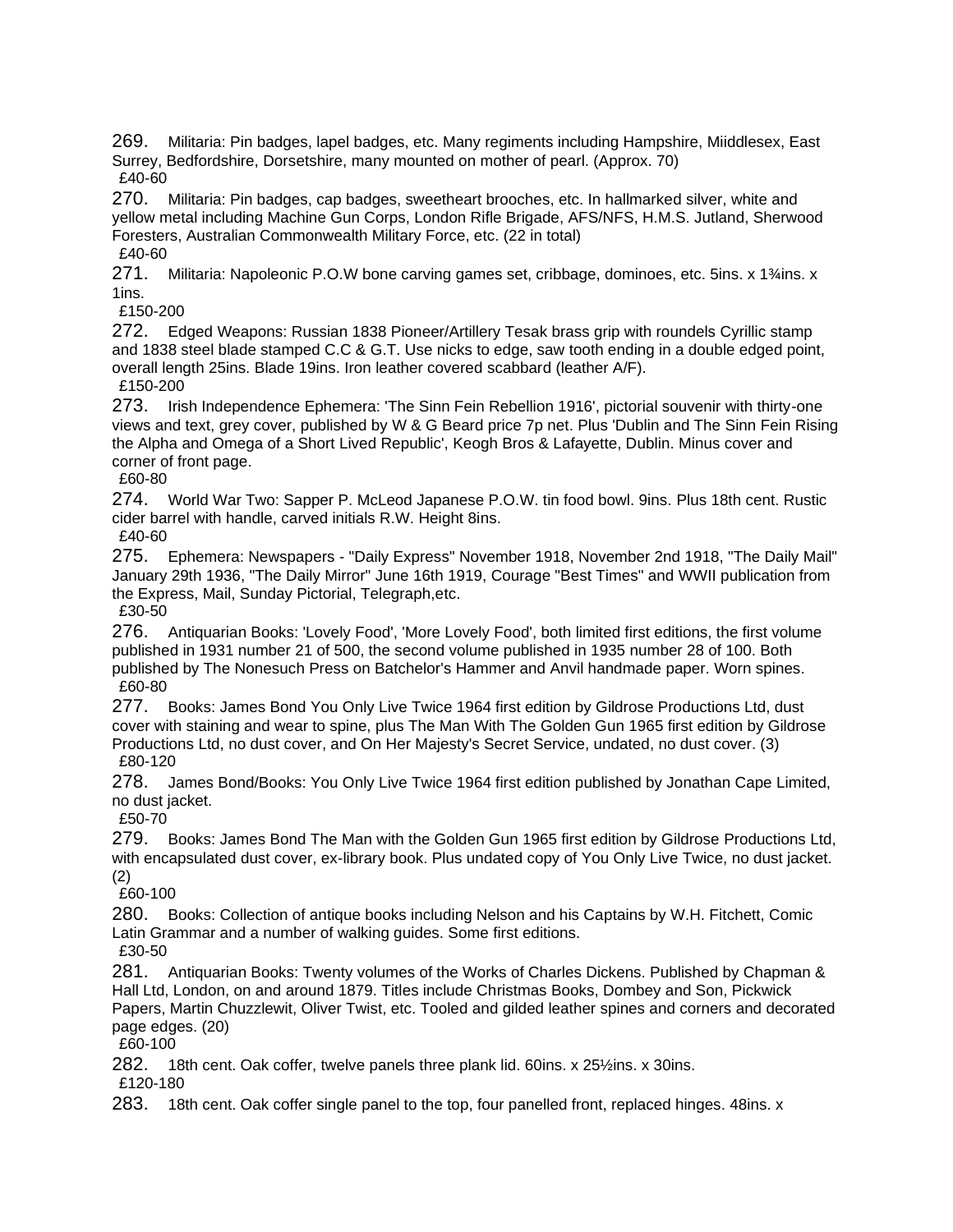22½ins. x 22ins.

£50-80

284. Fashion Handbags: Gucci black canvas pochette, half moon shape, shoulder strap, leather Gucci label to interior, two pocket compartments to reverse.

£80-120

285. Fashion Handbags: Gucci black canvas pochette, single shoulder strap, white metal tone hardware, poplin lining, single interior pocket, leather Gucci label to interior.

£120-150

286. Fashion Handbags: Prada handbag, black shoulder bag, white metal hardware, Prada engraved on clip fastening, zip compartment to interior, black metal oblong plaque to interior with white metal edge Prada Made in Italy, black lining with the name Prada woven in, flip over close front clip. £80-120

287. Fashion Handbags: Botkier Bianca leather satchel, black leather exterior with two front zip pockets, the interior has four slip pockets and one zip pocket, suede lined, zip closure top, yellow metal hardware.

£50-80

288. Fashion Handbags: Brown leather handbag, wrist strap, suede style lining with credit card case, the reverse of the bag unclip's to reveal credit card pockets, two zip compartments, two slip compartments, yellow metal hardware.

£30-40

289. Fashion Handbags: Mulberry handbag, Scotchgrain brown tote style handbag, classic check interior, zip compartment, Mulberry leather label to interior, oval leather Mulberry disc to front of bag, light brown leather handles and trim, zip fastening to top of bag.

£50-80

290. Fashion Handbags: Mulberry Mabel style hand held bag, brown leather, two zip compartments to front, oval leather Mulberry name tag to interior, brown lining with woven Mulberry tree, zip compartment to inside, strap fastening, gilt furnishing.

£80-120

291. Textiles: Handmade lace dressing table mats, tea table cloths with handmade lace borders, lace runner and hand embroidered runner, silk cape collar with deep lace border, pink waist apron with deep lace border, cream lace collar, wide long lace collar, white Broderie Anglaise collar. £50-80

292. Textiles: Early 20th cent. Huckaback tails lace borders, damask untrimmed. £30-50

293. Textiles: Bed linen, fine cotton sheets, embroidered bed cover/tablecloth, full edge pillowcases, a pair, valances with hand made lace borders, bed cover/tablecloth white damask Travellers Club woven roundel to centre Somerset Rose design (possibly Queen Mary Travellers Club). Slight staining. £70-90

294. Textiles: Damask linen tablecloths woven rose design, table napkins (approx. 13), four tray or tea table cloths, six tablecloths or bed covers.

£50-80

295. Toys: Display models, eight Atlas editions diecast aircraft including De-Havilland Mosquito, Fiat G55, Polkarpov I-16, Brewster Buffalo, Nakajima KI-43, Henschel Hs 123, Messerschmitt BF 108 and MG 163.

£40-60

296. Toys & Collectors Models: Corgi 'Aviation Archive' boxed, 1:32 scale Military Aircraft AA35502, WWII Defenders of Malta, Hawker Hurricane IIC-AOC Malta, displayed with box. £50-80

297. Prints/Military, R.A.F:Original artwork of a Hawker Hurricane by Jenny Cameron, Michael Turner print Hawker Hurricanes of 85 and 87 Squadrons R.A.F. Merville Airfield, France, June 1940, and a Giclee print of a Hurricane in flight. (3)

£40-60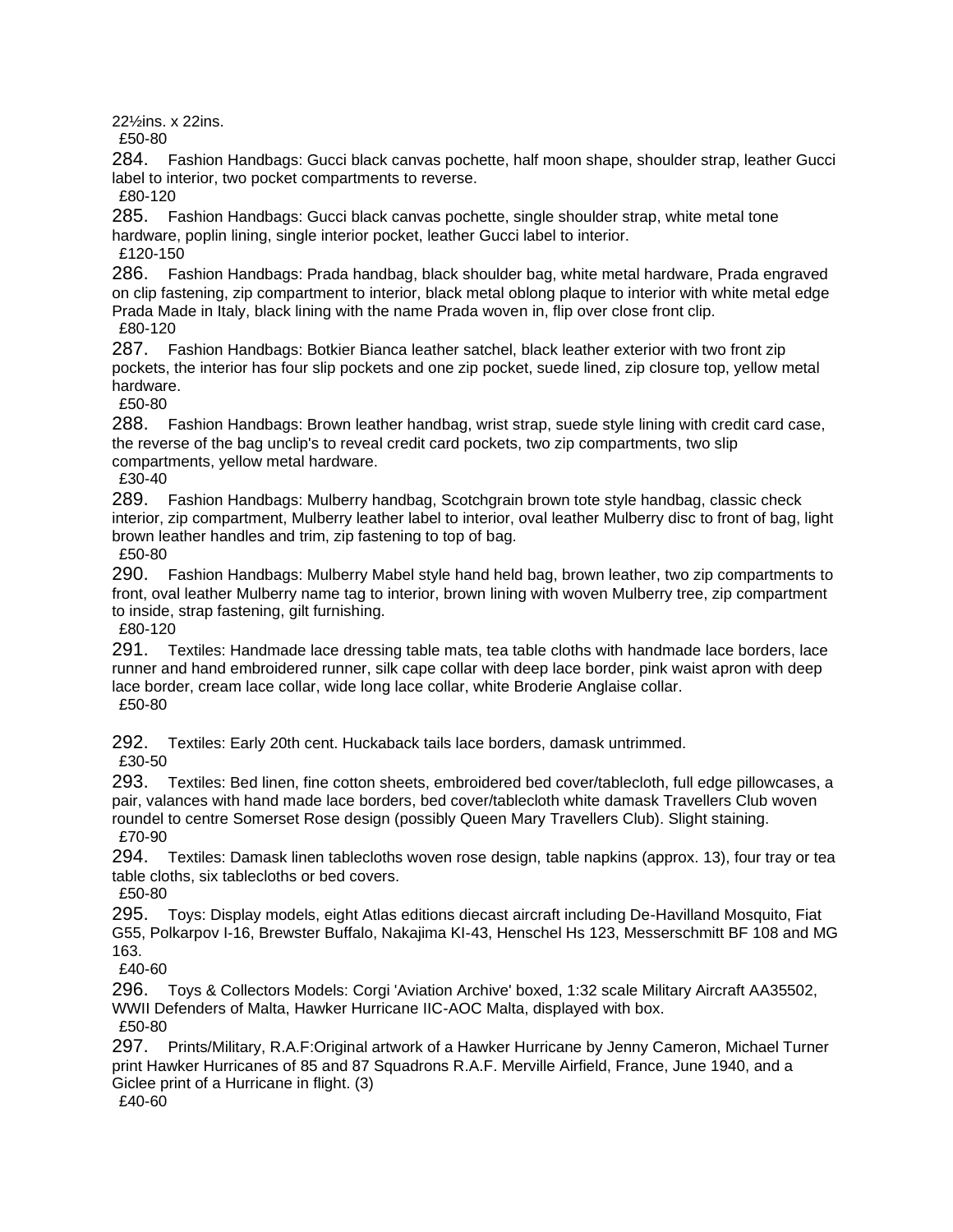298. Toys/Collectors Models: Diecast models of aircraft 1:72 scale mainly Corgi Aviation Archive, includes Hawker Hart, Hawker Hunter FGA 9, EE Lightning F. MK.1A, Hawker Fury, Spitfire MK VIII, Gloster Meteor F.MK\*, B.A. Sea Harrier FRS.1, all boxed. The rest are unboxed but have been displayed in a glazed cabinet with integral lighting, which also forms part of the lot. 47ins. x 12ins. x 24ins. (25) Plus a small PVC display cabinet containing four plastic model aircraft. 24ins. x 24ins. x 6ins. £250-350

299. Toys: Steiff Millennium Band limited edition of 2000 No. 01699. Complete with paperwork and boxes. Music box mechanism plays 'When the Saints go Marching In', on the stage there are five bears in various colours, wearing musicians, each has an instrument - horn, banjo, trumpet, clarinet, and drum set. £200-300

300. Toys: Railway Hornby Dublo unboxed Duchess of Montrose loco and tender with a selection of track and track furniture and two carriages (passenger), plus boxed examples of D1 Signal Cabin, Bogie Bobler, D1 Footbridge, 32216 Curved Terminal Rail, R/H Points (2), L/H Points (2), L/H Diamond Crossing, Uncoupling Rail (2), D1 Buffer Stops, Goods Brake Van, Oil Tank, Coal Wagon. £80-120

301. Toys & Models: OO gauge railways Heljan item 9000, Metropolitan/BoBo 20 Metropolitan, box with slight damage.

£50-80

302. Toys & Models: Tri-ang Railways, selection of OO/HO gauge including R153 saddle tank loco boxed, goods carriages R15, R16, R21, R213, R223 and R226 all boxed. Dock Authority loco and eight carriages unboxed, three Oxford Rail goods wagons boxed, a selection of Tri-ang buildings (4) and other diorama goods, three Tri-ang catalogues 5th and 7th edition from 1960s and one from the 1970s. Plus a large quantity of Tri-ang track including curves, straights, and L/H and R/H points (approx. 70 pieces). £80-120

303. Toys & Models: Diecast cars and motorcycles. Thirteen Atlas Edition Classic Sports Cars including Jaguar XK140, Aston Martin DB5, BMW 507, MGA Coupé and Toyota 2000GT, etc. All boxed. Four Atlas Edition Classic Motorbikes Vincent HRD Black Shadow, BSA Gold Star, Triumph Bonneville T120 and Norton Commando, all boxed. (18) Plus fifteen unboxed very lightly playworn cars and trucks including AEC Regent III London Fire Brigade fire engine. (33)

£50-80 304. Toys: Diecast model cars, Corgi James Bond Lotus Esprit underwater boxed, Dickie Spielzeug Ford 49 boxed, Franklin Mint Mercedes 500K Special Roadster boxed, and thirteen Lledo Days Gone

models all boxed.

£40-60

305. Toys & Models: Diecast buses and coaches including seven Atlas Editions Great British Buses all boxed, six Gilbow Exclusive First Editions three boxed, two B.T models low deckers one boxed, Corgi Original Omnibus Company boxed, Eddie Stobart Volvo FH Fridge Trailer - Emma Jade - H4663 boxed. (18)

£50-80

306. Toys: Diecast vehicles twelve Lledo The Days Gone Collectors Guild including 1932 AEC Regent open top bus, 1926 Dennis delivery van Gone with the Wind, 1934 Dennis parcel van Dig for Victory, all cased and boxed. Five Corgi Original Omnibus Company including LT single deck, Milward double deck, Kings Ferry Coach, double deck bus and ushers and double deck train, all cased. Days Gone Circus Collection Billy Smarts Scammell tractor with low loader boxed. All limited edition with certificates or limited edition card. Diecast Dinky Toys 1962-69, 276 Airport Fire Tender in yellow/red export box. (18) £30-50

307. Toys: Diecast Models of Yesteryear all boxed (box I, J maroon) including Y20-1-76, Y16-2-21, Y6-4-17, Y3-4-4, three vehicle gift set with Maples Bus and Golden Jubilee Model T van. (19) £40-60

308. Toys: Diecast Models of Yesteryear all boxed (box I, J maroon) including Y25 Perrier, Y21 Carters, Y16 red with silver chassis and limited edition North Yorkshire Moors Railway, Foden Truck. (21) £40-60

309. Toys: Diecast Models of Yesteryear all boxed (straw coloured 79-83) including Y6-4-5 or 6,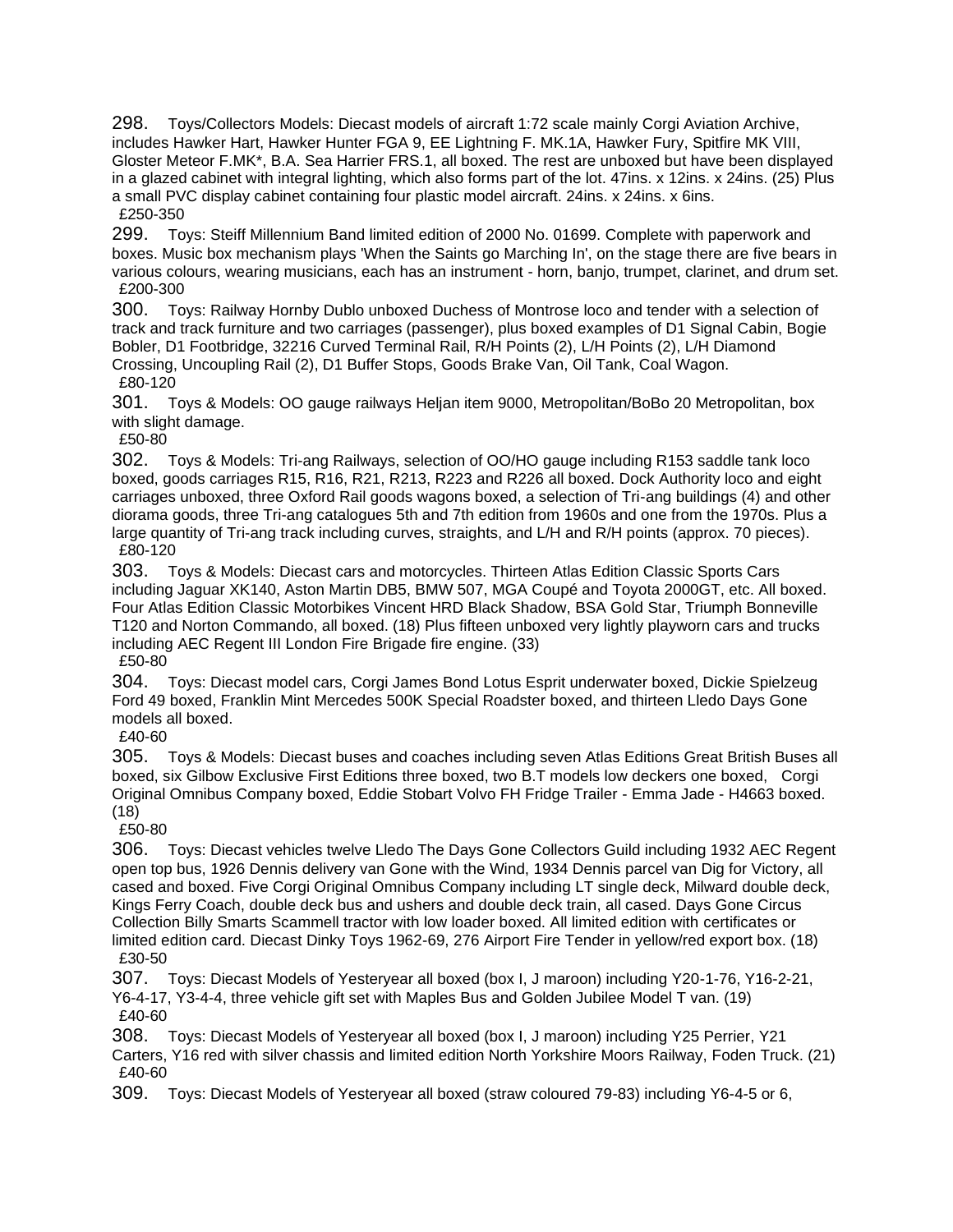Y19-1-6, Y8-4-2, Y17-1-5A, Y18-1-6, Y23-1-5, Y24-1-3, Y12-3-2. (19)

£50-80

310. Toys: Diecast Models of Yesteryear all boxed (straw coloured 79-83) including Y12-2-5, Y13-?, Y20, Y15-2-19, Y18-1-6, ETC. (19)

£70-90

311. Angling/Fishing Equipment: Centre pin reels, 'The Gordon'' 3½ins by Sharpes of Aberdeen, 'Remfly' and 'Super' by Intrepid. Plus two plastic cases containing a large assortment of salmon and trout wet and dry flies. (Approx. 200)

£40-60

312. Angling/Fishing Equipment: Selection of four fixed spool reels including Mitchell 330 x 2, and Daiwa 510A, together with many spare spools, float box with floats, hooks, etc, landing net, keep net, and rod rests. Plus two canvas tackle bags, one with 1943 Ordnance mark. £30-50

313. Angling/Fishing Equipment: Fishing rods, Hardy 12ft Matchmaker, three piece glass fibre, float rod, light alloy rings, gold whipping, very straight, in Hardy bag. Plus Bruce & Walker No. 9, 10ft two piece glass fibre fly fishing rod in original bag.

£50-80

314. Angling/Fishing Equipment: Fishing rods, an unsigned 9ft three piece split cane fly fishing rod in bag, an unsigned 7ft two piece split cane fly fishing rod, plus three extra top sections for spares or repairs.

£50-80

315. Angling: Carp fishing equipment Chapman & Co of Ware MKIV Carp 550, 10 foot two piece split cane rod with 24ins detachable butt, light alloy rings, whipped guides, the rod is straight with tight ferrules and comes with original bag. Plus a second MKIV Carp 550 with repaired top section, ideal for spares and repairs, and a Denis Pye 700 main section.

£80-120

316. Early 20th cent. Ceramics: Novelty green hat pin holder in the form of a camel, miscellaneous hat pins, including hallmarked silver Charles Horner example with turquoise colour cabouchon. £80-100

317. Early 20th cent. Mechanical American Bates Telephone Index (Rolodex) red chinoiserie design with owner's original telephone numbers.

£40-60

318. 19th cent. Blue glass scent bottle with gilt hinged cover. Dia. 1⅛ins. Length 5½ins. £50-70

319. Smoking Requisites: DuPont laque de chine lighter with paperwork, boxed. 2½ins. £50-80

320. 19th cent. Oak humidor in the form of a train's coal wagon with a simulated coal locking lift up lid to reveal a fitted interior, G.W.R painted to the sides and No. 1483. 13ins. x 6ins. x 7ins. £300-500

321. 18th/19th cent. Maritime Folk Art: Coconut sailor carved (Bugbear) rum flask for a sweetheart, Man o' War and Britannia with anchor and dedication reads 'Dear Maid, this Gift do not despair a'tho it trifling be It showel what employ my mind. When far from thee.' Around the base, Athou I am Hollow, laid up in store. When I am empty, fill me with good rum. Dia. 4ins.

£200-300

322. Collectables: Early 20th cent. Oak music box in the shape of a barrel on a stand with hinged lid, wind up mechanism, silver plate plaque Reg. No. 7294-18. Mahogany oval stamp box and a child's puzzle game. (3)

£50-60

323. Pens: Mont Blanc black and gilt cased fountain pen, pencil and spare leads. £150-200

324. 1936 Olympics commemorative bell, K.P.M. Berlin, inscribed Ich Rufe die Jugend der Welt 11 Olympische Spiele Berlin. Eagle and Olympic rings, date and Brandenburg Gate, with clapper. Height 4¾ins. Dia. 4ins.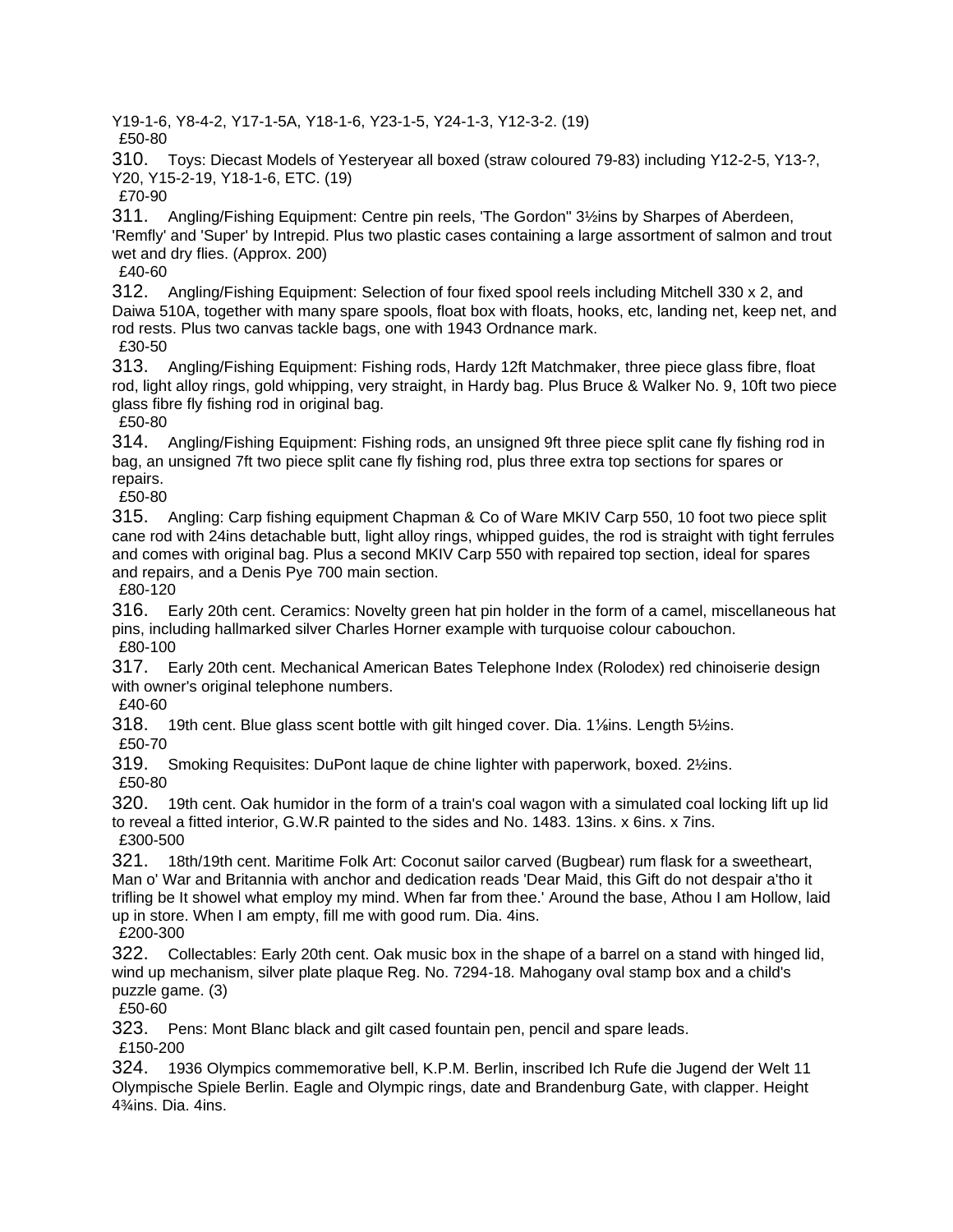£80-120

326. Collectables: 19th cent. Cast iron novelty Jolly Negro bank with original paint work, stamped to the back Pat. Mar. 1482. 6½ins. x 5½ins. Plus a reproduction money bank. £50-60

327. Collectables: Cigarette lighters, Ronson Touch Tip c1935 chrome and black enamelled metal lighter. Marked to base Art Metal Works Inc. Newark N.J. USA. Paper label Reg'd No. 805994. 4½ins. x 2¼ins. x 3¼ins.

£50-80

328. The Wexcombe Collection: Metalware medieval to post-medieval includes jaws harp, fleur-de-lys seal, spur fragments, brooch, child's and another ring, crotal bells x 2, lead pilgrim ampulla powder cone, beehive, and open thimbles, plus three later examples, 18th/19th cent. Livery buttons, musket balls some gilt, loom weights, bronze strap ends, clothing fasteners, and buckles, medieval and later many different patterns and sizes, etc. (Approx. 42)

£50-80

329. 19th cent. Jean Baptiste Revillion: Bas-relief oval plaque, the crucifixion in ebonised frame, signed to base.

£100-150

330. Edwardian pendant lockets containing family photographs, notable people, military figures etc. Plus five gold frames, tested 9ct. (35) Display trays not included.

£80-100

331. Edwardian and later portrait miniatures oval painted (2), photograph on opaline glass, printed, etc. Plus Polyfoto circular actresses x 3. (Total 34)

£80-100

332. Showbusiness/Rock and Roll/Music/Icons/Watches: THE HOLY GRAIL ELVIS PRESLEY'S FAMOUS FIRST NATIONAL TV/ STAGE WORN WATCH 1955-1956 offered for public auction for the first time.

In the words of Jimmy Velvet, Elvis's friend of 22 years "In my opinion, this Lord Elgin watch is truly one of the grandest pieces Elvis ever owned due to the pivotal moment of his career when it all fell into place for him and the amazing documented history of where the watch has been."

Elvis Presley's owned Famous Stage worn watch 1955-1956, accompanied by three Documents of Authenticity

The first is hand signed by Jimmy Velvet founder and original President and CEO of the world famous Elvis Presley Museum all those years ago which reads...

#### To Daniel Johnson,

This 14K gold filled, Lord Elgin watch with black face was personally owned and worn by Elvis from Spring of 1955 - April 1956 and comes with a great bit of history. Elvis wore this watch on stage for his first National Television appearance; The Dorsey Brothers (Jimmy & Tommy) 'Stage Show' in New York, January 28th, 1956 making his historic mark in the entertainment industry. The show was recorded and broadcast from CBS TV Studio 50 at 1697 Broadway in New York City, NY. Elvis wore this watch on many more Dorsey Brothers show appearances and not just there. He wore it while appearing on 'The Milton Berle Show", 'The Louisiana Hayride' and the list goes on. There are hundreds of great photos taken of Elvis wearing this watch. Here's a little backstory about the watch.

Elvis gave this watch to Scotty Moore while sitting poolside at the New Frontier Hotel in Las Vegas on April 25, 1956. Elvis, Scotty (Guitar), Bill Black (Bull Bass) and D.J. Fontana (Drums) were appearing. In the mid 1990's Scotty gave the watch to his good friend Ronnie McDowell. Ronnie and Scotty were good friends and worked together for 20+ years. While visiting with Ronnie a few weeks ago over a favourite local breakfast spot, I had the watch with me. He was certainly surprised and the reminiscing started. We had a great visit as always and took a couple more photos of the watch to add to the fabulous photo library of where this watch has been for the past 42 years amongst the world of Elvis of those who knew him, loved him and miss him.

Ronnie reminded me of a guest appearance that Ronnie did with D.J. Fontana on the TV show: 'Cajun Pawn Stars' showing the watch and talking about the history of it on Series 3, Episode 15 - Pair of Jokers. Also, there is an article in Rolling Stone Magazine by Jon Freeman, which Ronnie is interviewed and tells the story of how Scotty gave him (Ronnie) Elvis' watch.

The watch sees it further documented and accompanied by a detailed letter of authenticity hand signed by Scotty Moore and D.J. Fontana explaining the story of how Elvis gave the watch to Scotty. Notary Public Patricia A. Keen with a Sumner County, TN Notary Public At Large Embossed Seal, notarizes this letter. Dated 7-18-03

There are many photographs of Elvis wearing this watch on live stage, rehearsals, backstage in his dressing room, hotel room and can clearly be seen in CBS footage and photos and photos by Alfred Wertheimer of Elvis entering the Warwick Hotel (New York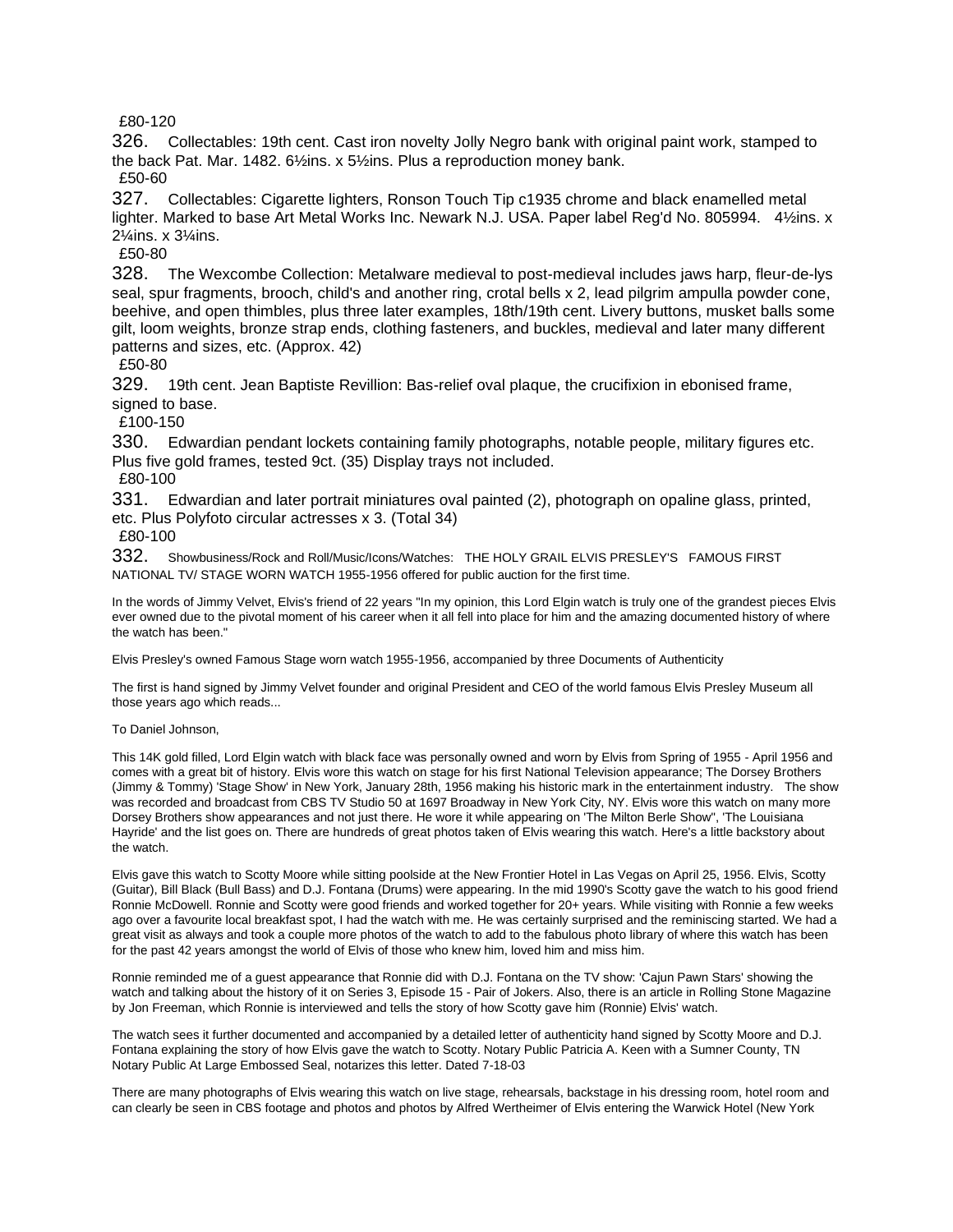City) and many other photos taken of Elvis while in his suite just to name a few historic moments and photographs of Elvis wearing this watch are:

December 1, 1955 - RCA Studio, NY A photo shoot meeting with the Colonel & RCA executives plus, posed action shots to be used on the back of Elvis' first album.

Elvis backstage at the Shreveport Municipal Auditorium -1955

Louisiana Hayride from 1955 through to April 1956

1956 - Warwick Hotel, New York photos by Alfred Wertheimer.

Dorsey Brothers Stage Show in New York; CBS ' January 28th, February 4th, February 11th, February 18th, March 17th, March 24th of 1956

January 31, 1956 - Elvis is wearing the watch when signing his first music contract with the William Morris Agency, NY.

February 10, 1956 - Carolina Theatre in Charlotte, NC

February 13, 1956 - Newport News signing for fans

March 3, 1956 - Elvis and DJ on stage at the Louisiana Hayride

March 10, 1956 - Carol Mangham-Golemon and Elvis backstage at the Municipal Auditorium

April 3, 1956 - Milton Berle Television Show USS Hancock San Diego

April 4th and 5th, 1956 - San Diego Arena

April 6, 1956 - Elvis with Hal Wallis signing first movie contract

April 10, 1956 - Fair Park Auditorium in Lubbock, TX

April 14, 1956 - Nashville recording session

April 15, 1956 - San Antonio

April 19, 1956 - Oklahoma

April 21, 1956 - Houston

April 25, 1956 Elvis was wearing this watch while in Las Vegas and gave the watch to Scotty Moore, poolside at the New Frontier Hotel.

In my opinion, this Lord Elgin watch is truly one of the grandest pieces Elvis ever owned due to the pivotal moment of his career when it all fell into place for him and the amazing documented history of where the watch has been.

All my best

Jimmy Velvet (Hand signed)

Jimmy Velvet/Founder

Elvis Presley Museum, Inc.

A second COA from Elvis Presley Museum is signed by Jimmy together with a third document signed by Scott Moore Elvis's studio and touring guitarist witnessed by DJ Fontana who played drums on over 460 RCA cuts for Elvis which reads:

#### THE STORY OF THE WATCH

On April 25, 1956, Elvis Presley, Bill Black, Scotty Moore, And D.J. Fontana were sitting near the pool at the New Frontier Hotel in Las Vegas when a Jeweler approached Elvis with a jeweled watch as a gift for him. Elvis took off the watch he was wearing, saw that Scotty was not wearing a watch (he had broken the band on his) and gave his old watch to Scotty. Scotty kept the watch in his possession from then to the mid-90's at which time He had the watch cleaned and repaired and gave it as a Christmas gift to Ronnie McDowell. A picture of the group on that day shows the guys at the pool the actual Time that Elvis gave the watch to Scotty.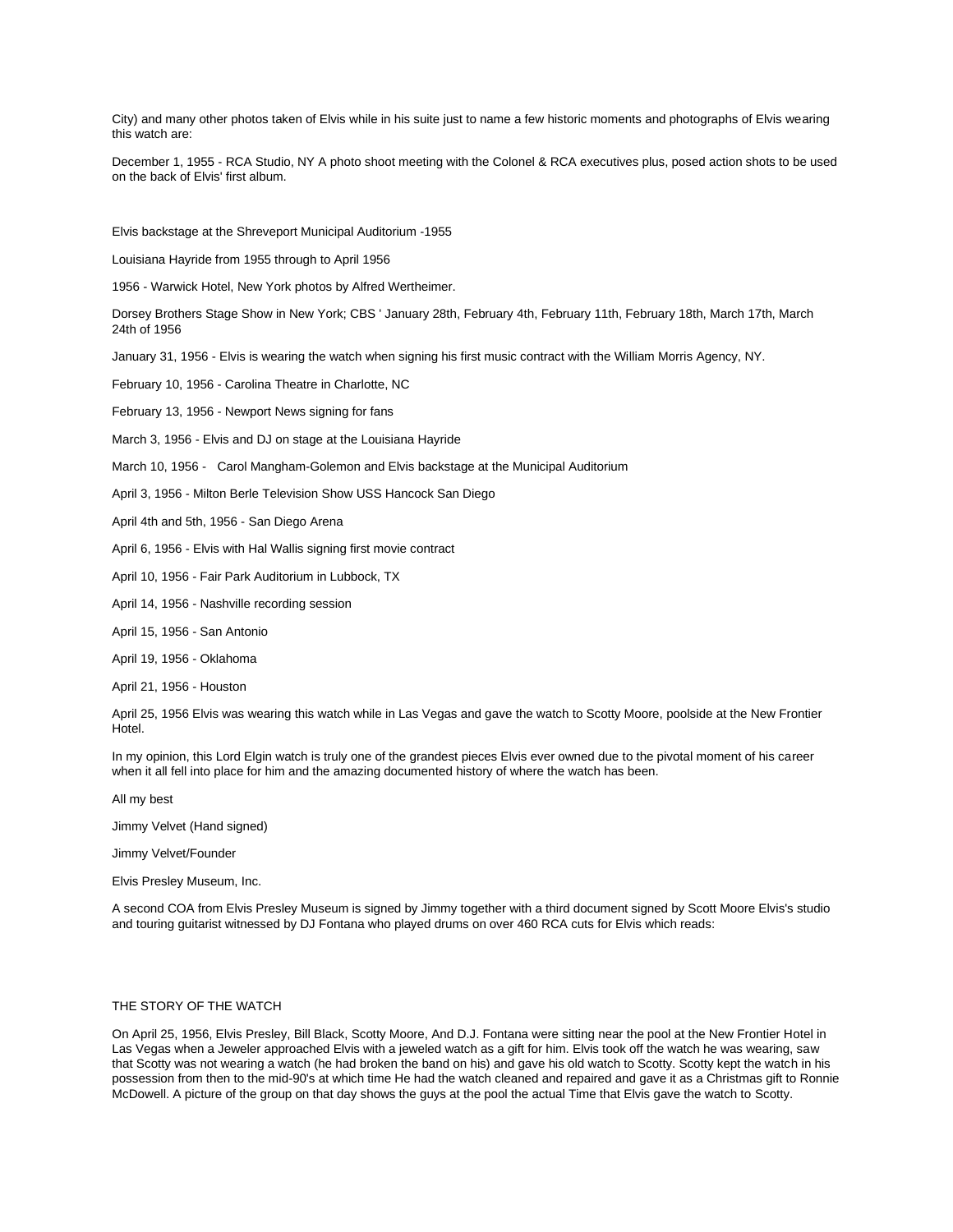This is the actual watch worn by Elvis and given to Scotty Moore on that date

(Hand signed) Scotty Moore

(Hand signed) D. J. Fontana (witness)

Sworn to and ascribed before me this

date 7 -18-03

(Hand signed) Patricia A Keen (Notary public embossed seal)

Notary Public

£100000-120000

333. Showbusiness/Rock and Roll/Music/Icons.

ELVIS PRESLEY'S FAMOUS 1956 FIRST MILTON BERLE TELEVISION SHOW SIGNED CONTRACT FOR HIS HISTORIC TELEVISION GUEST APPEARANCE.

This iconic lot is accompanied by an Elvis Presley Museum certificate of authenticity hand signed by Jimmy Velvet who was Elvis' friend of twenty two years and the Founder and original President and CEO of the world famous Elvis Presley Museum all those years ago.

ELVIS PRESLEY MUSEUM CERTIFICATE OF AUTHENTICITY THIS IS TO CERTIFY that the following item was the personal property of ELVIS PRESLEY. The Elvis Presley Museum opened on June 1st, 1978. and is the only museum in the world licensed by Elvis Presley Enterprises Inc and "Graceland" -the estate of Elvis Presley

"FIRST CONTRACT for THE MILTON BERLE SHOW

This amazing piece of Elvis contractual history was for a television appearance by Elvis on 'The Milton Berle Show' in San Diego California. Elvis personally signed the contract on March 28th, 1956 and the show was on April 3, 1956. This was very a historic show that boosted Elvis career and also his appearance fee. Elvis was paid \$3,500.00 to appear on the show"

(Hand signed in ink) Jimmy Velvet, Founder and CEO

Shake Rattle and Roll, Heartbreak Hotel and Blue Suede Shoes, songs from Elvis Presley's Live TV performance on the Milton Berle Television Show, San Diego, California on Board the USS Hancock April 3rd 1956.

This extremely rare, famous and historical William Morris Agency contract was hand signed by Elvis Presley and Elvis' employer on the 28th March 1956, Elvis was paid \$3500. Elvis was an independent contractor and not the producers employee. Scotty Moore, Bill Black and DJ Fontana were Elvis' employees, Elvis was responsible for them. Elvis would pay his three musicians out of his fee and be responsible for all insurance coverage and liability's. The year was 1956 and the Milton Berle Show, one of the most popular programmes of the golden age of television was broadcast live from the deck of the USS Hancock, docked at the naval air base in San Diego, California. The show starred the beautiful Ester Williams, Berle's comedy sidekick, Arnold Stang and the Harry James orchestra featuring Buddy Rich. There was also a kid making one of his first television appearances by the name of Elvis Presley. Presley was already becoming a rising star and thousands of navy personnel were wowed by his rendition of Shake Rattle and Roll, Heartbreak Hotel, followed by another Elvis song that turned into the rock and roll anthem, Blue Suede Shoes, also included is a DVD ot the Television show. £28000-32000

334. Showbusiness/Rock and Roll/Music/Icons. Colonel Thomas Andrew Parker (born Andreas Cornelis (Dries) van Kuijk; June 26, 1909 - January 21, 1997 was a Dutch musical entrepreneur who was the manager of Elvis Presley. An extremely rare from the William Morris Agency to Colonel Parker signed and inscribed Letter Hotel Roosevelt 23 February 1956. The Colonel wrote ' Check this copy carefully Col Parker ' in black fountain pen. The letter refers to an upcoming Elvis Presley advertisement in a 1956 edition of both Variety and Billboard magazines. The letter is hand signed by Jerry (Jerry Collins) Accompanied with a image of Elvis and the Colonel outside the Hotel Roosevelt February 1956. £2000-3000

335. Showbusiness/Rock and Roll/Music/Icons: Elvis Presley Original 'ON TOUR' BUILDING PERSONNEL (Blue) Backstage Pass (Mounted with a image of Elvis on stage and a plaque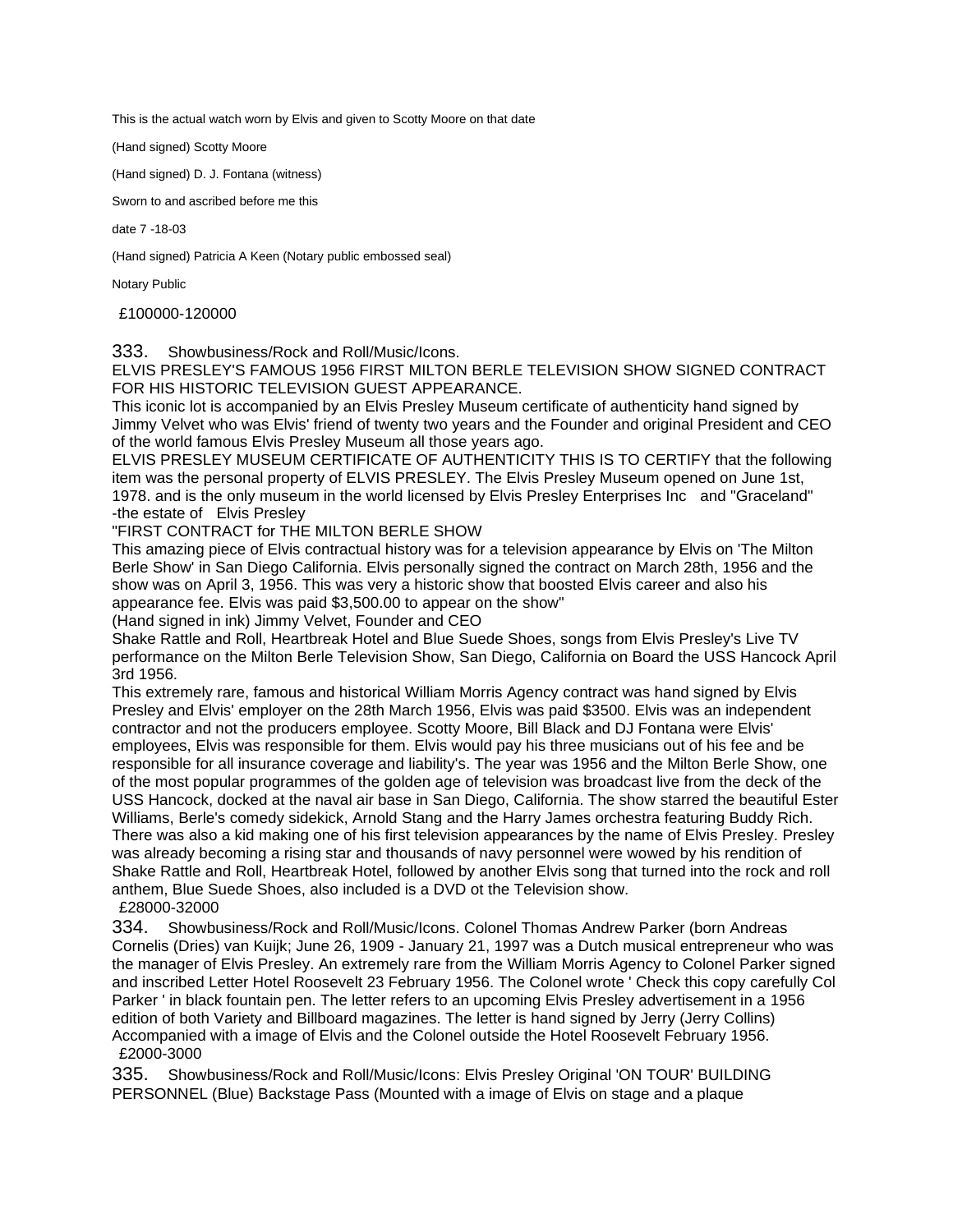From the private collection of Mr. Ed Bonja, Ed went to work on a full-time basis as an assistant to the Colonel and as the Elvis Presley Show Tour Manager and Photographer until April of 1977.

The Certificate of Authenticity Reads as follows.........

This badge and others like it were used as backstage passes on the Elvis Presley concert tours between 1971 and 1976. For security reasons, a different colour badge was used for each concert. After 1973, a variety of buttons were used for show members, while this type of badge with the words "BUILDING PERSONNEL" continued to be used for personnel other than show member whose duties required access to the backstage area. In 1975, I designed and made personalized TCB photo I. D. badges for show members only, which were used through the last concert tour in July of 1977. The photo I.D. badges are very rare, and the several variations of this badge are not easily found. After each concert tour, i saved the different backstage passes that had not been used. This is one of those badges

These backstage passes were part of the ELVIS-A-RAMA MUSEUM collection in Las Vegas.

£50-80

336. Showbusiness/Rock and Roll/Music/Icons. Colonel Thomas Andrew Parker (born Andreas Cornelis (Dries) van Kuijk; June 26, 1909 - January 21, 1997 was a Dutch musical entrepreneur who was the manager of Elvis Presley.

Rare typed letter from MGM STUDIOS, CBS Studio Center hand signed from the Colonel to Steve Binder, who the Colonel hired as director for the Television Special. The letter refers to a payment to Steve for participation in the promotion on the Television Special. The Colonel adds ' I am not an elephant but the Colonel never forgets.' Hand signed in blue fountain pen Colonel.

Accompanied with three images during that period of the Television Special, Singer Presents ... Elvis (commonly referred to as the '68 Comeback Special)

£2000-3000

337. Showbusiness/Rock and Roll/Music/Icons The Kings Hair. A strand of Elvis Presley's hair. With a image of Elvis in the 1950. On the back explains the full history that the hair originally came from Homer Gill Gilleland, Elvis' personal barber for more than 20 years, framed and glazed. £130-150

338. Showbusiness/Rock and Roll/Music/Icons/Books: Elvis Presley's personally owned and used spiritual and inspirational 200 page holy book Leaves of Gold. The importance of this volume cannot be overstated bearing Elvis' signature, numerous heavy annotations and underlying spiritual thoughts in ballpoint pen, they show a deeply spiritual, thoughtful and religious man.

This volume was one of Elvis, favourite books. In the musical documentary "The King" produced by director Steven Soderbergh, Jerry Shilling talks about Elvis and explains "On those trips (referring to the road trips with Elvis when Elvis was driving a large vehicle from Memphis to Hollywood) where he really talked about important things in his life" Then Elvis adds "I read a lot of philosophy and poetry, have you ever heard of a book called Leaves of Gold it takes different men's philosophy on life and death and everything else."

This copy was owned by Elvis and is beautifully bound with the title in gilt lettering. There are over 20 pages that Elvis made several notations in the margins, underscored passages and wrote personal notes in ballpoint pen. on the first page Elvis inscribed the book to his girlfriend Sheila Ryan, "To Sheila, Love Allways (sic), E.P." Elvis considered this one of his favourite books and memorize favourite passages and would often recite them to others. The book measures approximately 8.75" x 1 x 11"

Elvis later gave this book to his girlfriend Sheila Ryan. Elvis hand signed and wrote on the first inside page To Sheila, Love Allways, E.P."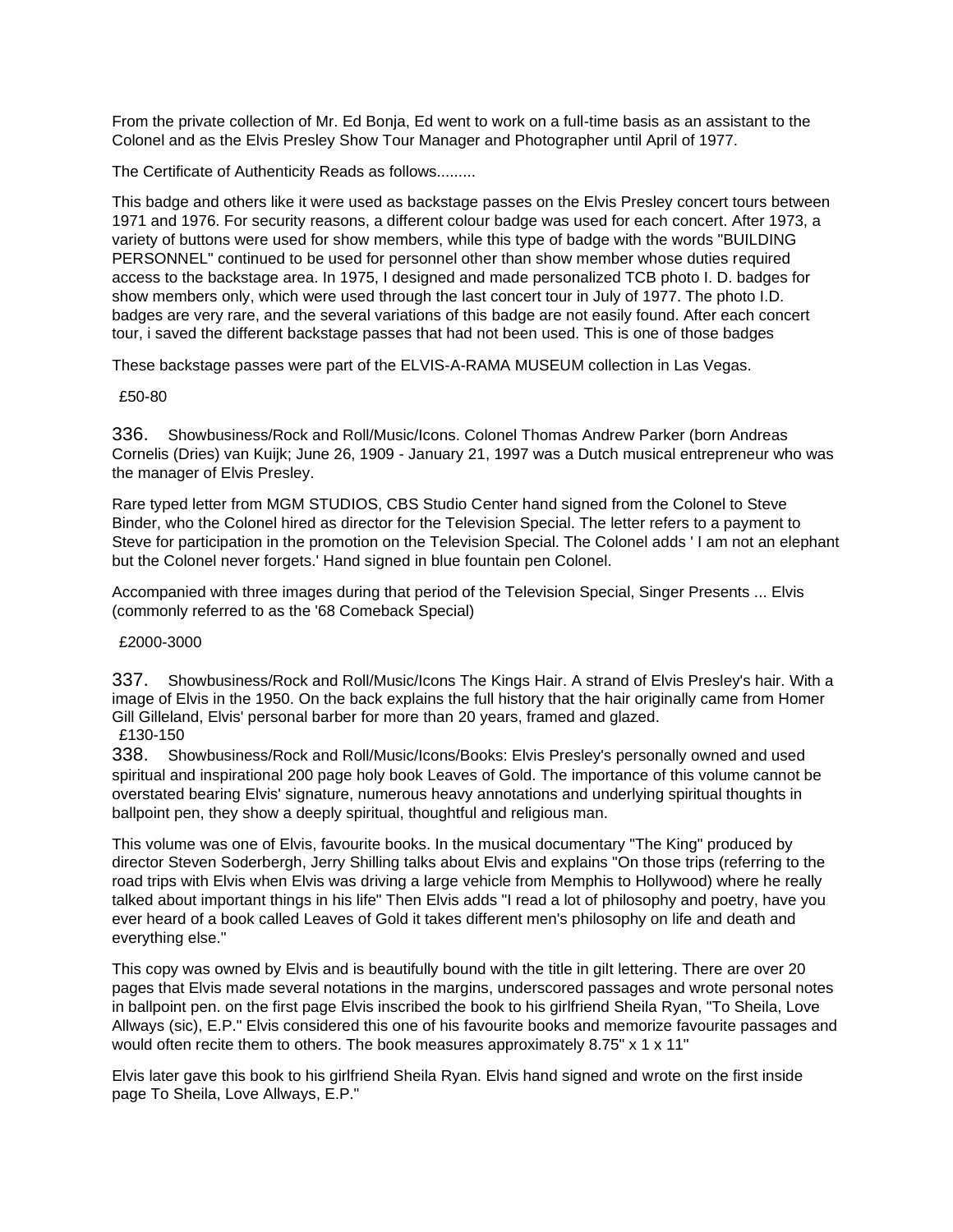Elvis wrote :To Sheila love always E.P.

Handwritten notations and quotes include

Silent law Time will not end until every human has been fulfilled

More songs to sing

God is a living presence in us

Be still and know that i am God

Through God comes all good

God you must will show you the way

God is a living presence in us all

God has a plan for us

God is good

All thing are possible thru God

This exceptional lot is accompanied by an Elvis Presley Museum certificate of authenticity hand signed by Jimmy Velvet who was Elvis' friend of twenty two years and the Founder and original President and CEO of the world famous Elvis Presley Museum all those years ago which reads...

ELVIS PRESLEY MUSEUM CERTIFICATE OF AUTHENTICITY THIS IS TO CERTIFY that the following item was the personal property of ELVIS PRESLEY.

The Elvis Presley Museum opened on June 1st, 1978. and is the only museum in the world licensed by Elvis Presley Enterprises Inc and "Graceland" - the estate of Elvis Presley.

(Hand signed in ink) Jimmy Velvet, Founder and CEO

Accompanied by a notarized letter of authenticity from Elvis' close friend, hairdresser and spiritual adviser, Larry Geller.

Larry Geller

To whom it may concern,

Immediately upon seeing this monumental copy of Leaves of Gold, and studying Elvis Presley's personal handwriting and most intimate thoughts, i recognized its authenticity.

From the time i began working for Elvis in 1964, until his death in 1977, it was my position and responsibility, along with being his personal hair stylist, to introduce and bring Elvis spiritual, religious and philosophical books which we studied and discussed together. We amassed an impressive library over the years, writings of the world's great wisdom teachings.

Elvis poured over his beloved books, often underlining and making marginal notes that were meaningful to him. This is especially true regarding Leaves of Gold; he not only considered it one of his favorites, he had many of its passages memorized. He considered this unique book a treasure house of wisdom and inspiration from which he often quoted by heart.

Behind Elvis' dynamic persona was a very private man. His lifelong search for the deeper meanings and realities of life, and his own connection to God was the most significant aspect and the very bedrock of his entire life and career. This is reflected in his music and the overwhelming outpouring of love and adoration from his fans world-wide.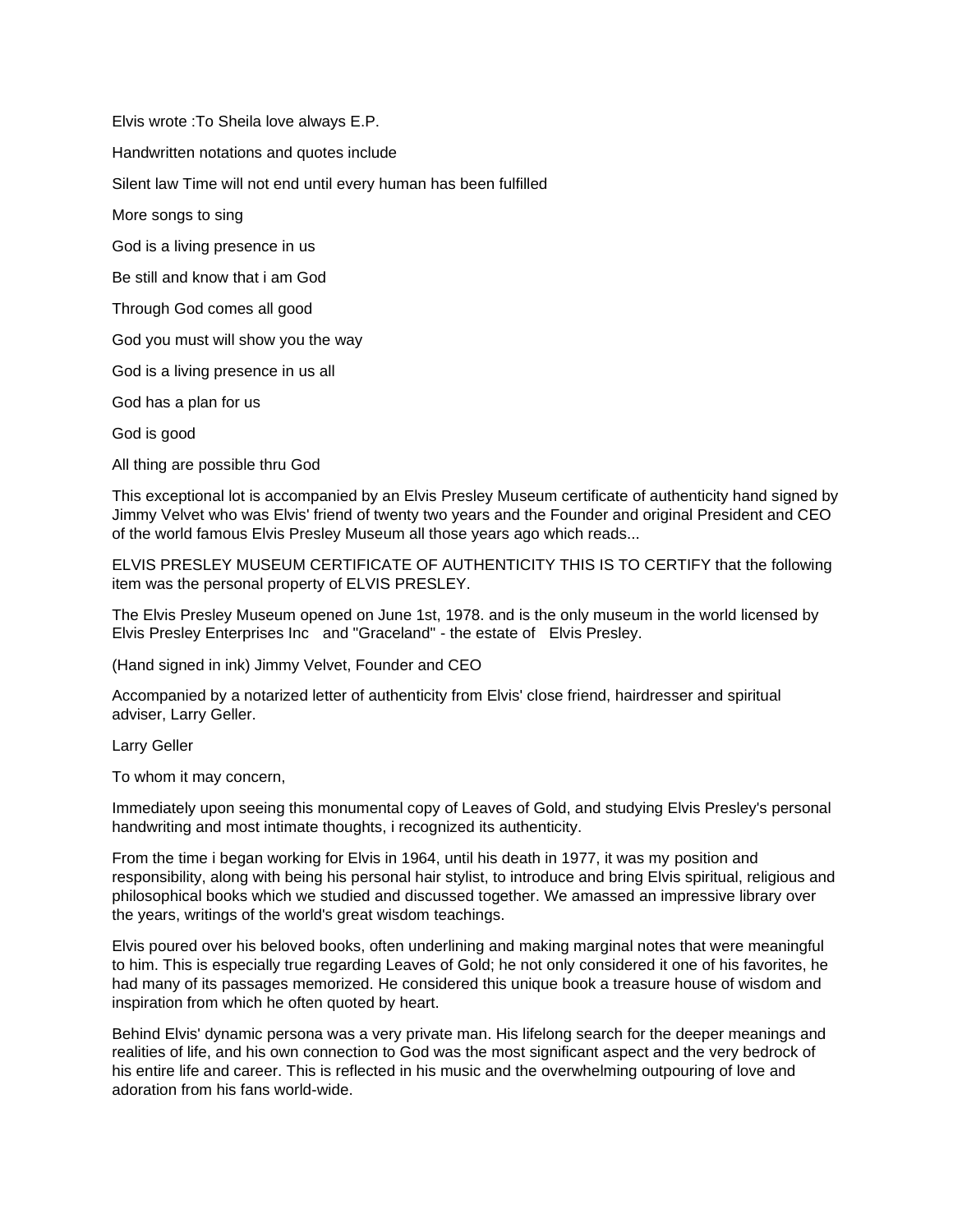Im convinced that you will understand and appreciate the considerable and substantial value of this extraordinary book, Leaves of Gold, that Elvis treasured.

Larry Geller 3-11-19 See Notary attached

£20000-25000

339. Showbusiness/Rock and Roll/Music/Icons The Kings Hair. A strand of Elvis Presley's hair. With a image of Elvis in the 1960s. On the back explains the full history that the hair originally came from Homer Gill Gilleland, Elvis' personal barber for more than 20 years. Framed and glazed. £130-150

340. Showbusiness/Rock and Roll/Music/Icons: Elvis Presley personally owned and worn black patent leather boots. Accompanied by an Elvis Presley Museum certificate of authenticity hand signed by Jimmy Velvet who was Elvis' friend of twenty two years and the Founder and original President and CEO of the world famous Elvis Presley Museum all those years ago.

"ELVIS PRESLEY MUSEUM CERTIFICATE OF AUTHENTICITY THIS IS TO CERTIFY that the following item was the personal property of ELVIS PRESLEY. The Elvis Presley Museum opened on June 1st, 1978. and is the only museum in the world licensed by Elvis Presley Enterprises Inc and "Graceland" the estate of Elvis Presley

Personally owned and worn black patent leather boots. Spanish size 12, (887 R 06 12) These boots were given to Charlie Hodge, Elvis' close friend and 'right hand man' for so many facets of Elvis' career. Charlie lived at Graceland. handed Elvis the concert scarves on stage, played rhythm guitar and piano, sang back up and did so much more.

(Hand signed in ink) Jimmy Velvet, Founder and CEO"

A second hand signed letter of authenticity from Charlie Hodge reads.........

To Who this may concern.

I first met Elvis when i was with a group called the Foggy Mountain River Boys. Elvis and i met again when Elvis was going to Germany for the army. Elvis was my good friend and i lived at Graceland in a converted apartment Elvis made for me and lived there until his passing in 1977. I was Elvis' stage director and sang harmony on stage with him and handed Elvis his scarves. I also helped him with the set lists for the shows. I also appeared as an extra in many films.

These Spanish size 12 made black patent leather boots were owned and worn by Elvis. Since i lived at Graceland i sometimes took care of some of his wardrobe and if there was a spot or they needed touching up i took care of them for him as i wore the same brand.

Signed Charlie Hodge

£10000-15000

341. Showbusiness/Rock and Roll/Music/Icons: International Las Vegas Nevada ashtray. This ashtray with gold International insignia and the words International Las Vegas Nevada in gold letters was on the tables in the International Hotel when Elvis performed on stage, between 1969-1970.

Accompanied by a Elvis Presley Museum letter hand signed with corporate seal.

£200-250

342. Showbusiness/Rock and Roll/Music/Icons Elvis Presley Original 'NOW ON TOUR' ELVIS APRIL, 1972 (Blue) Backstage Pass (Framed with a image of Elvis on stage and a plaque)

From the private collection of Mr. Ed Bonja, Ed went to work on a full-time basis as an assistant to the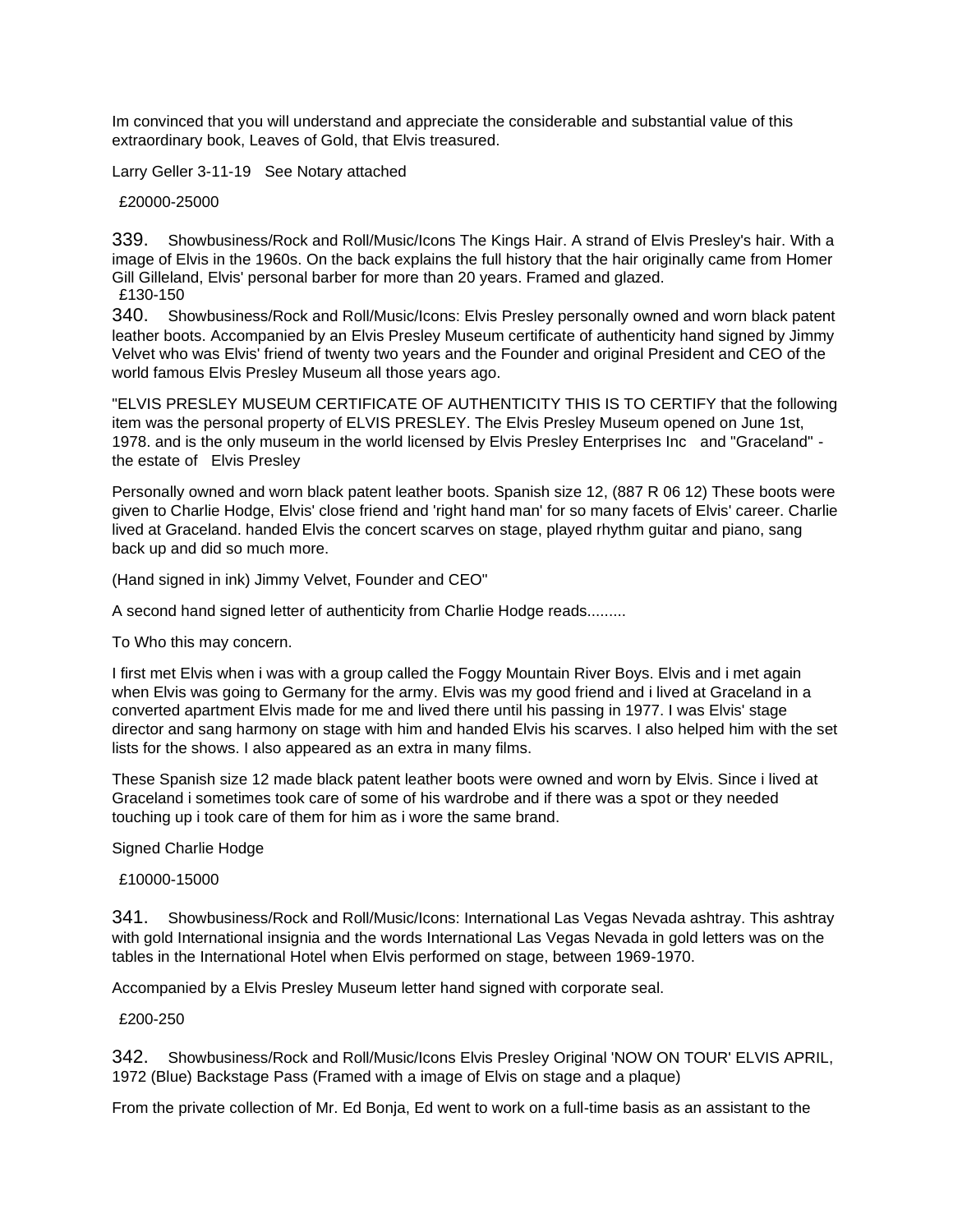Colonel and as the Elvis Presley Show Tour Manager and Photographer until April of 1977.

The Certificate of Authenticity Reads as follows.........

This badge and others like it were used as backstage passes on the Elvis Presley concert tours between 1971 and 1976. For security reasons, a different colour badge was used for each concert. After 1973, a variety of buttons were used for show members, while this type of badge with the words "BUILDING PERSONNEL" continued to be used for personnel other than show member whose duties required access to the backstage area. In 1975, I designed and made personalized TCB photo I. D. badges for show members only, which were used through the last concert tour in July of 1977. The photo I.D. badges are very rare, and the several variations of this badge are not easily found. After each concert tour, i saved the different backstage passes that had not been used. This is one of those badges

These backstage passes were part of the ELVIS-A-RAMA MUSEUM collection in Las Vegas.

£60-80

343. Showbusiness/Rock and Roll/Music/Icons Elvis Presley stage used custom personal microphone with ELVIS engraved on it, accompanied with a hand signed letter of authenticity from Charlie Hodge which reads:

To who this may concern,

I first met Elvis when i was with a group called the Foggy Mountain River Boys. Elvis and i met again when Elvis was going to Germany for the army. Elvis was my good friend and i lived at Graceland in a converted apartment Elvis made for me and lived there until his passing in 1977. I was Elvis' stage director and sang harmony on stage with him and handed Elvis his scarves. I also helped him with the set lists for the shows. I also appeared as an extra in many of his films.

This Sure 45G unidyne microphone with Elvis' name engraved on it was one Elvis used during rehearsals, live performances and during some of the all night gospel sings we would often do. It was one of my jobs to take care of Elvis' guitars and his personal microphones.

(Hand signed) Charlie Hodge.

£12000-14000

344. Showbusiness/Rock and Roll/Music/Icons: ELVIS OWNED & USED LYRIC SHEET (1969 - 1977) FOR *YOUR LOVES BEEN A LONG TIME COMING*.

ELVIS PRESLEY OWNED AND USED 1969-1977 LYRIC SONG SHEETS, USED BY ELVIS FOR STUDY, REHEARSALS, RECORDING SESSIONS AND ON STAGE DURING PERFORMANCES, FROM ELVIS' MASTER BOOK

Mr. Ed Bonja's words, "That lyric book (referring to Elvis' master book) and these lyric sheets were used by Elvis for study, rehearsals, recording sessions and on stage during performances". Each lyric sheet stands up in its own right as a individual lyric sheet and comes with a letter of authenticity hand signed by Ed Bonja. Up close you can see the wear, light creasing/wrinkling on these sheets.

The lot is accompanied a letter of authenticity hand signed by Ed Bonja.

The letter of authenticity reads as follows...................

"As Elvis Presley prepared to return to live performances in 1969, it was necessary to create a set of lyric sheets containing the words to the songs in his expansive repertoire. By 1970, this set of lyrics had become a set of lyric books-six in all. Over the next seven years, these books were changed, added to and updated. Each book also contained a complete index of songs. Elvis' lyric book was the Master; all of the other books had to be kept in sync with it

That lyric book and these lyric sheets were used by Elvis for rehearsals, recording sessions and on stage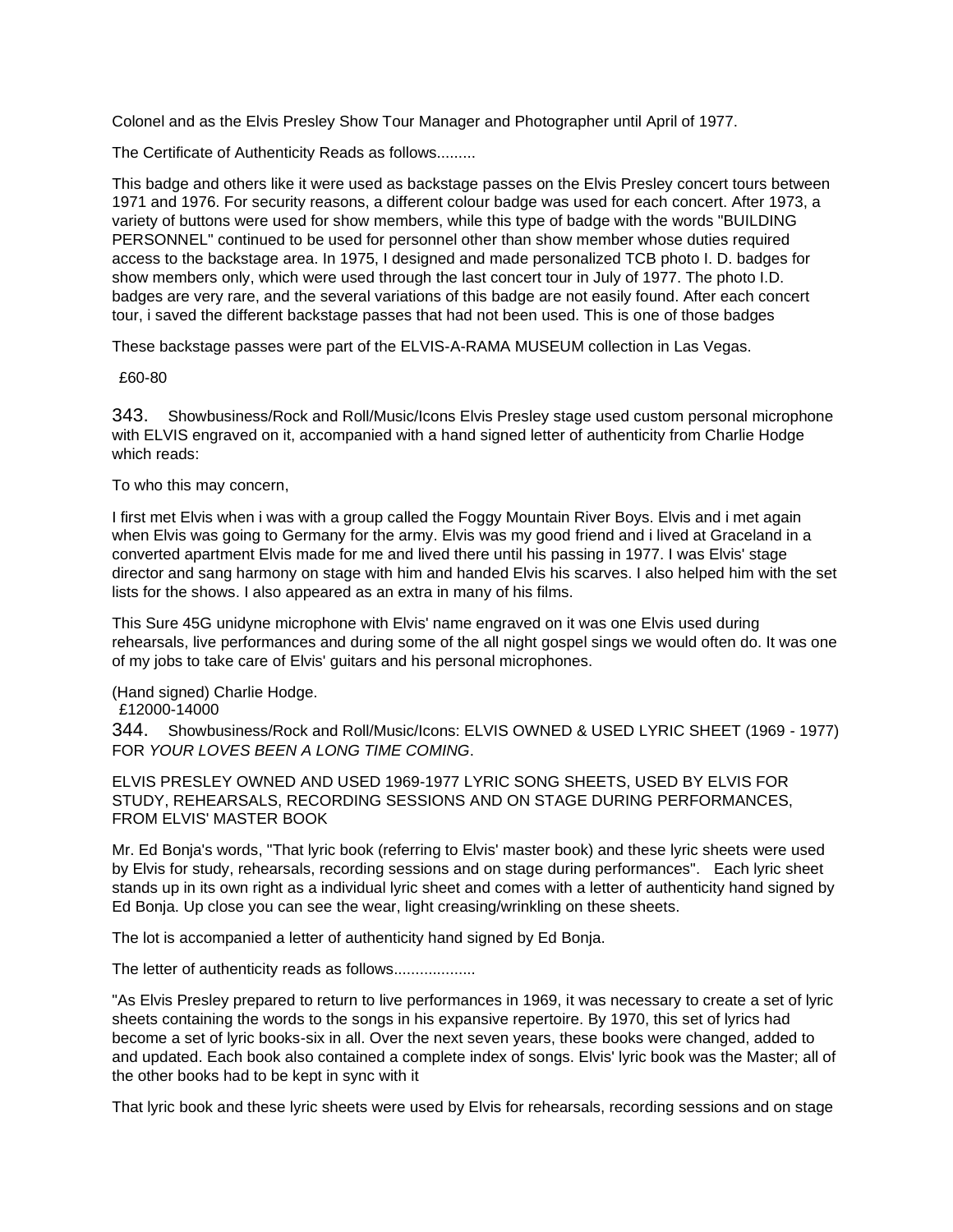during performances. The Master books are preserved in the archives of Graceland.

As Tour Manager, assistant to Colonel Parker and Photographer for the Elvis Presley Show from 1970 to 1977, one of my duties was to keep the books updated and in alphabetical order, immediately following each use of the lyric books, i would begin repairing and updating.

Starting with Elvis' book, i would gather all the lyric sheets that had been used-typically bunched together at the front of the binder-and file them back in the proper alphabetical order. Often, the pages had been ripped out of the binder, tearing open the holes that had been punched into the sheets. I would take the ripped or wrinkled pages to the copy machine at our offices at MGM and make another copy of each sheet. I found it quicker than using those glue-on-hole-repair rings.

For some reason, i began keeping the torn and/or damaged sheets. At the time, i really wasn't sure why. Now these lyric sheets have become a rare treasure and piece of history.

(Hand signed in ink) Ed Bonja"

You will also receive a copy of the front of the original Elvis Presley Museum certificate of authenticity by Jimmy Velvet who was Elvis' friend of twenty two years and the Founder and original President and CEO of the world famous Elvis Presley Museum all those years ago. There are numerous images of Elvis holding lyric sheets onstage between 1969-1977.

You will also receive a image of Elvis holding a lyric sheet from 'Elvis On Tour'

This is for the lyric sheet

From the private collection of Mr Ed Bonja.

Elvis' Master book is now preserved in the archives of Graceland.

#### £500-800

345. Showbusiness/Rock and Roll/Music/Icons: ELVIS PRESLEY OWNED STAGE USED GUITAR PICK 1977 FINAL TOUR ARCHIVES OF GRACELAND ACCOMPANIED BY A CERTIFICATE OF AUTHENTICITY HAND SIGNED BY ANGIE MARCHESE ARCHIVES MANAGER ELVIS PRESLEY ENTERPRISES, GRACELAND.

This following information comes from Chris Davidson the owner of the ELVIS-A-RAMA MUSEUM before he sold to Graceland. It reads as follows.............................................

"Elvis Presley owned and stage used 1977 "E.P." stage guitar pick. 'Elvis In Concert' the final tour. One of the last picks used by Elvis on stage during his lifetime. Acquired directly from the estate of Elvis Presley. This reddish brown triangular guitar pick with E.P. imprinted was used by Elvis Presley for his final tour in the Spring/Summer of 1977. The style of picks changed over the years, with the early ones being made by Fender. Later white picks were created with an "E" imprinted in the centre. This guitar pick, which was used on stage, was one of the last used by Elvis during his lifetime and was acquired directly from the estate of Elvis Presley.

This is for 1 original, authentic unframed guitar pick well used with scratches.

For information only: In the past Charlie Hodge sold a tortoise color guitar pick with initials E.P. from 1977.

For information only: John Wilkinson sold a identical pick and the information in his hand signed letter mentions the brown colour guitar picks with initials E.P. used by Elvis in 1977. The letter reads in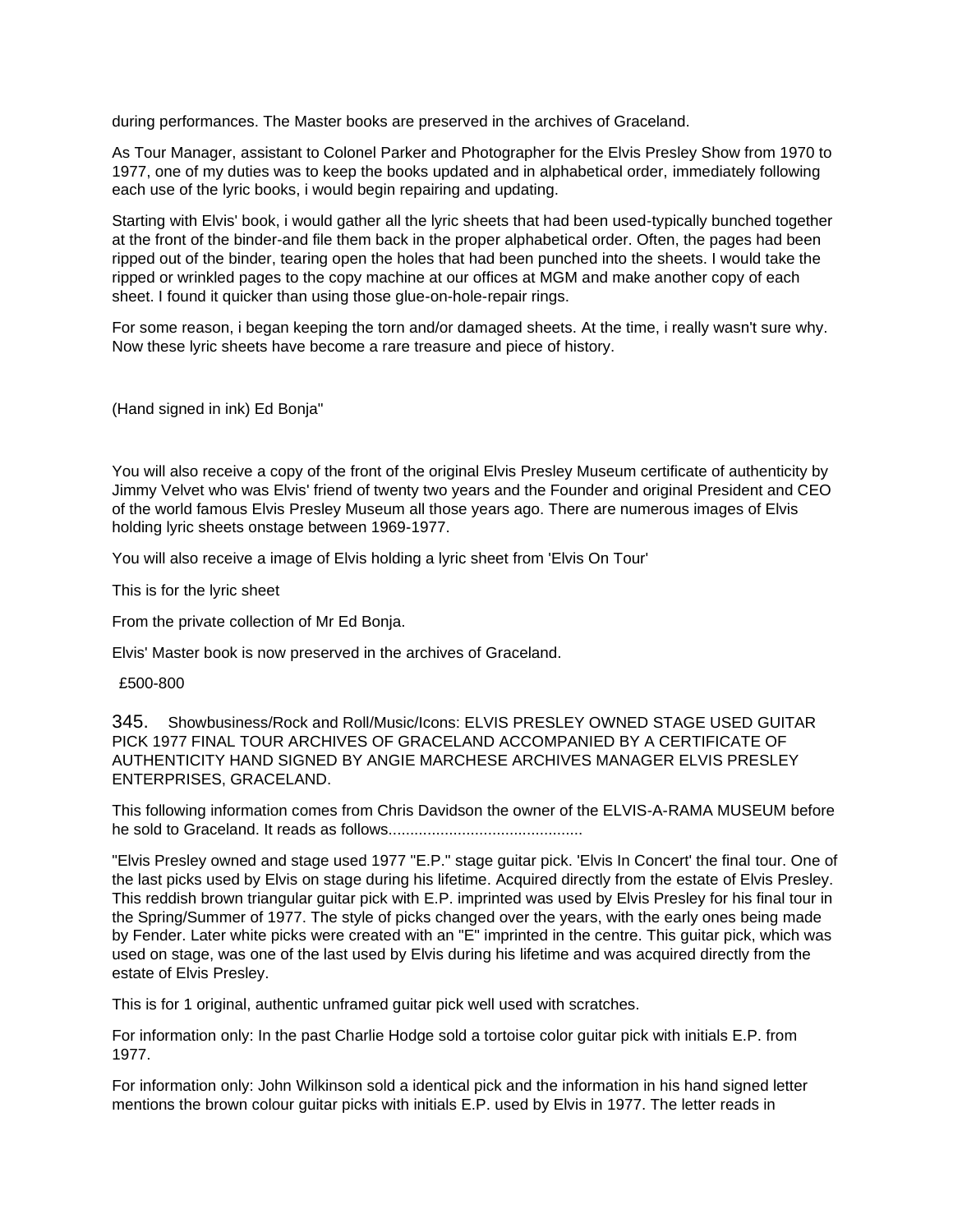part...Brown triangular shaped guitar pick with the initials E.P. in white and used by Elvis Presley in concert. I picked up this item - used personally by Elvis - after a show in 1977 and have kept it ever since. I hereby certify that all of the information contained herein is correct. (signed) John R. Wilkinson.

You will also receive a copy of the original letter which was originally on Graceland letterhead from Greg Howell who was Director of Exhibitions at Graceland. Reads: To whom it may concern. The brown triangular guitar picks with white "EP" monogram in the possession of John Heath is from the Elvis Presley Collection from Graceland Archives, Memphis TN these are the original guitar picks u ed by Elvis Presley tour in 1977. Greg Howell. Director of Exhibitions & Collections.

The E.P. guitar picks were sold to Chris Davidson. The guitar pick and plaque are from Chris Davidson (Las Vegas) who was the owner of the Elvis-A-Rama Museum which was later acquired by EPE/Graceland also included in the lot is an image of Elvis onstage with a guitar pick.

### £1000-1500

346. Showbusiness/Rock and Roll/Music/Icons: Original Special Edition of the Memphis Press Scimeter dated Wednesday August 17<sup>th</sup> 1977 reporting Elvis's death in un-read and un-thumbed condition.

Now almost 45 years old, in colour and black and white totally dedicated to Elvis, reprinted all the stories in that five day period in a Special Edition.

Many emotional in depth story's and information including tributes to Elvis, also pictures of : Elvis in his younger days, Marriage to Priscilla, Army days, Crowds at Graceland, incredibly sad scenes with the fans in mourning , Concerts, Elvis and his leading ladies in movies, Family and girlfriends, Talks of birthplace in Tupelo with picture of his Tupelo home and many pictures on the day of his funeral.

### £20-40

347. Showbusiness/Rock and Roll/Music/Icons: Elvis Presley's famous stage worn white boots that he wore during those first legendary concerts at the International Hotel in Las Vegas.

Accompanied by an Elvis Presley Museum certificate of authenticity hand signed by Jimmy Velvet who was Elvis' friend of twenty two years and the Founder and original President and CEO of the world famous Elvis Presley Museum all those years ago.

### "WHITE LEATHER FLORSHEIM BOOTS

Personally owned and stage worn white leather boots, with black heel and square toe that Elvis wore during his first concerts at the International Hotel in Las Vegas. (13 D 937432 24 40039 EC) Elvis gave these boots to Charlie Hodge sometime during the 1970's.

(Hand signed in ink) Jimmy Velvet, Founder and CEO

A second hand signed letter of authenticity from Charlie Hodge reads.........

To Who this may concern.

I first met Elvis when i was with a group called the Foggy Mountain River Boys. Elvis and i met again when Elvis was going to Germany for the army. Elvis was my good friend and i lived at Graceland in a converted apartment Elvis made for me and lived there until his passing in 1977. I was Elvis' stage director and sang harmony on stage with him and handed Elvis his scarves. I also helped him with the set lists for the shows. I also appeared as an extra in many films.

These Floreshiem white boots were worn by Elvis during his first concerts at the International hotel Las Vegas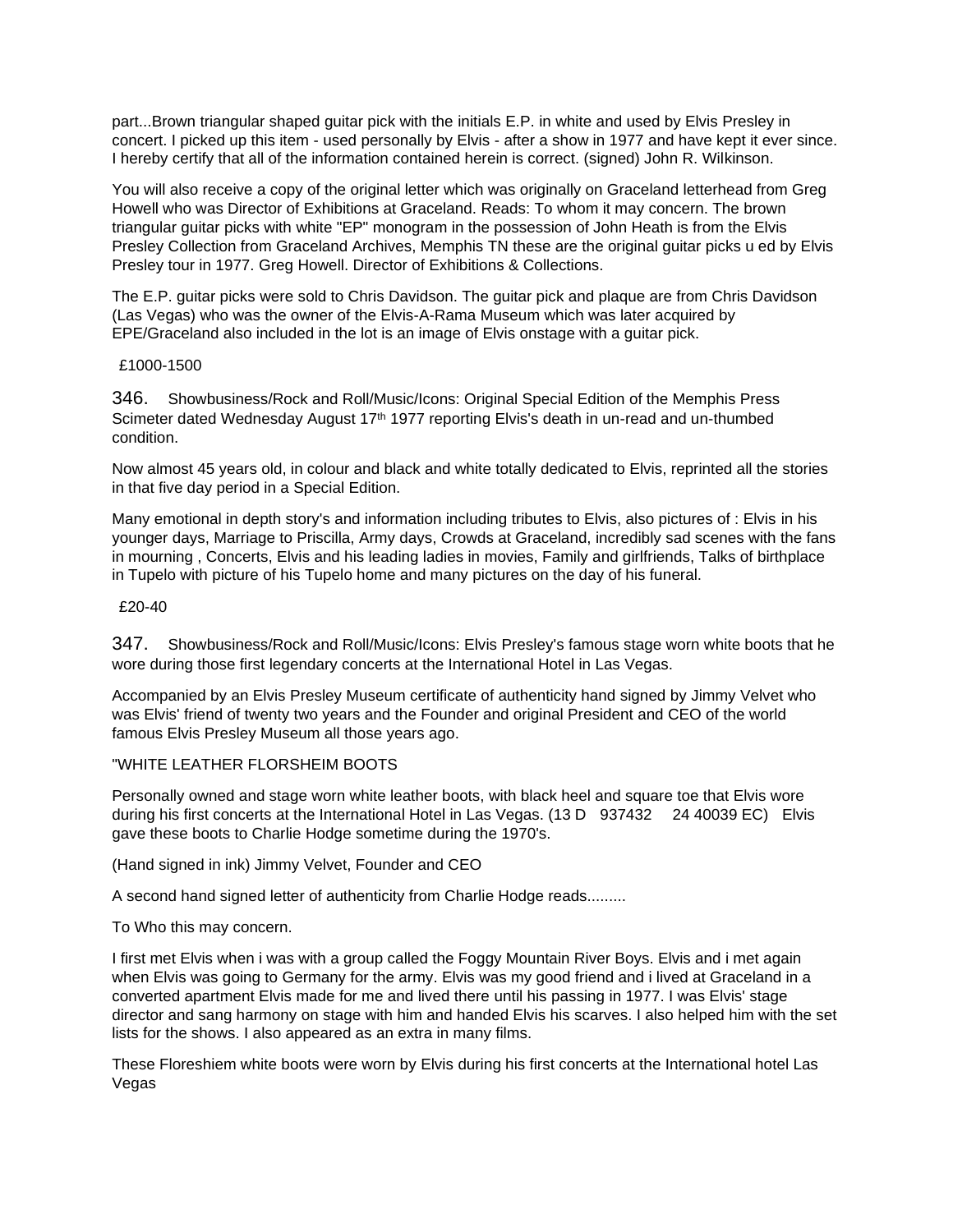Signed

## Charlie Hodge

Florsheim is a USA brand started in 1892. The size is a USA size.

Elvis would also wear European-Italian and Spanish boots and the sizing would be a different lower size as they were made and sized to the European specification which has a different system in sizing than the North American sizing system. According to Joe Esposito, Elvis's road manager Elvis would wear size 11 1/2 D - 13 D stage boots depending on shoe and foot swelling.

## £20000-25000

348. Showbusiness/Rock and Roll/Music/Icons: Elvis Presley Owned Jungle room carpet remnant Graceland 1970s. The lot comprises of a remnant of green shag carpet taken from the Jungle Room in Graceland. The carpet was purchased from Elvis' maid, Nancy Rooks. Accompanied with an affidavit of identity/letter of authenticity. The following is a testament to the provenance and identity of the strip of green carpet that was used at Graceland during the 1970s. "I Nancy Rooks, worked as a maid at Graceland from 1967 to 1977. I do attest that this is an original strip of green carpet that was used at Graceland during the 1970s Nancy Rooks". It is matted with a photograph of Elvis in the Graceland grounds, a photograph of the Jungle Room and nameplate to an overall size approx. 15ins x 20ins. £200-250

349. Showbusiness/Rock and Roll/Music/Icons: Original Elvis in concert (green) ticket SEPT 16 1977 Indiana State University Hulman Civic University Centre. Unfortunately the concert did not take place due to Elvis' untimely passing.

£60-80

350. Showbusiness/Rock and Roll/Music/Icons Original Elvis in concert (blue) ticket AUG 19 1977 UTICA Memorial Auditorium New York. Unfortunately the concert did not take place due to Elvis' untimely passing.

# £60-80

351. Showbusiness/Rock and Roll/Music/Icons: Original Elvis in concert (pink) ticket AUG 19 1977 UTICA Memorial Auditorium New York. Unfortunately the concert did not take place due to Elvis' untimely passing.

£60-80

352. Showbusiness/Rock and Roll/Music/Icons: ELVIS PRESLEY'S PERSONALLY OWNED "TCB" STATIONERY SHEET FROM GRACELAND

Jimmy Velvet's words: 'The stationery is what Elvis used for his correspondence from Graceland.'

Elvis Presley's personal "TCB" stationery from Graceland. Jimmy Velvet acquired the stationery sheets from Harold Loyd, Elvis' cousin and gatekeeper at Graceland and Jimmy passed them to Daniel Johnson.

The letterhead with TCB lighting bolt and "Taking Care of Business" runs across the top banner of this stationery embossed in gold with his name ELVIS under the lighting bolt.

The stationery is printed on cream linen paper. If you hold it up to the light you will notice the watermark of the high quality paper of its time. It is approximately 7 inches x 10 inches.

The stationery sheets were part of Jimmy Velvet's world famous Elvis Presley Museum, Jimmy Velvet in a letter to Mr Johnson explained the full history of the sheets a copy of which accompanies the lot together with a COA from the Elvis Presley Museum.

£250-300

353. Showbusiness/Rock and Roll/Music/Icons: Elvis Presley Original 'NOW ON TOUR' ELVIS JUNE, 1972 (Black) Backstage Pass (Framed with a image of Elvis on stage and a plaque)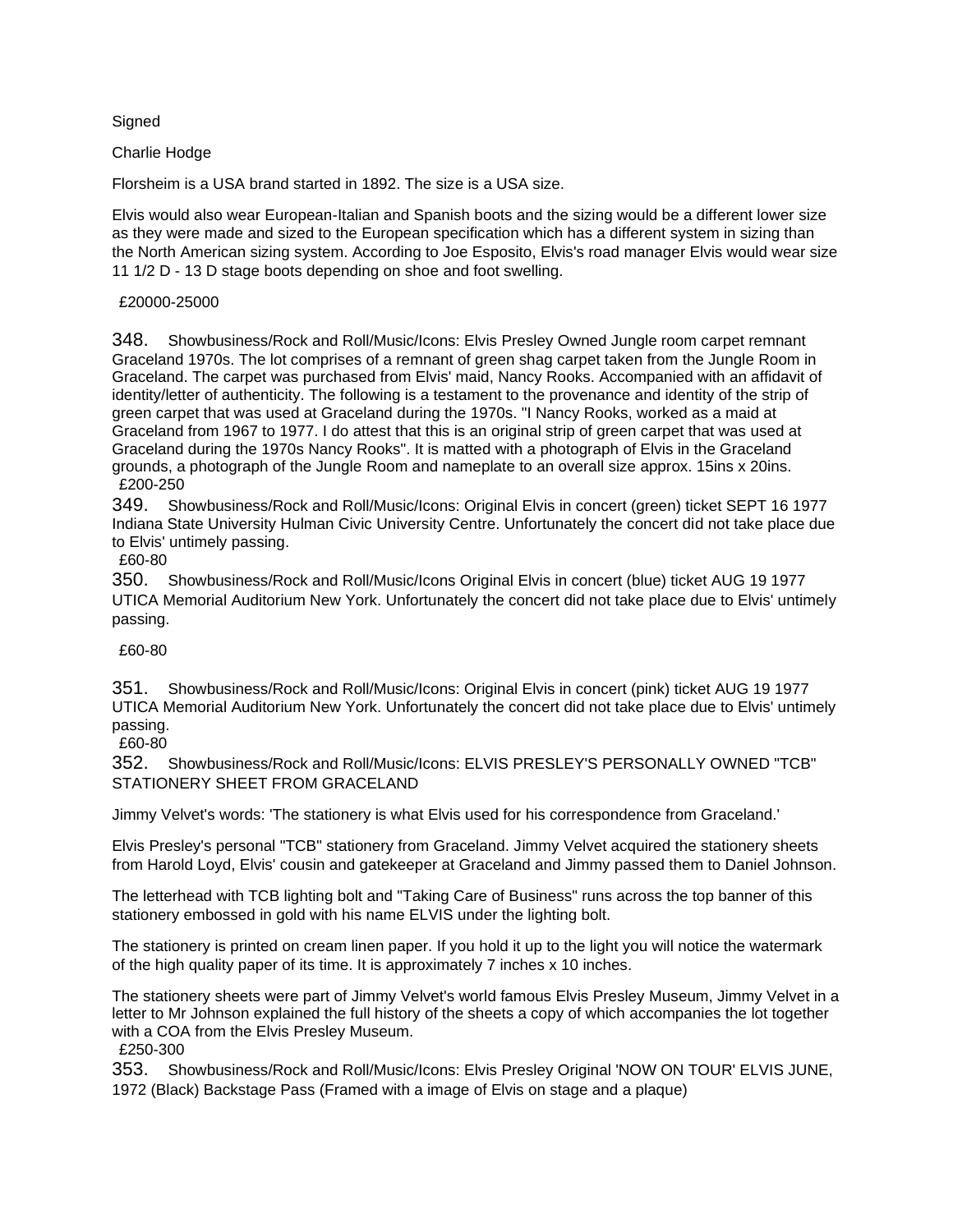From the private collection of Mr. Ed Bonja, Ed went to work on a full-time basis as an assistant to the Colonel and as the Elvis Presley Show Tour Manager and Photographer until April of 1977.

The Certificate of Authenticity Reads as follows.........

This badge and others like it were used as backstage passes on the Elvis Presley concert tours between 1971 and 1976. For security reasons, a different colour badge was used for each concert. After 1973, a variety of buttons were used for show members, while this type of badge with the words "BUILDING PERSONNEL" continued to be used for personnel other than show member whose duties required access to the backstage area. In 1975, I designed and made personalized TCB photo I. D. badges for show members only, which were used through the last concert tour in July of 1977. The photo I.D. badges are very rare, and the several variations of this badge are not easily found. After each concert tour, i saved the different backstage passes that had not been used. This is one of those badges

### £60-80

353A. Showbusiness/Rock and Roll/Music/Icons: Elvis Presley Original 'NOW ON TOUR' ELVIS JUNE, 1972 (Black) Backstage Pass (Framed with an image of Elvis on stage and a plaque)

From the private collection of Mr. Ed Bonja, Ed went to work on a full-time basis as an assistant to the Colonel and as the Elvis Presley Show Tour Manager and Photographer until April of 1977.

The Certificate of Authenticity Reads as follows.........

This badge and others like it were used as backstage passes on the Elvis Presley concert tours between 1971 and 1976. For security reasons, a different colour badge was used for each concert. After 1973, a variety of buttons were used for show members, while this type of badge with the words "BUILDING PERSONNEL" continued to be used for personnel other than show member whose duties required access to the backstage area. In 1975, I designed and made personalized TCB photo I. D. badges for show members only, which were used through the last concert tour in July of 1977. The photo I.D. badges are very rare, and the several variations of this badge are not easily found. After each concert tour, i saved the different backstage passes that had not been used. This is one of those badges.

### £60-80

354. Showbusiness/Rock and Roll/Music/Icons/Jewellery ELVIS PRESLEY OWNED NATIVE AMERICAN STYLE WHITE METAL AND TURQUOISE SQUASH BLOSSOM NECKLACE WORN BY ELVIS IN THE 1970s.

Accompanied by a letter of authenticity hand signed by Richard Davis, Elvis' longtime friend and wardrobe manager hand signed by David Philip Johnson, Notary Public with a Notary Public seal. Together with an Elvis Presley Museum certificate of authenticity hand signed by Jimmy Velvet who was Elvis' friend of twenty two years and the Founder and original President and CEO of the world famous Elvis Presley Museum all those years ago.

Reads in part that it was the 'Personal property of Elvis Presley. Squash Blossom Silver & Turquoise Necklace. In the early 1970s Elvis became interested in turquoise and silver Native American jewelry of which this is one of several that he owned.

### Signed Jimmy Velvet

Jimmy Velvet, President and Chairman

### £18000-22000

355. Showbusiness/Rock and Roll/Music/Icons/Jewellery: ELVIS PRESLEY OWNED GOLD & DIAMOND STAGE WORN RING, 49 DIAMONDS ACCOMPANIED BY TWO DOCUMENTS HAND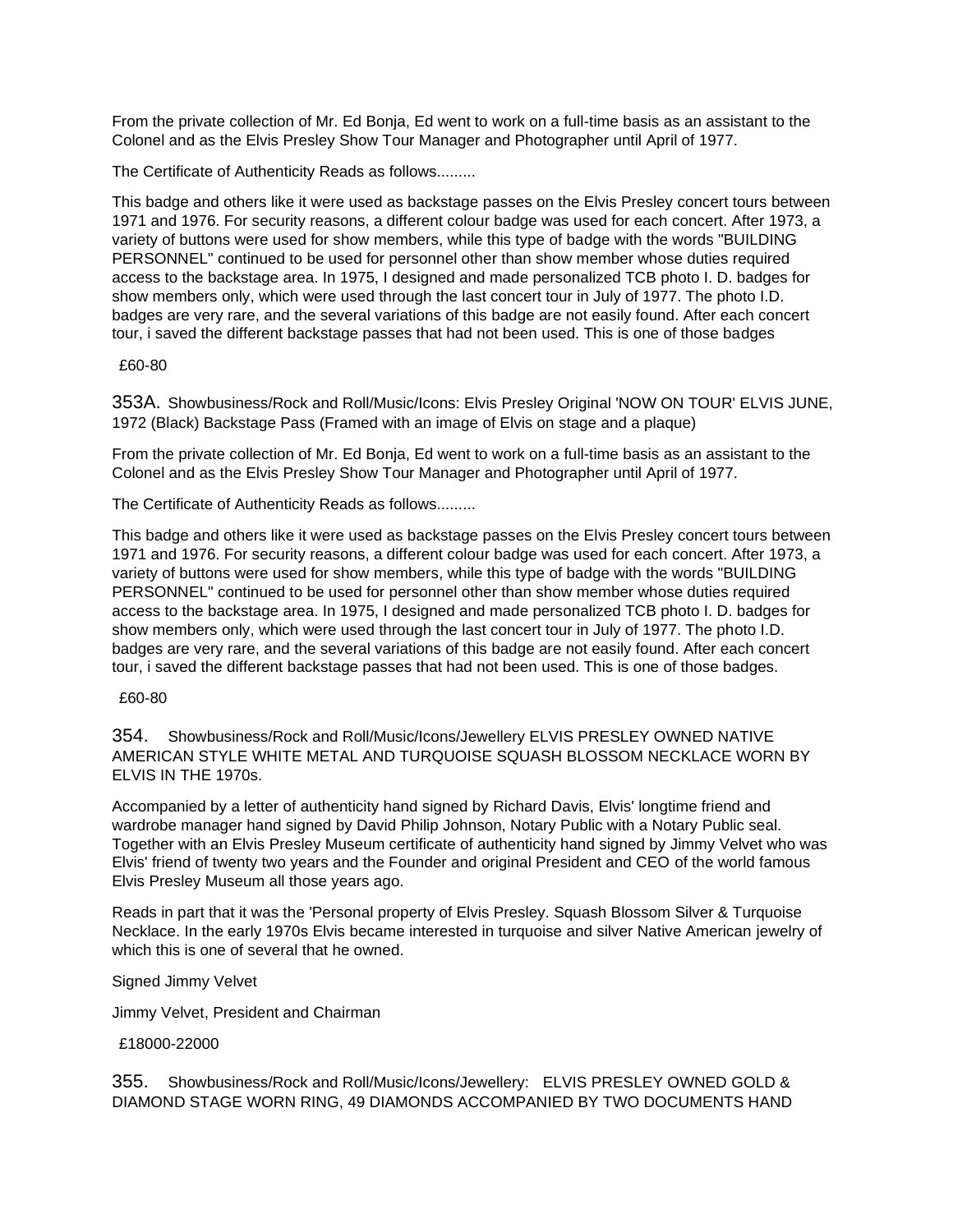# SIGNED CONFIRMING ITS AUTHENTICITY.

ELVIS PRESLEY MUSEUM CERTIFICATE OF AUTHENTICITY THIS IS TO CERTIFY that the following item was the personal property of ELVIS PRESLEY. The Elvis Presley Museum opened on June 1st, 1978. and is the only museum in the world licensed by Elvis Presley Enterprises Inc and "Graceland" -the estate of Elvis Presley

This large clover shaped 14k yellow gold ring with 49 small diamonds weighing approximately 1.2ct was acquired by an Elvis fan who purchased the ring from a charity auction in Las Vegas (Lot EP#122). This ring was previously on display at the Elvis-A-Rama museum after its purchase in 1999. I am the Founder of the Elvis Presley Museum, Inc. and the owner of the Elvis-A-Rama Trademark until selling the trademarked name to Chris Davidson of whom I've known for over 25 years. It is in my opinion that this ring is authentic as stated.

(Hand signed in ink) by Jimmy Velvet, Founder and CEO

Accompanied by an Elvis-A-Rama Museum letter of authenticity hand signed by Chris Davidson who was the owner and later sold to Graceland.

ELVIS-A-RAMA MUSEUM LETTER OF AUTHENTICITY

THIS 14KT DIAMOND STAGE RING WAS PURCHASED AND WORN ON STAGE BY ENTERTAINER, ELVIS PRESLEY.

THE LARGE YELLOW GOLD RING HAS 49 I-1 AND I-2 DIAMONDS MAKING FOR A TOTAL WEIGHT OF 1.20 CT. THE RING IS MADE IN THE SHAPE OF A CLOVER.

THE RING WAS PURCHASED AT A CHARITY AUCTION IN AUGUST ON 1971. THE LOT # WAS EP122. I PURCHASED THE RING FROM A FAN IN 1999.

THE STAGE RING HAS BEEN ON DISPLAY AT THE ELVIS-A-RAMA MUSEUM FOR THE LAST SEVERAL YEARS

SINCERELY

(Hand signed in ink) CHRIS DAVIDSON

£15000-20000

356. Showbusiness/Rock and Roll/Music/Icons: ELVIS PRESLEY OWNED AND WORN GOLD COLORED COSTUME CUFFLINKS ACCOMPANIED BY TWO HAND SIGNED DOCUMENTS OF AUTHENTICITY.

A pair of gold tone cufflinks monogrammed with the letter 'E' that were owned and worn by Elvis. This pair of cufflinks was one of several gifts that Elvis gave to his personal hairdresser and good friend, Homer 'Gil' Gilleland.

ELVIS PRESLEY MUSEUM CERTIFICATE OF AUTHENTICITY THIS IS TO CERTIFY that the following item was the personal property of ELVIS PRESLEY. The Elvis Presley Museum opened on June 1st, 1978. and is the only museum in the world licensed by Elvis Presley Enterprises Inc and "Graceland" the estate of Elvis Presley

MONOGRAMMED 'E' CUFFLINKS

(Hand signed in ink) Jimmy Velvet, Founder and CEO

The second reads: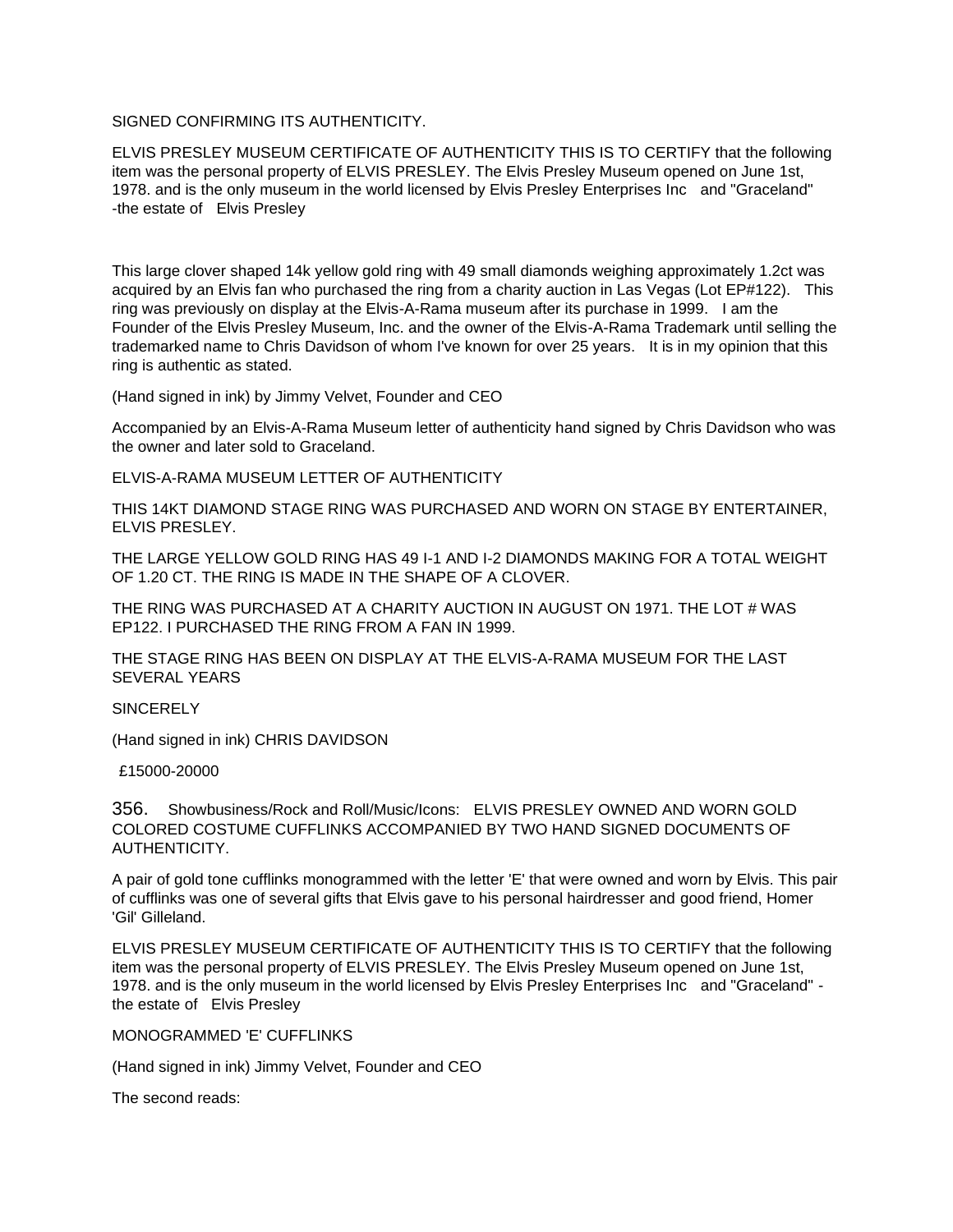October 7, 1991

To Whom It May Concern:

My name is Homer M. Gilleland, I'm known as "Gill" to my friends and family. For over 20 years preceding his death, I was the Personal Hairdresser of Elvis Aaron Presley. During my employment as Elvis' hairdresser, he gave me as gifts, numerous items of clothing and personal property.

These gold-coloured costume cufflinks with monogrammed initial "E", were owned and worn by Elvis. These cufflinks were given to me by Elvis Aaron Presley during my employment with him, as his personal Hairdresser.

I swear that all of the above is true, and these are the cufflinks that were given to me by Elvis.

**Sincerely** 

(Hand signed in an ink pen)

Homer M. Gilleland

£2000-3000

357. Showbusiness/Rock and Roll/Music/Icons: Fun in Acapulco Remnant. This remnant is from a shirt that was worn by Elvis Presley in the film "Fun In Acapulco" accompanied with an affidavit of identity/letter of authenticity. Matted nicely with a photograph of Elvis from the film wearing the shirt with name plate to an overall approx size of 12ins. x 20ins.

£200-250

358. Treen boxes and travel souvenirs, a large lidded mahogany box containing a quantity of white metal souvenir spoons and a large number of walking stick badges. Plus three other boxes and a reproduction His Master's Voice 'Nipper'.

£40-60

359. Musical Instruments: Carlo Overi and Iglio Italian mandolin, cased. 24ins.

£30-50

360. Early 20th cent. Table Top Zither.

£30-50

361. Telecommunications: GPO pay phone, light grey dial phone, early 1960s office push button phone and 1915 Danish Magneto phone. (4)

£40-60

362. Cameras & Photography Equipment: Kodak Retinette camera in case, Ricoh RZ 3000 camera, three Canon digital compacts, IXUS 185, 400 and 700 with leads, plus a pair of Praktica compact binoculars and one other. Minolta 7000 SLR 35mm camera with Minolta 50mm 1:1.7 (22) lens, Tokina AF 70-210 1:4-5.6 zoom lens and Minolta program 2800 AF flashgun. All in carry bag. Sony Video Hi8 Handy Cam, Canon MV630i digital video camcorder, plus many leads, book and film in carry bag and two boxes. £50-80

363. Clocks: Mahogany cased circular wall clock, spring movement, white painted dial, Roman numerals. Dia. 14ins. Dial 12ins. Plus Smith 8 day treen circular wall clock, white dial, Roman numerals. Dia. 15ins. Dial 12ins.

£60-80

364. Clocks: 20th cent. Knight & Gibbons mechanical hardwood case signed white enamel dial with Roman numerals.

£50-60

365. Clocks: 20th cent. Knights & Gibbons London white enamel dial, Roman numerals, one with shell inlay, arch top, the other round top. (2)

£40-60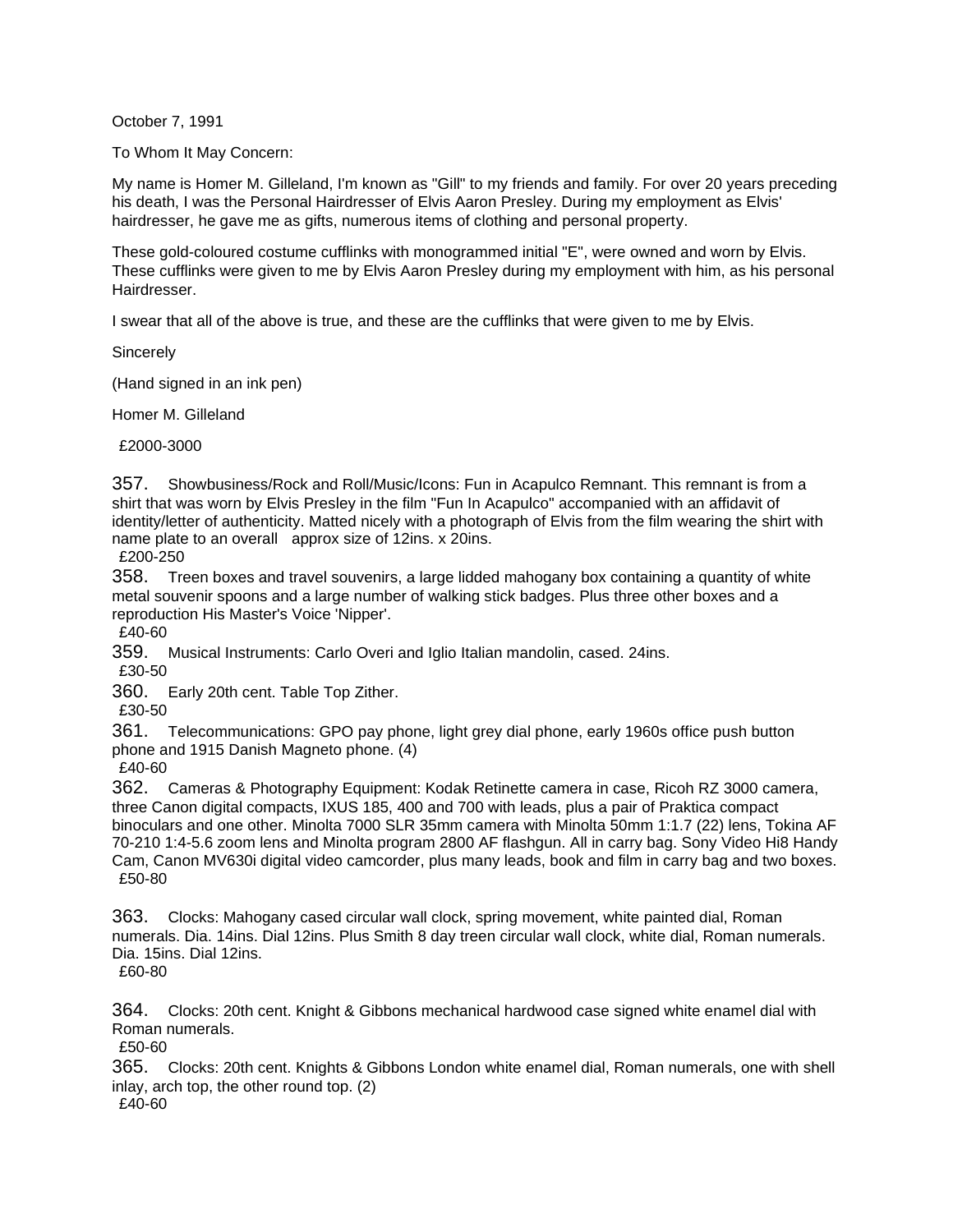366. Clocks: Astral Coventry circular wall clock treen cased Fusee movement, white painted dial, Roman numerals, signed and numbered . Dia. 15ins. Dial 12ins. £150-250

367. Clocks: Bulle 800 day electro magnetic mantel clock, cased. 10ins.

£40-60

368. Clocks: 19th cent. Slate mantel clock retailed by Haslehurst of Devizes with stylised Neo-Classical decoration. 14ins. x 16ins.

£30-50

369. Clocks: 20th cent. Onyx Elliott of London mantel clock retailed by Mallory of Bath. £50-80

370. Clocks: Brass carriage clock white enamel face, Roman numerals, signed Jas Murray & Co. London/Calcutta.

£40-60

371. Sporting Ceramic Collectables: Printed mug Sydney Barnes, Warwickshire Lancashires 1894-1930 famous international bowler to the reverse Brilliant bowling by Barnes 6 for 24 in Australia 1908. A commemorative rugby plate with moulded alphabet around the border, a Dicky Bird Society mug, and a Staffordshire County Cricket Club commemorative dish. (4)

£100-200

372. Collectable Ceramics: Louis Pasteur transfer printed plate, Glasgow Exhibition plate 1901, Major General J.D.P French plaque, Worcester dish depicting William Murdoch 1839, Inventor of the Lighting by Gas 1792 and a Scottish Exhibition plate 1911. (5)

£50-60

373. 19th/20th cent. Political and historical ceramics. Gladstone eight sided plate transfer print in black central panel of Mr Gladstone, circular plate transfer print in black of Josiah Wedgwood after the portrait by Sir Joshua Reynolds, dish printed in green David Lloyd George on reverse a souvenir to commemorate the passing of The National Health Insurance Act 1912, teapot printed in grey Centenary of Hall and Mission House with print of John Wesley, mug depicting Joseph P. Crook Chief Ruler 1927, Leeds No. 31 mug to Commemorate the Coming of Age of Lewis Frederick Davis Esq. of Ferndale - the Davis family owned coal mines in the Ferndale area, the mug is dated 11 July 1913, Parian bust of Wagner signed Bochman the bust stands on a square black plinth, approx. 9ins, plaster bust of Charles Dickens impressed Chapman and Hall to reverse, approx. 13ins. A/F, and a plaster bust and figure of Beethoven.

£50-70

374. Churchill Memorabilia: Royal Doulton Winston Churchill figure, seated, Avon Company 1941. Churchill mug, Churchill is smoking a cigar and also the badged cap of an Admiral of the Royal Navy, the band is in the form of a rope. 6ins. x 4ins. Biscuit Toby possibly the earlier version of the Avon model with painted decoration also as First Lord of the Admiralty, incised to base British Made 126/2 in pencil 5/6d, plus modern plate.

£250-300

375. Breweriana: Guinness collectables, mantel clock, tankards, jug, 1999 World Cup Rugby ball, Lledo vases x 2, glasses, miniature bottles (Lilliputs) x 7, bottle opener, John Barnes and Motsam, beer mats, etc.

£50-70

376. Breweriana: Water jugs, Bristol Georges' Beers, Wylds Crown Scotch red body, black handle, A/F chips to base plus small hairline - green backstamp, Teachers, Bass, Watneys, Rutherford, Players, Greenhall, Johnny Walker, Martell, Queen Anne, Schweppes. (13) £40-60

377. Breweriana: Bar novelties, miniatures and optics including Johnny Walker, White Horse, Carlsberg, Triple Crown, etc.

£40-60

378. Breweriana: Royal Doulton Dewar's White Label, Pickwick deluxe Whisky Tobies, Bells decanters three sizes, Wade barrels, Sherry, Scotch, Port, Rum, Cognac, Brandy, Gin, Black Label Cognac, Sandeman. Plus five novelty beer can bar lighters Newcatle Brown, Budd, Guinness, Tartan,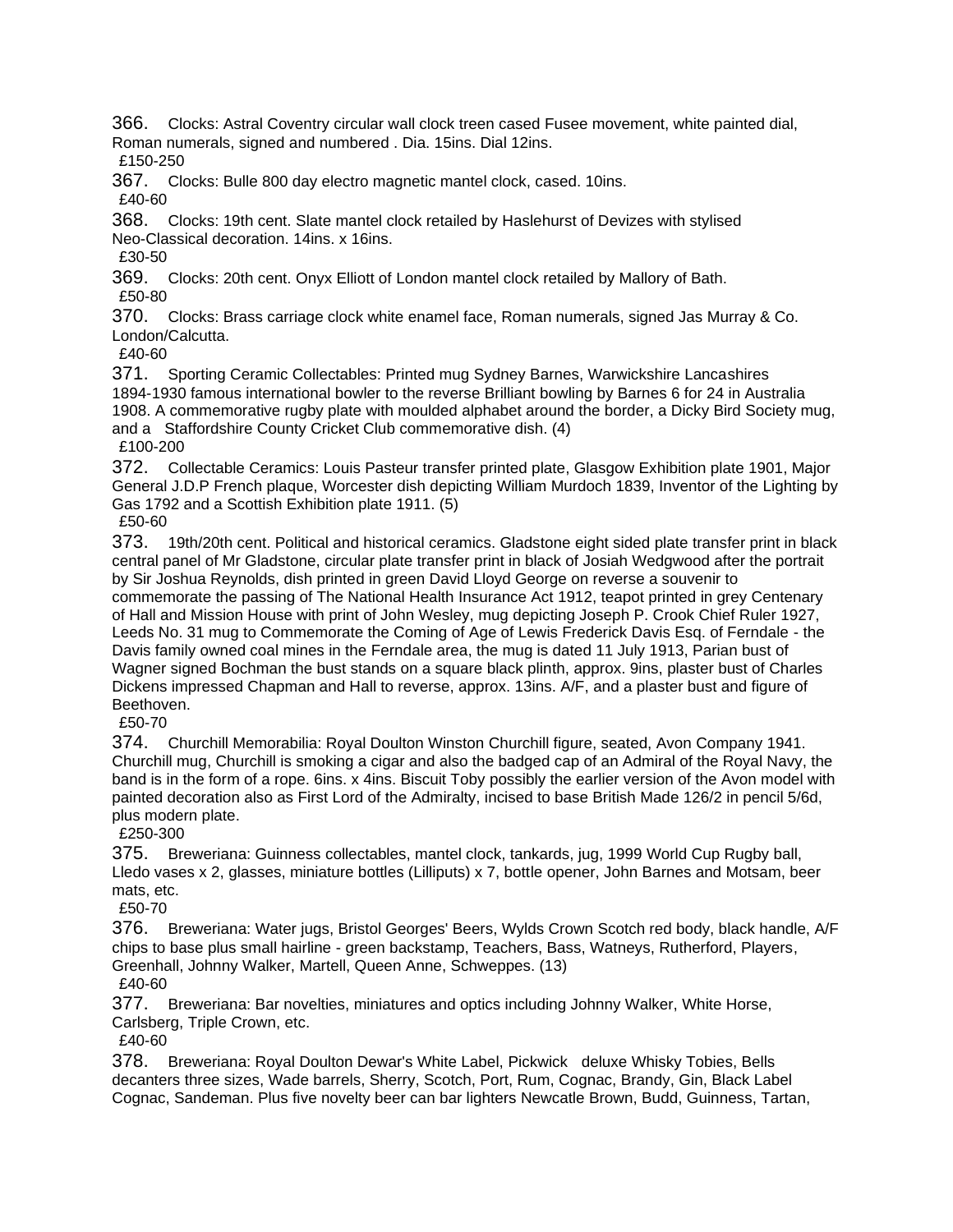Ben Truman.

£50-80

379. 20th cent. Ceramics: Guinness, the Mad Hatter, Sam Weller, the Wellington Boot, three with Guinness compliments cards, Guinness Tweedle Dum and Tweedle Dee. (4 figures) £60-70

380. 19th cent. Ceramics: Glazed stoneware harvest jug with hallmarked silver rim, Sheffield 1988/89. £30-50

381. 19th cent. Ceramics: Lambeth Doulton stoneware jug, Emin Pasha Relief Expedition 1887-1889 to side, moulded relief portrait of Stanley and members of the expedition, approx. 18ins. Doulton stoneware jug, silver rimmed Deo Gratia jug 1896, approx. 8ins. £150-200

382. Royal Commemoratives: Queen Victoria 1837/1897, King Edward and Queen Alexandra, Aynsley mug, cream jug, Aynsley plate King Edward, City of Leeds King Edward plaque presented as a memento of the Coronation to the Children of the City by A.E Butler JP Lord Mayor of Leeds, Victoria Jubilee plate, King George and Queen Mary Coronation 1911 teapot, egg cups, jugs, dishes, etc. Edward VIII Aynsley pin tray, coffee cup, cup and saucer, etc. King George VI and Queen Elizabeth 1937 egg cup, miniature tankard with Royal Coat of Arms, handbag mirror and pocket compact, glass dish, Buckingham Palace

plate 1995, hat pin Queen's Coronation 1953, etc. (Approx. 30 items) £80-100

383. Coronation Ceramic Collectables: 19th cent. Prince Albert and Queen Victoria Coronation jug, a 1911 Long May They Reign mug, 1933 Coronation mug, 1908 Franco British cup and saucer, a Hail Victoria plate, Victoria Regina jug in need of restoration and two other mugs.

£40-60

384. 20th cent. Ceramics: Wedgwood 'Colorado' coffee set comprising cups and saucers x 6, coffee pot and creamer, white with red/gilt.

£40-50

385. Art Deco Ceramics: Royal Doulton 'Eden' (Tall Trees) cream gilt and coloured coffee set, pattern number V112/22, comprising coffee cans and saucers x 6, cream jug and coffee pot (lid A/F). £150-250

386. 20th cent. Ceramics: Portmeirion Phoenix coffee set, cups x 6, saucers x 7, creamer, sugar bowl, coffee pot. Design by John Cuffley.

£40-60

387. Early 20th cent. Crown Staffordshire chintz pattern coffee set. (16 pieces) £40-60

388. Treen/African: Carved busts and figures plus cast figure of a black boy. 5ins.

£40-70

389. Early 20th cent. Oriental Porcelain: Imari plates a pair, long neck bulbous vase decorated with birds and chrysanthemums in multicolour enamels, a pair (approx. 8ins), blue/white charger decorated with chrysanthemums and birds (12ins), cloisonne condiments.

£40-60

390. Chinese Ceramics: Late 18th/early 19th cent. Chinese Imari plates decorated with baskets of flowers, one with small glaze crack.  $8\frac{3}{4}$ ins. (2)

£60-80

391. 19th cent. Japanese pair of mixed metal vases Meiji period, each depicting a cockerel on a Prunus limb, both signed on the side by the artist, with impressed seal on base. Each vase contains a card Mr J. L. Aitchison. The Bedfordshire & Hertfordshire Regiment, in pen on reverse Shanghai Defence Force 1928. 9½ins.

£200-400

392. Japanese brass incense burner sensor with stylised decoration. 8ins. Plus a pair of brass cranes. 10ins.

£40-70

393. Oriental Ceramics: Mixed lot 19th cent. and later blue and white. (7)

£70-100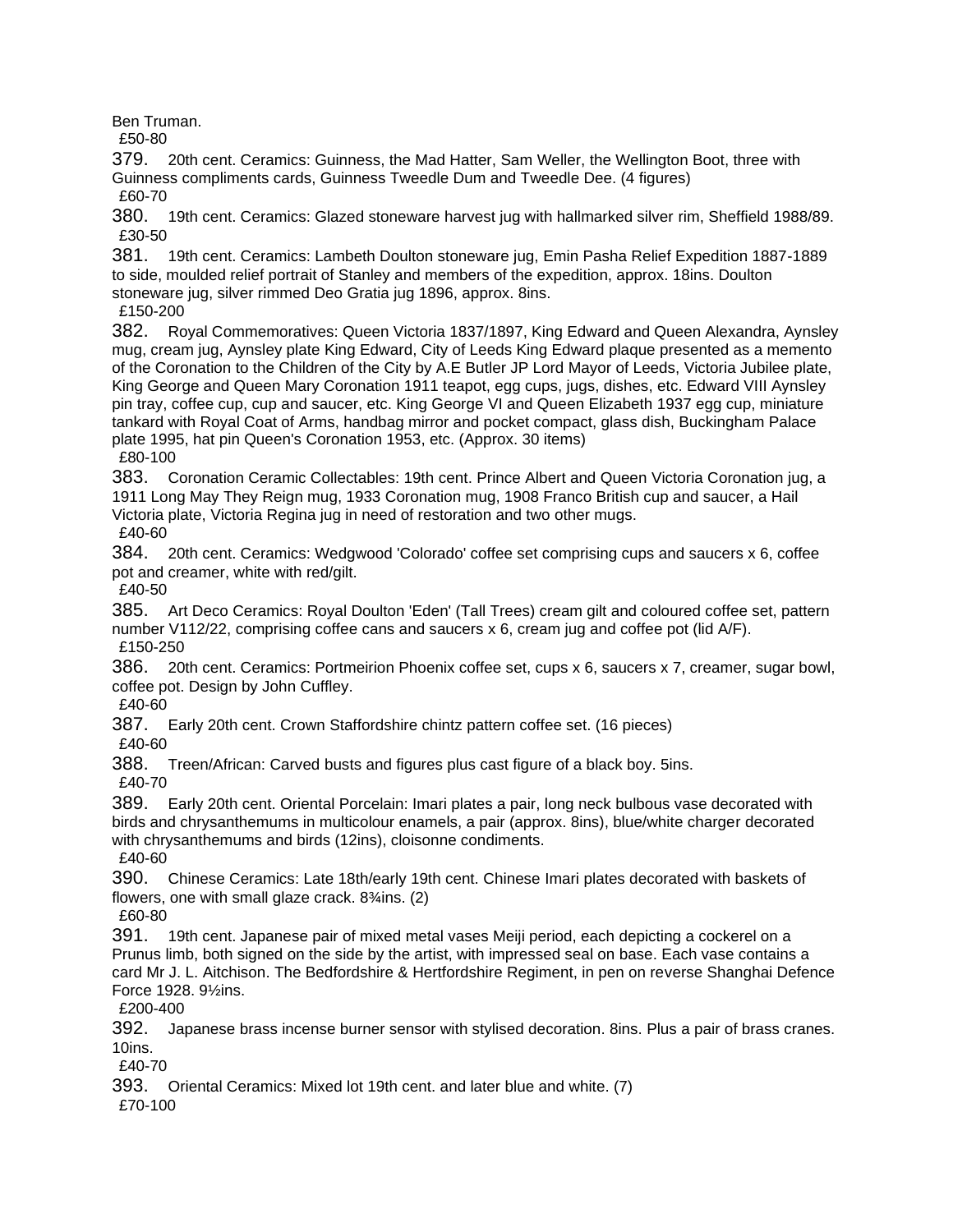394. 19th/20th cent. Japanese bronzed vase embossed decorated with floral and bird reliefs. Phoenix bird handles on tripod elephant head base. Height 14ins.

£80-120

395. Asian/Oriental Objects of Virtu: 20th cent. bone oval trinket box with blue velvet lining, yellow metal decanter, oblong bone trinket box with purple velvet lining and yellow metal decoration, soapstone carving of a bird of paradise standing among flowers and leaves, carved horn snuff box in the form of a turtle, blue cloisonne bowl and cut glass decanter.

£40-60

396. 20th cent. Chinese lacquered round, oval lidded marriage baskets decorated with figures and flowers, a shaped oval bowl decorated with flowers and a small bowl. £60-80

397. Early 20th cent. Chinese blue and white temple vases with vine type painting on all sides with a floral motif throughout the pattern and lion dog handles, a nearly matched pair. Height 23ins. £300-500

398. Wedgwood Florentine bone china W2714 dinner/tea/coffee service comprising dinner plates x 10, fruit plates x 11, large fruit bowl, side plates x 11, small bowls x 8, lidded tureens x 4, large plate, sugar bowl, small bowl, coffee pot, teapot, jug, coffee cans x 9, saucers x 8, teacups x 10, and saucers x 10. (88 pieces)

£200-300

399. 20th cent. Limoges, France part dinner service plates x 37, one lidded tureen, bowls x 2, dishes x 3, and a sauce boat marked Singer Limoges, France. Plus a part tea set Noritake Laureate design 179727.

£60-80

400. Early 20th cent. Bridgwoods Basket pattern porcelain transfer printed tea set. (35 pieces) Plus five pieces of green Jasperware jug, bell, vase, and two dishes.

£40-50

401. Early 20th cent. English porcelain part tea set. (37 pieces)

£40-50

402. Pottery: Collection of Torquay and Watcombe to include ewers, candlesticks and chargers. (7) £60-100

403. Collectables: Staffordshire figures Auld Lang Syne, an amorous couple, spill vase, girl on a goat, two other groups, a child's plate and a couple dancing. (8)

£50-60

404. Royal Crown Derby paperweights, seal, Imari elephant infant, cockerel, with stoppers, unboxed. £70-100

405. Royal Crown Derby paperweights, turtle, hedgehog, owl, all with stoppers, unboxed. (3) £80-100

406. Royal Crown Derby paperweights, teddy bear with red bow, polar bear, seated bear, signed Cheryl Hallam, with stoppers, unboxed.

£80-100

407. Royal Crown Derby paperweights, frog, badger, with stoppers and dragon, stopper missing, all unboxed.

£70-100

408. Royal Crown Derby paperweights, wren, pheasant, partridge, kingfisher, all with stoppers, unboxed.

£80-120

409. 18th cent. Meissen figure of a classical maiden or muse holding a goblet in her right hand, a large book under her left arm, a putto at her feet. 6ins.

£60-80

410. 19th/20th cent. Derby style models of the Florentine Boars each raised on a rocky base with pale rust patches, damages. A pair. 5¾ins. (2) £60-80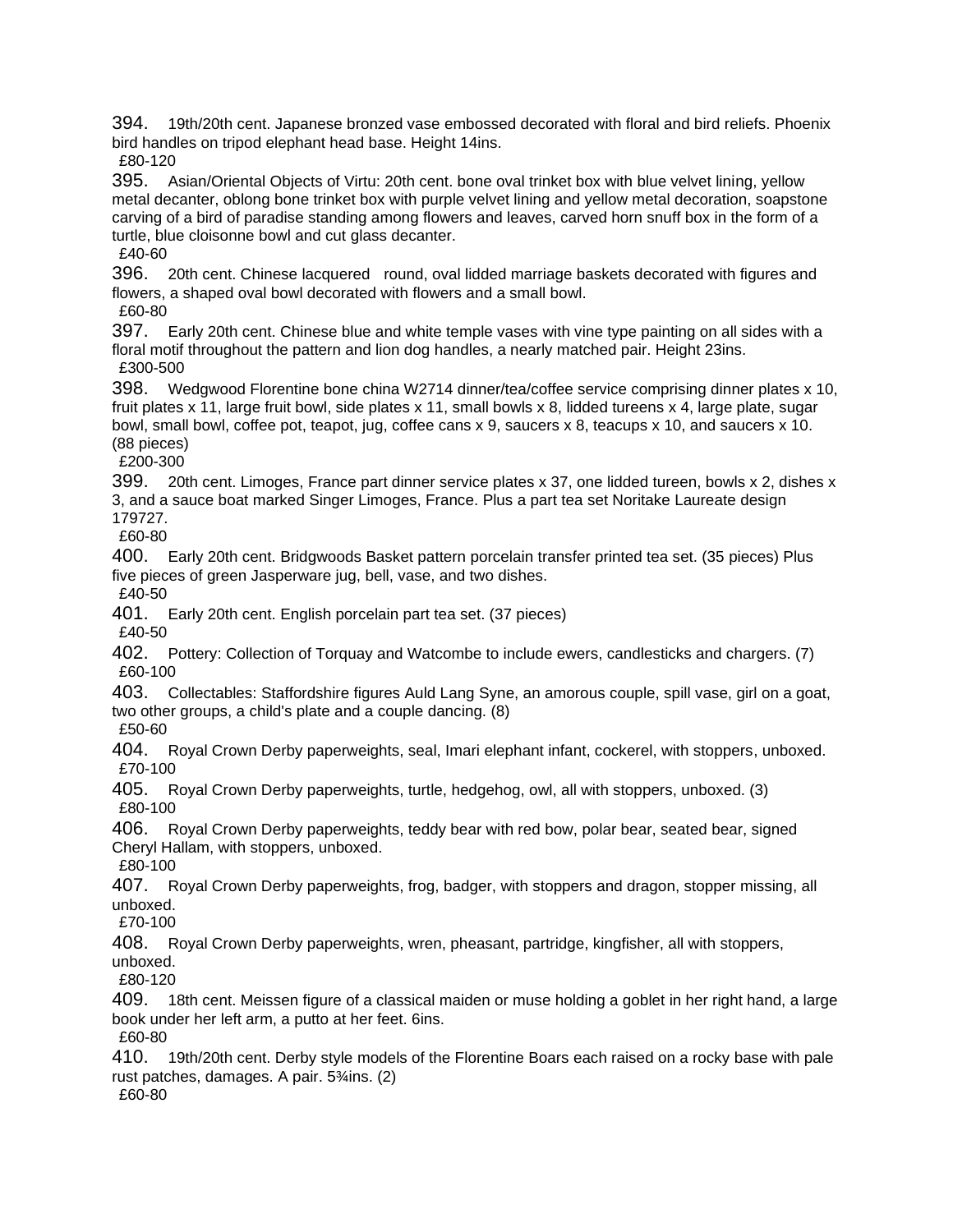411. 20th cent. Ceramics: Goebel Napoleonic Wars, soldier figurines including LF6, 7, 8, 9, 10, 11, 13, and 15, modelled by Bochmann late 1960s. (8) £180-220

412. 20th cent. Military figures in 18th/19th cent. costume, D.L.I. Queen's Lancers Reg (height 9ins), French mounted Cavalrymen on marble base x 2, French Infantrymen 9½ins) x 2. £40-60

413. Ceramics: Royal Doulton figures Fat Boy marked H.N.555 and Pickwick marked 556. 7ins. £60-80

414. Late 19th/early 20th cent. Continental porcelain, a single candlestick modelled as a boy with monkey on his shoulder on a scroll base (14ins), and a pair of figures stood on rustic bases holding flowers (14ins).

£50-60

415. Continental porcelain group, two children with a goat on oval base, probably Schierholz Factory, with a group of a courting couple, a vase with putti, and a porcelain basket of flowers. (5) £50-60

416. Large 20th cent. Continental porcelain group of a man serenading a lady, minor damage. 15ins. £30-50

417. 20th cent. Ceramics: Moorcroft plate in the Pansy pattern, on mauve ground. Appears to be a second. 10ins.

£50-80

418. 20th cent. Ceramics: Moorcroft ovoid shaped vase in the Honeysuckle pattern on pink and blue ground, ER.

£50-80

419. 20th cent. Ceramics: Katherine Lloyd of Dorset jugs x 3, vases x 4, all decorated with hand painted flowers all marked to he base KL and Katherine Lloyd, the vases ranging from 9ins to 6ins high, plus a Poole Pottery vase.(8)

£50-60

420. 20th cent. Ceramics: Crown Staffordshire twenty-one piece (six settings) tea service with yellow water lily pattern.

£40-60

421. Late 19th cent. Dresden porcelain Cabaret set on tray all with hand painted floral decoration. (17 pieces)

£100-150

422. Ceramics: Herend 'Rothschild Bird' centrepiece on lion claw support. 6ins. x 9ins.

£70-100

423. 20th cent. Ceramics: Bavarian gilt tea china, tea, coffee and cabinet cups and saucers, Spode, Coalport Aynsley, etc. (23) Plus six gilt and enamel decorated spoons.

£40-60

424. 19th cent. Ceramics: Baker, Bevin & Irwin of Glamorgan meat platter in willow pattern. 17ins. £50-80

425. 19th cent. English Ceramics: Blue/white meat oval the design depicting bird prey and other birds in an organic setting with a border of foliage and butterflies. 17ins. x 14ins. Plus a pair of Willow ceramic eggs.

£40-60

426. Collectables/English Ceramics: William Stockton jug, Sunderland lustre jug, Masons ironstone mug, lidded small tureen, porcelain Sherry label, cream ware asparagus server, porcelain mug with Mary in gilt and a hand painted plate. (8)

£60-80

427. Welsh Ceramics: Dilwyn Swansea Prattware plate painted with floral decoration. A/F. 9ins. £50-60

428. 20th cent. Ceramics: Goebel, money box in the form of a sleeping grey cat, cuddling brown rabbits, No. 3482308, dancing brown rabbits, black/white long hair cat No. 3202006.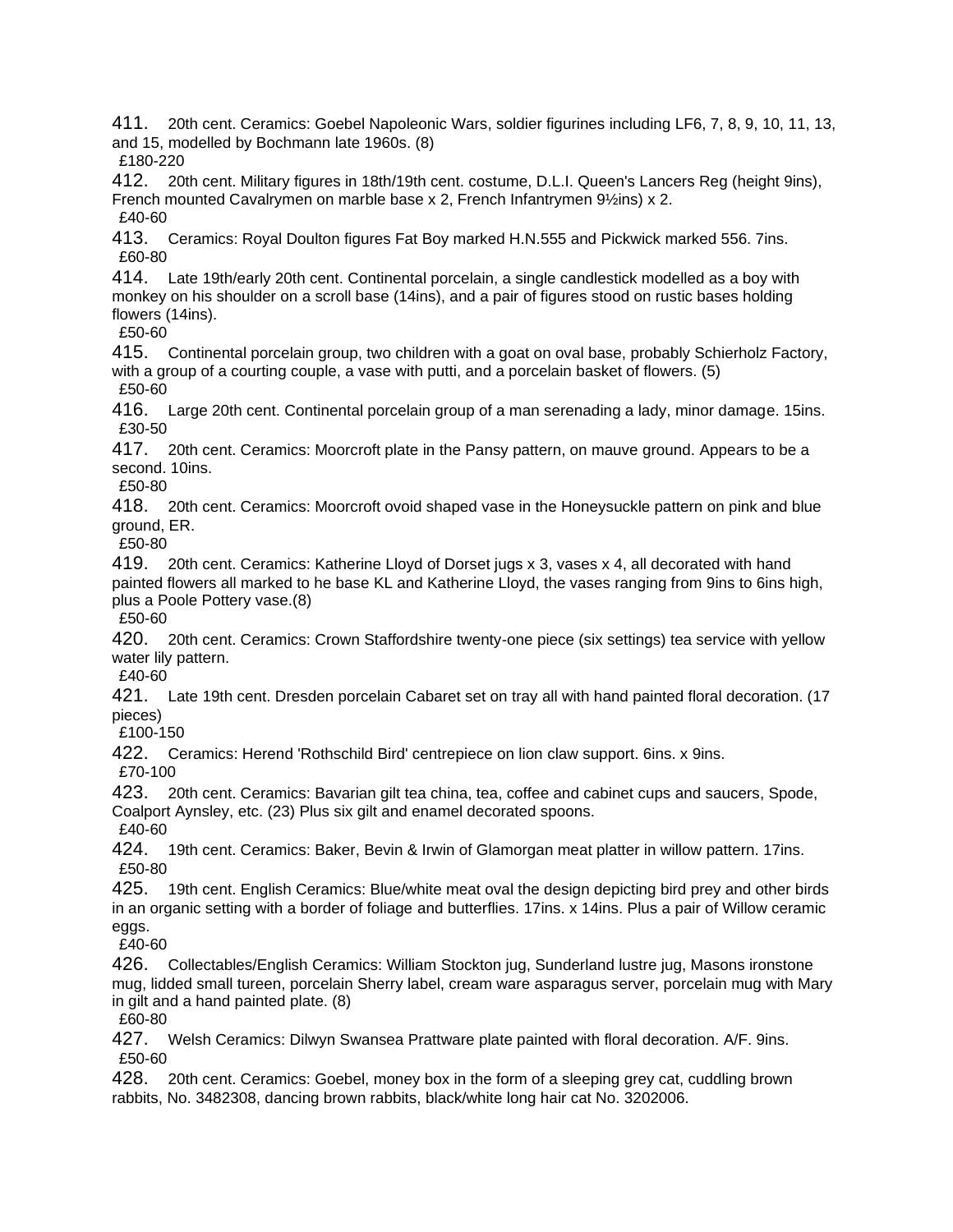£40-50

429. 20th cent. Ceramics: Felix the cat kept on walking, on whit ceramic base. 4ins.

£40-50

430. 20th cent. Ceramics: Winstanley cats, grey tabby mother cat seated pose, begging kitten and seated kitten. (3)

£70-100

431. 20th cent. Ceramics: Royal Doulton brown kitten, black/white long hair cat, walking pose, Beswick cat No. 1887, Mella lion cub with green label, white rabbit, and leopard cub plus two treen bears. £30-50

432. 20th cent. Ceramics: Quarry Critters Cat, Staffordshire style cats on blue cushions, white unmarked long hair cats a pair, blue Delft cat in washing pose, cute cat candle snuffers. etc. £30-50

433. 20th cent. Ceramics: Goebel bird figurines including 3851218 Budgerigar, 315 Owl, 022 Sparrow, 38016 Redstart, 38023 Wood Warbler. Plus eight others. (13) £80-120

434. Late 19th/Early 20th cent. Ceramics: Crested ware cat with a bandage around her head, Eastbourne, crested cat Dublin stamp Milton No. 3, teddy bear Bath, Willow art bear, Southampton, Fairing five 'o' clock tea. (5)

£30-40

435. Collectables/English Ceramics: Brampton salt glazed stoneware pepper pot, restored Derby figure, Masons ironstone miniature holder and top and a pair of Masons ironstone plates. (5) £60-80

436. Ceramics: 19th cent. Pearlware furniture rest with restoration, Dudson Staffordshire figure of a gardener and a 19th cent. Pearlware bird feeder.

£100-150

437. 20th cent. Ceramics: Coalport figure to mark 450th Anniversary of Henry VIII, Peter Jones China, Wakefield Limited Edition 450 signed H. Willis 16-11-97, Katherine of Aragon and Jane Seymour, Anne Boleyn also signed 16-11-92. Plus Beswick Laurel and Hardy condiments. £60-80

438. 20th cent. Ceramics: Karl Ens Tawny Owl, 9½ins. Plus four Royal Doulton Vanity Fair figurines and two Dresden Lace figurines.

£40-60

439. 20th cent. Ceramics: Porcelain tea set Philippe Deshoulieres Porcelaine De Limoges France, comprising teapot, jug, sugar bowl, cups and saucers x 6, and side plates x 6. £40-60

440. 20th cent. German Dresden porcelain potpourri vases with bolted bases, fanciful handles, decorated with floral motifs on a cream ground with gilt highlights and reticulated lids, blue Dresden mark to the base, a pair. 14¾ins.

£60-80

441. Late 19th/early 20th cent. Porcelain vases, the white bodies covered with encrusted flowers, a pair. A/F

£40-50

442. Early 20th cent. Dresden porcelain table centrepieces each with cherubs climbing amongst flowers, the pierced tops with painted and encrusted flowers on shaped bases marked Dresden. A/F. 18ins.

£50-60

443. 19th cent. Ceramics: Ashworth Ironstone dinnerware Imari 'Old Japan Vase' dinner plates (10ins) x 9, soup (10ins) x 8, dessert plate x 1, demi-lune plate x 1, serving tureen, cover and stand (13ins and 14ins), soup tureen and stand (13ins and 14ins), gravy boat plus two stands, meat oval (17ins). £100-150

444. 19th & 20th cent. Ceramics: Jugs - Masons Mandalay, Imari, chinoiserie x 2, Doulton Willow A/F, Hampton China Garden, Coalport Punch jug, W.H. Goss Salisbury Cathedral mug, Crown Staffordshire Ride a cock horse to Banbury Cross mug, a mug depicting Bath Abbey and St. Michael's Church,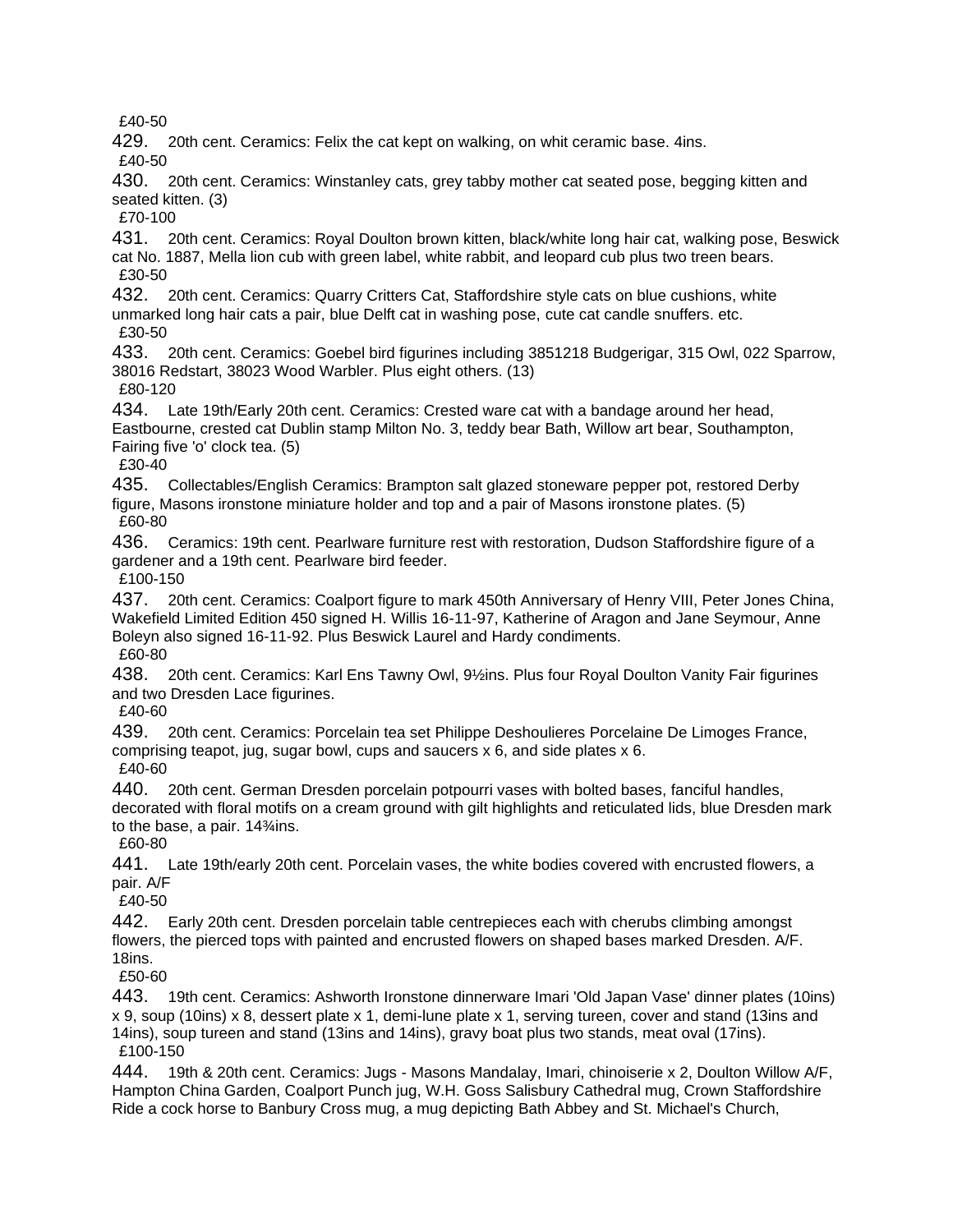Kirkham Pottery The George Inn mug, Adams Cries of London jug, etc. (22 items. Some A/F £60-90 445. Ceramics: Small blue and white meat plate, miniature plate impressed Hackwood, two tureens, 19th cent. Dutch delft tile, an opaque china dish Canton views, etc. £40-60 446. 19th cent. Silver plate Betjemans Patent two bottle Tantalus with mismatched decanters plus hallmarked silver drinks hanger 'Whisky', no key. £50-80 447. Glassware: Decanters, selection of five 19th and 20th cent. Crystal glass decanters with stoppers and five white metal hangers (Port hallmarked silver) and one Walker & Hall. £40-60 448. Platedware: Mappin & Webb silver plate crumb scoop with Doulton ware Hannah Barlow crafted handle decorated with ponies. £80-120 449. Early 20th cent. Oak and cut glass plated three bottle Tantalus, damage to rims, with key. £40-60 450. Studio Glass: Bob Crooks b1965. Ribbed glass spiral scent bottle amethyst, circular base, blue stopper, signed to base. £80-100 451. Studio Glass: Bob Crooks b1965. Ribbed glass spiral scent bottle amber, circular base, green stopper, signed to base. £80-100 452. Studio Glass: Bob Crooks b1965. Ribbed glass spiral scent bottle green, circular base, blue stopper, signed to base. £80-100 452A. Studio Glass: Bob Crooks b1965. Ribbed overlay vase amber ground with pink spiral and flared rim. £80-100 453. Studio Glass: Bob Crooks b1965. Spiral ribbed glass 'Venetian' glass tumblers, amethyst, green, light and darker blue signed to base. (4) £40-60 454. Studio Glass: Signed J.F.K. 2000 squat form perfume bottle amber and green with clear stoppers. £100-120 455. Lalique: Clear crystal vases of trumpet flared tapered form with insect design decoration in relief both engraved Lalique R. France to the base, a pair. 4ins. £80-100 456. Lalique: Glass duck sculptures, clear crystal engraved Lalique R. France to the base. 2¼ins. and 2½ins. (2) £60-80 457. Lalique: Green glass seahorses engraved Lalique R. France to base. 3<sup>7/s</sup>ins. (2) £60-80 458. Lalique: Seven coloured glass Lalique fish Cap-Ferrat blue, light green, emerald, light purple, Persepolis blue, amber and opaque pink. All engraved to the base Lalique R. France. 2ins. x 2¼ins. £200-300 459. Lalique: Solifore Grillons grasshopper vase engraved to the base Laliqu R. France, bears Lalique Paris label to the side. 4ins. £100-150 460. Art Glass: 20th cent. Glass model of two fish (Deux Poissons) bearing an indistinct signature Lalique France. 11ins. £200-300 461. Hallmarked Silver and Glass: Silver wine coaster with London marks, plus a cut glass decanter

with a hallmarked silver collar with the same makers mark as the coaster.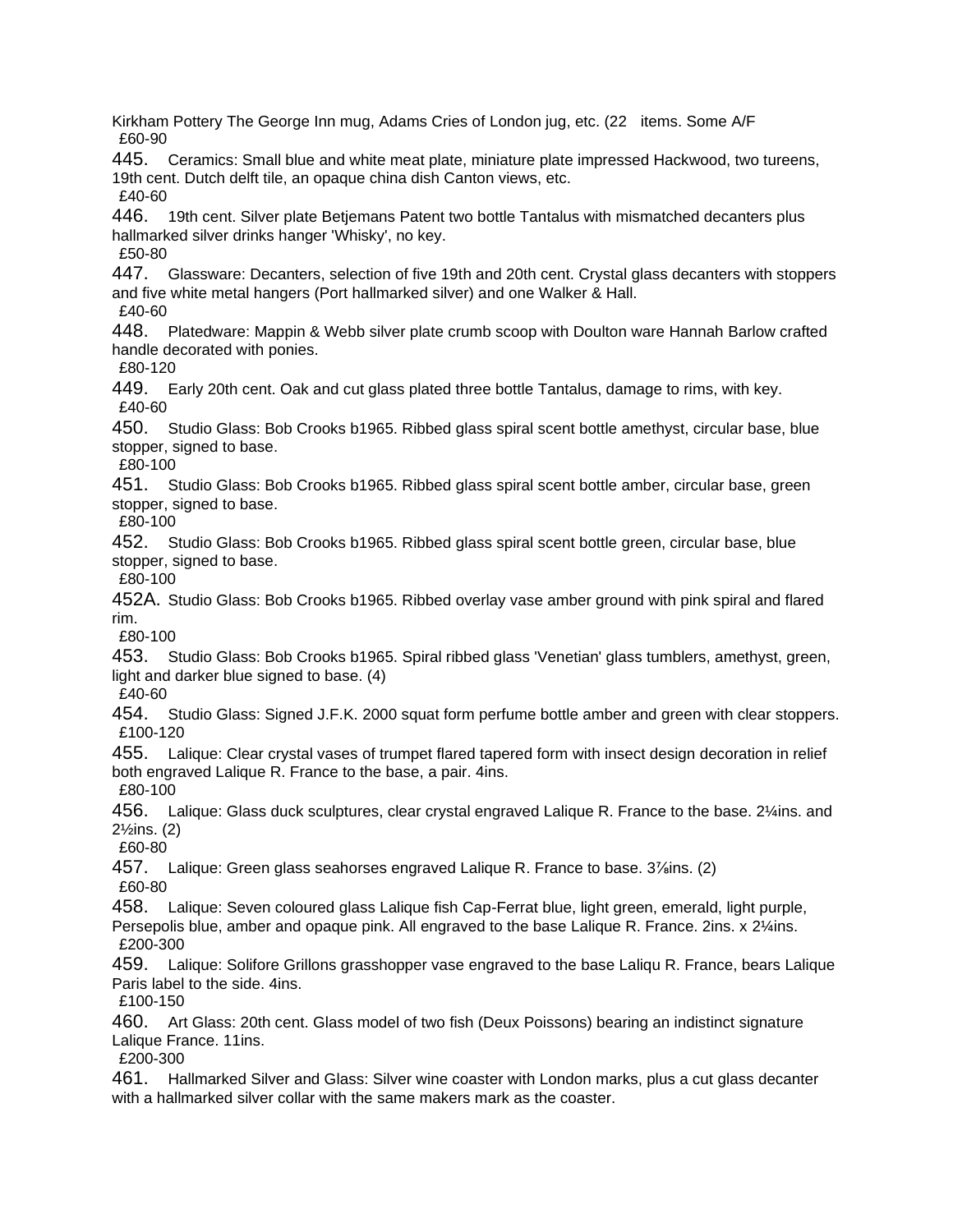£60-80

462. 20th cent. Glass: A pair of machine cut Baccarat decanters. Height 10ins.

£60-100

463. Hallmarked Silver & Glass: Two glass vases, one decorated with the Arms of Henry VIII and the date of his death with hallmarked silver rim, Birmingham 1887. Makers mark for John Thomas Heath and John Hartshorne Middleton of HuKin and Heath. Plus a slender glass vase with floral decoration and hallmarked silver rim, London 1906, possibly Henry Pidduck & Sons. £40-60

464. Hallmarked Silver: Coffee spoons Sheffield unboxed, plus decorated teaspoons boxed, and two butter knives. 1oz. Fine silver.

£30-50

465. Greyhound Racing trophy in the form of a table centre piece won by 'Oscar' May 1865, silver plated, showing two greyhounds, one standing and one crouching beneath a pair of palm trees, having a detachable glass bowl. Overall height 16ins.

£600-800

466. Hallmarked Silve/Greyhound Racing: Trophy (Art Nouveau) presented by The Greyhound Racing Association Ltd. White City Stadium in the form of an oval bowl, 10ins. x 6ins. Supported on four curved legs on an oval base, 5½ins. x 4ins. Both the bowl and the base are hammered finished. Hallmarked Glasgow 1904, James Ramsey Late of Dundee. Weight 28.76oz. £600-800

467. Hallmarked Silver pair of mantel sticks (filled), hallmarked Birmingham 1920. 3ins. Total inclusive weight 10.75oz.

£60-80

468. Hallmarked Silver: Bon bon dish in the form of a swan, head and wings silver, body cut glass. Hallmarked London import stamp.

£50-70

469. Hallmarked Silver: Cologne bottle, Birmingham 1890 with elaborate repoussage case, hinged lid, the glass stopper chipped. Height 6ins.

£50-80

470. Hallmarked Silver: 1920s boxed five piece dressing table set, Birmingham 1928/29, H. Matthews. £80-120

471. Hallmarked Silver: Ladies dress purse embossed decoration, chain and green silk lining, Birmingham. 3½oz. Inclusive. Plus 900 standard cigarette case. 4oz. £60-90

471A. Hallmarked Silver: Perfume bottles, glass bottles with silver tops and/or collars, seven in total, plus one posy vase. (8 items)

£60-100

472. Hallmarked Silver: Sauce boat Birmingham 5oz. Candlesticks a pair (A/F) Birmingham, napkin ring Birmingham, plus condiments, salt, pepper, mustard and two spoons, glass liners 4½oz. Plus glass and silver salt and pepper and vase.

£100-120

473. 20th cent. White metal German Christmas pin dishes with coin bases 1903 and 1901, 1876 fine marks, each engraved Christmas 1957, 1959-1960. 8oz.

£80-100

474. Hallmarked Silver: Queen's Silver Jubilee goblet, open bowl with gilt planished stem, engraved base, Birmingham Roberts & Belk. 7.7oz.

£100-120

475. 20th cent. German 830 standard silver bowls x 3 diameter 3ins, 4ins and 5ins, teaspoons x 2. 8oz. Plus 19th cent. Knives x 2, forks x 2 and spoon, all unmarked.

£100-120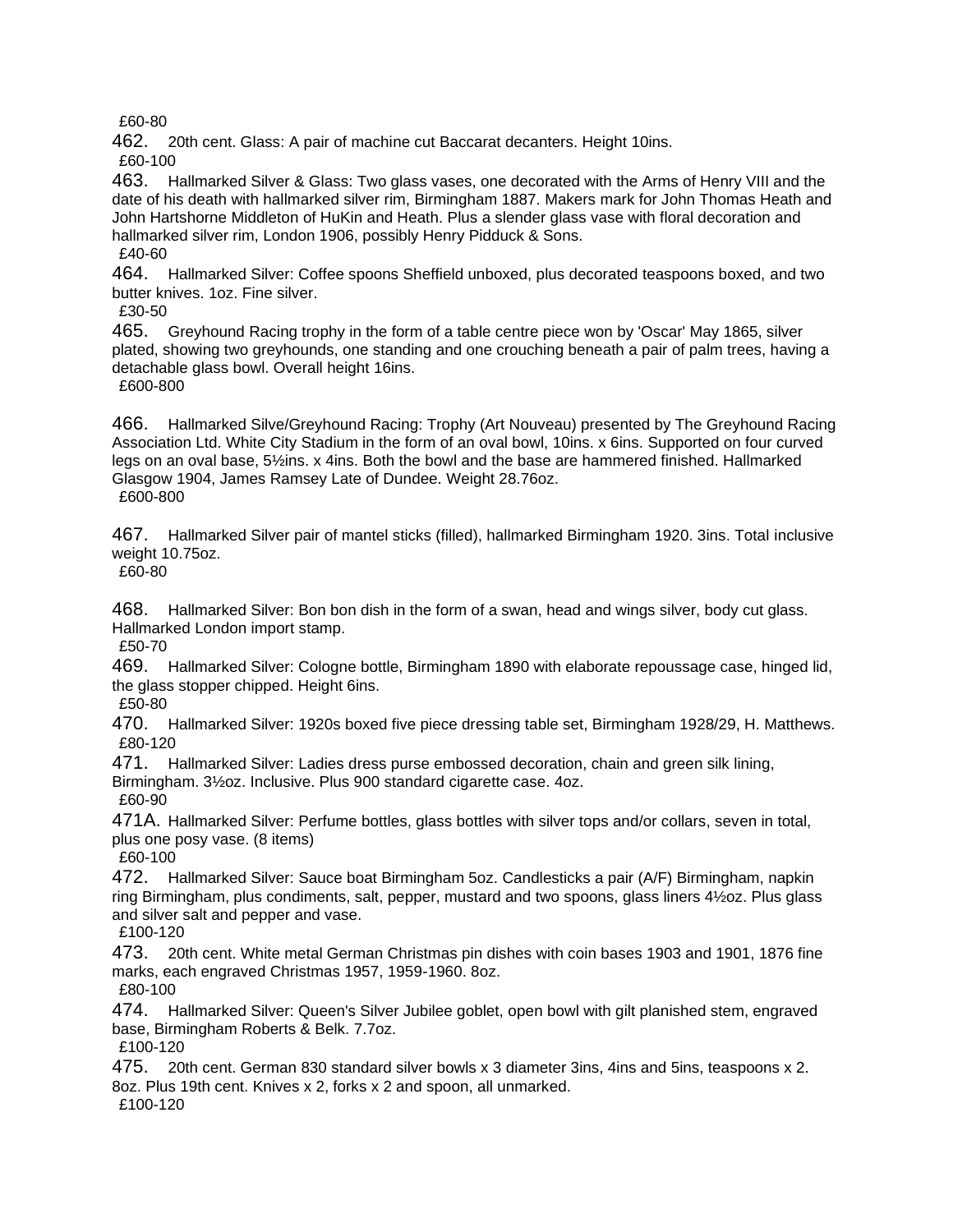476. Hallmarked Georgian Silver: Card tray with gadroon pattern border on three claw feet, hallmarked London 1820. Dia. 6ins. Weight 6.40oz.

£150-180

477. Hallmarked Silver: Toddy ladle Edinburgh marks 1817-18 William Peat or possible Pirrie. 0.75oz. £50-80

478. Hallmarked Silver: Fruit bowl with scalloped border hallmarked Birmingham 1965. Dia. 9ins. Weight 14.6oz.

£150-180

479. Hallmarked Silver: Letter tray with scalloped border on three scroll feet hallmarked Sheffield 1993. Dia. 8ins. Weight 11oz.

£100-150

480. Hallmarked Silver: Pair of filled mantel candlesticks with key decoration, hallmarked Chester 1908, height 2¾ins. Total weight 14.9oz. Inclusive.

£80-100

481. Hallmarked Silver: Single bud vase hallmarked Birmingham 1973, height 6ins. Weight 4.4oz. £50-70

482. Hallmarked Silver: Set of six dessert knives and forks with mother of pearl handles in fitted case hallmarked Sheffield 1899. Total weight 12.3oz.

£120-150

483. Hallmarked Silver: Seven Victorian fiddle pattern handle teaspoons, mixed dates, and six silver grapefruit spoons, mixed dates. Total weight 9.16oz.

£100-120

484. Hallmarked Silver: Ten tea and coffee spoons, mixed patterns and dates. Total weight 3.8oz. £40-60

485. Hallmarked Silver: Soup ladle hallmarked Sheffield 1922. Weight 8.5oz.

£90-110

486. Hallmarked Georgian Silver: Set of six teaspoons hallmarked Edinburgh 1818, made by Donald McDonald. Plus a set of six coffee spoons with bean ends hallmarked Birmingham and a child's spoon with bright cut engraving in fitted case. Total weight 4.72oz.

£50-70

487. Hallmarked Silver: Dessert knives x 6, boxed with Dubarry pattern handles, hallmarked Sheffield 1961. Total weight 5.35oz. Inclusive.

£40-60

488. Hallmarked Silver: Victorian sauce ladles, a pair, plus eight various items of silver to include sugar nips, jam spoons, etc. Mixed dates.

£80-100

489. Hallmarked Silver: Four serving spoons, one hallmarked Exeter 1825, one Georgian hallmarked London 1825, and two hallmarked Birmingham 1929. Total weight 10.24oz. £110-120

490. Hallmarked Silver: Bachelor pistol shaped teapot hallmarked London 1911. Weight 8.93oz. £90-110

491. Hallmarked Victorian hot water jug, reed pattern to base and hinged lid. Hallmarked London 1884. Weight 12.47oz.

£130-150

492. Hallmarked Silver: Pair of sauce boats with scalloped border C scroll handles and three claw feet, hallmarked Chester 1907. Total weight 5.60oz.

£60-80

493. Hallmarked Silver: Two cream jugs, one hallmarked Chester 1890 and one hallmarked London 1936. Total weight 5.42oz.

£60-80

494. Mother of pearl card case hinged with shell decoration, cased opera glass, mother of pearl fruit knife and silver thimble.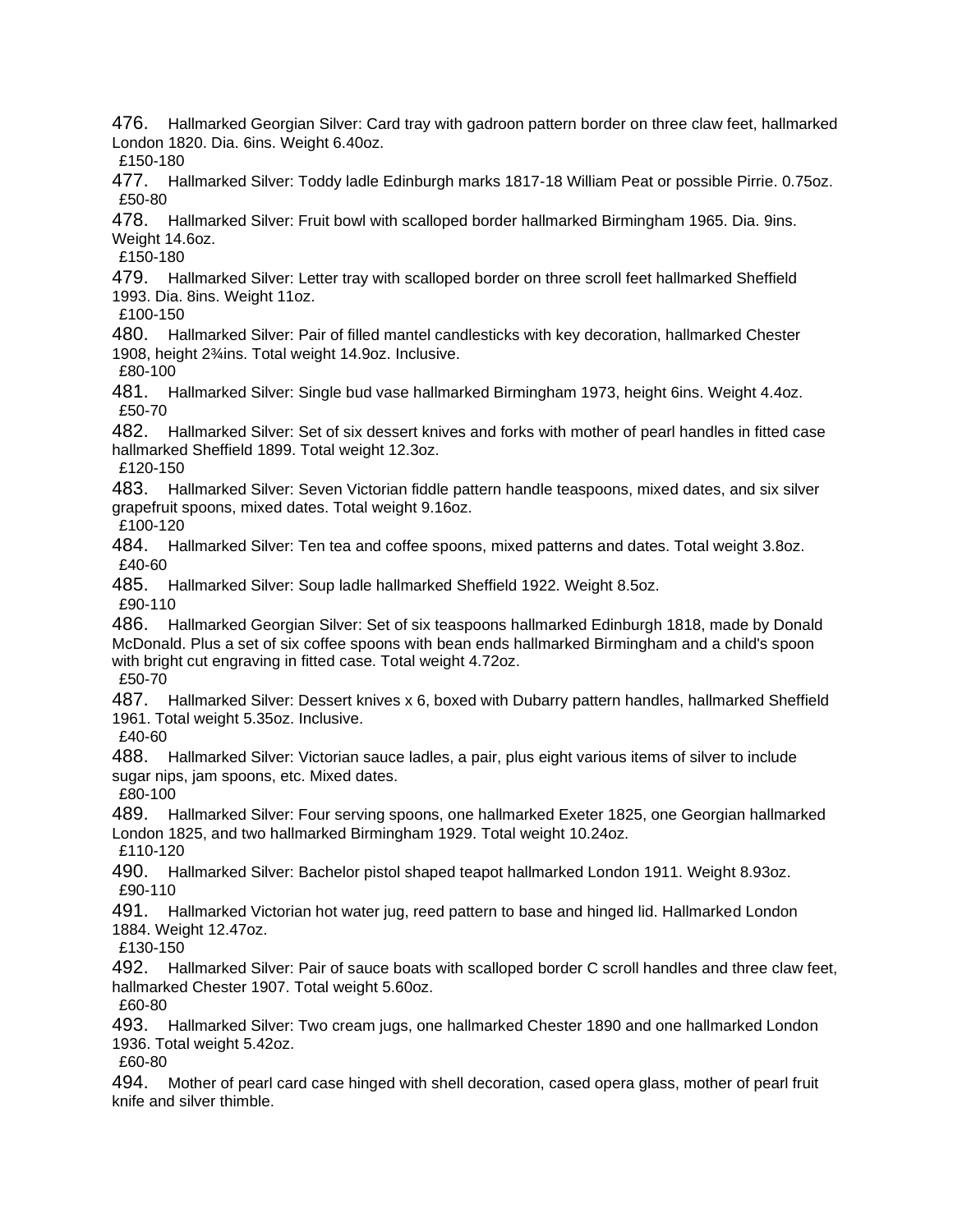£60-80

495. Hallmarked Silver: Hand mirror hallmarked Birmingham. Plus two white metal items, one pin tray and one small dish set with a Persia coin to the base, both test as silver. Total weight 14oz. Inclusive. £60-80

496. Hallmarked Silver: Tea strainer and bowl, and a small bon bon dish. Weight 4.4oz.

£50-60

497. Hallmarked Silver: Condiment set pie crust pattern on three hoof feet hallmarked Birmingham. Total weight 4oz.

£40-60

498. Hallmarked Silver: Swan pin cushion hallmarked Birmingham.

£40-60

499. Jewellery: White metal bracelet with four charms attached, tests as silver, and two silver butter knives. 1.67oz. Plus chain mail ladies purse.

£40-60

500. Hallmarked Silver: Four assorted napkin rings. Total weight 4.48oz.

£50-70

501. Jewellery: White metal single stone diamond brilliant cut earrings, one at 80pts approx. 5.9mm, one at 90pts 6.00mm. G. VS2 approx. 2cts. Claw set with threaded posts and butterfly fittings. Tests as 18ct white gold. Weight 2.6g.

£4000-6000

502. Hallmarked Gold: Long interlock link rose gold keeper or Chatelaine chain marked 9ct. Length 57ins. 27g.

£350-380

503. Hallmarked Gold: Pendant in the form of a nugget set with a solitaire diamond. Hallmarked 375 9ct. Approx. 29g.

£400-600

504. 19th cent. Diamond Jewellery: Metamorphic brooch/pendant in the form of a ten pointed star, forty old cut stones of varying size from 0.50ct, tests 15ct, approx. 3.4ct, with diamond set suspension hanger.

£1500-1800

505. Jewellery: Yellow metal graduated double row curb link bracelet with padlock fastener and safety chain, stamped 9ct, tests as 9ct gold. Weight 32.5g.

£500-550

506. Hallmarked Gold: 9ct gold link chain, length 16ins, with a 1ins. x ½ins, rectangular St. Christopher pendant attached. Total weight 5.6g.

£70-90

507. Hallmarked Jewellery: 9ct gold rope link chain with a cross attached. Length 24ins. Total weight 2.2g.

£30-50

508. Hallmarked Jewellery: 9ct gold chains, one rope link, the other fetter and three link. Both 16ins long.. Total weight 4.3g. (2)

£60-80

509. Hallmarked Jewellery: Two 9ct gold signet rings, one set with a tiger's eye stone, ring size M, the other with a scroll shaped head, ring size K. Total weight 5g.

£60-80

510. Hallmarked Jewellery: Two 9ct gold signet rings both with square heads, one size W and one size O. Total weight 5g.

£60-80

511. Jewellery: Yellow metal pendant set with an oval opal doublet 14mm x 10½mm set in a rub over collar with a rope border stamped 9ct. Tests as 9ct gold. Weight 2.5g. £60-80

512. Jewellery: Yellow metal ring set with an oval cut sapphire, estimated weight 0.45ct, surrounded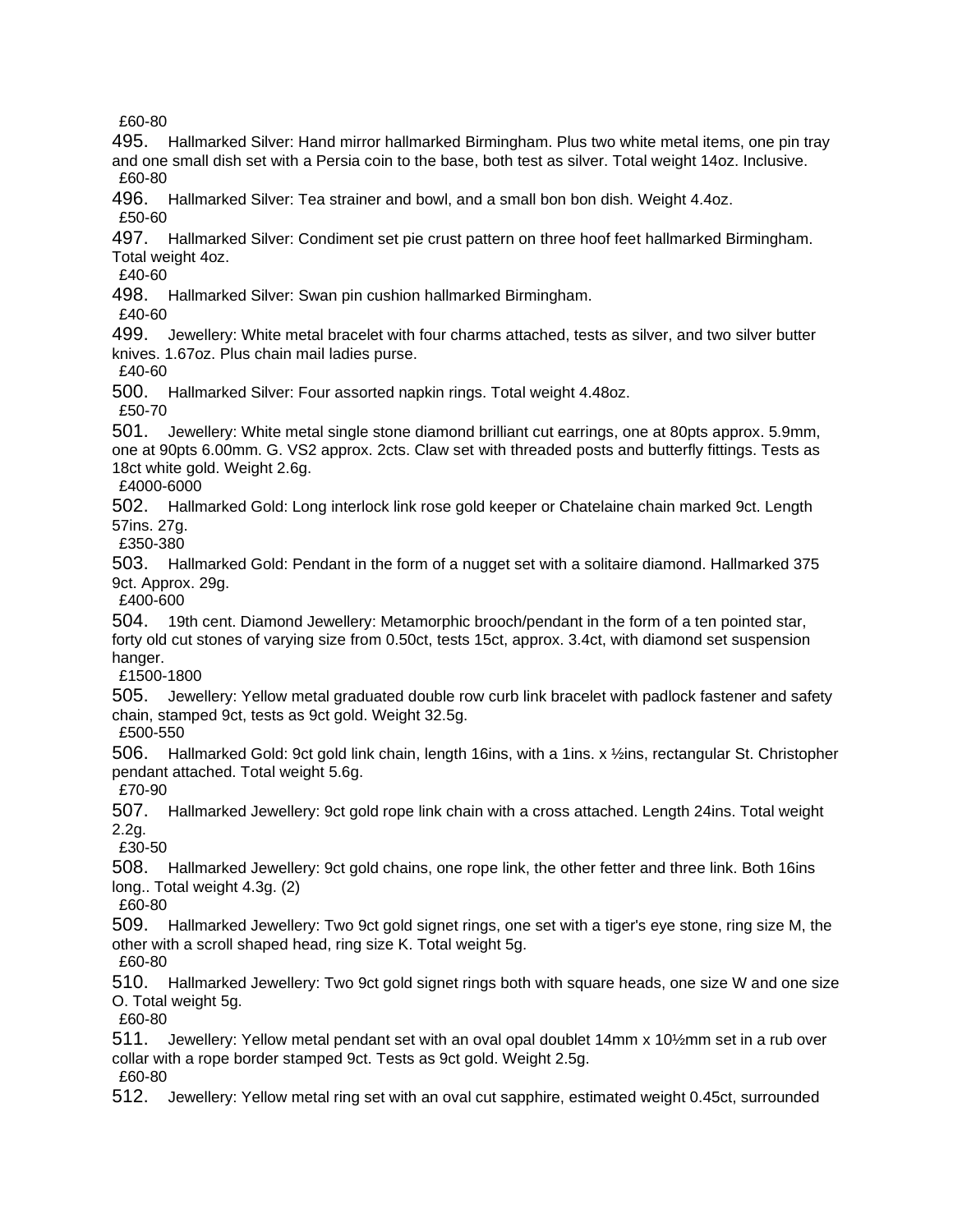by ten 8 cut diamonds, estimated weight of (10) 0.40ct, tests as 9ct gold. Ring size P. Weight 2.4g. £40-60

513. Hallmarked Jewellery: Ring 18ct gold tapering band set with two rubies, estimated weight of (2) 0.20ct, and a single old cut diamond, estimated weight 0.02ct. Hallmarked Chester. Ring size P. Weight 3.6g.

£80-120

514. Hallmarked Jewellery: 22ct gold plain 2mm band, ring size P. Weight 1.5g. £40-60

515. 18ct gold ring set with a rectangular blue topaz, estimated weight 8.00ct. Weight 8.3g. £250-350

516. 18ct gold ring set with an oval cut golden topaz, estimated weight of 9.00ct. Weight 8.2g. £400-600

517. Jewellery: Yellow metal open rope dress ring tests as 9ct gold. Ring size M. Weight 3.5g. £50-70

518. Jewellery: Yellow metal oval shell cameo brooch/pendant depicting lady's head left hand profile with rope border, tests as 9ct gold. Weight 9.5g.

£100-120

519. Hallmarked Jewellery: 9ct gold oval shell cameo brooch depicting lady's head left handed profile with rope and scalloped border. Weight 10.3g.

£100-120

520. Hallmarked Jewellery: 9ct gold oval shell cameo brooch depicting a lady's head with rope and scalloped border. Weight 13.1g.

£120-140

521. Hallmarked Gold: Carved shell cameo brooch. Weight 6.5g.

£60-100

522. Hallmarked Jewellery: 9ct gold belcher link chain, length 18ins, having a 9ct 1¾ins. x 1½ins oval cameo pendant attached. Total weight 18.5g.

£200-220

523. Jewellery: Baroque pearls (44) in 9ct hallmarked cage clasp. 18½ins.

£100-150

524. Watches: Ladies 9ct gold Tissot on a 9ct bracelet with round links. Total weight 13g. Inclusive. A yellow metal hollow bangle tests as 9ct gold. Weight 4.8g. A/F. Plus two rolled gold chains and a double row of imitation pearls with 9ct gold screw fittings. Weight 3.1g.

£150-180

525. Bracelet triple row of sixty 7.5mm cultured pearls, twenty pearls per row with space bars having an 18ct yellow gold clasp set with six rubies, estimated weight of (6) 0.30ct. £200-300

526. Jewellery: Yellow metal earrings plus a pendant, all set with various sizes of cultured pearls. Total weight 10g.

£30-50

527. Necklet double row of 7.5mm cultured pearls (99) in each row with two 9ct spacers each set with an oval opal doublet.

£300-500

528. Liberty & Co. Jewellery: Necklace of forty-three graduated pink coral beads interspersed with crystal spacers, white gold and diamond, length 15½ins. With original sales receipt 1985 £825.00. £1000-1200

529. Hallmarked Gold Jewellery: 9ct clasp bracelet set with small rubies and diamonds, Birmingham 1906 W. Loveday & Son, original case. Total weight 10.3g.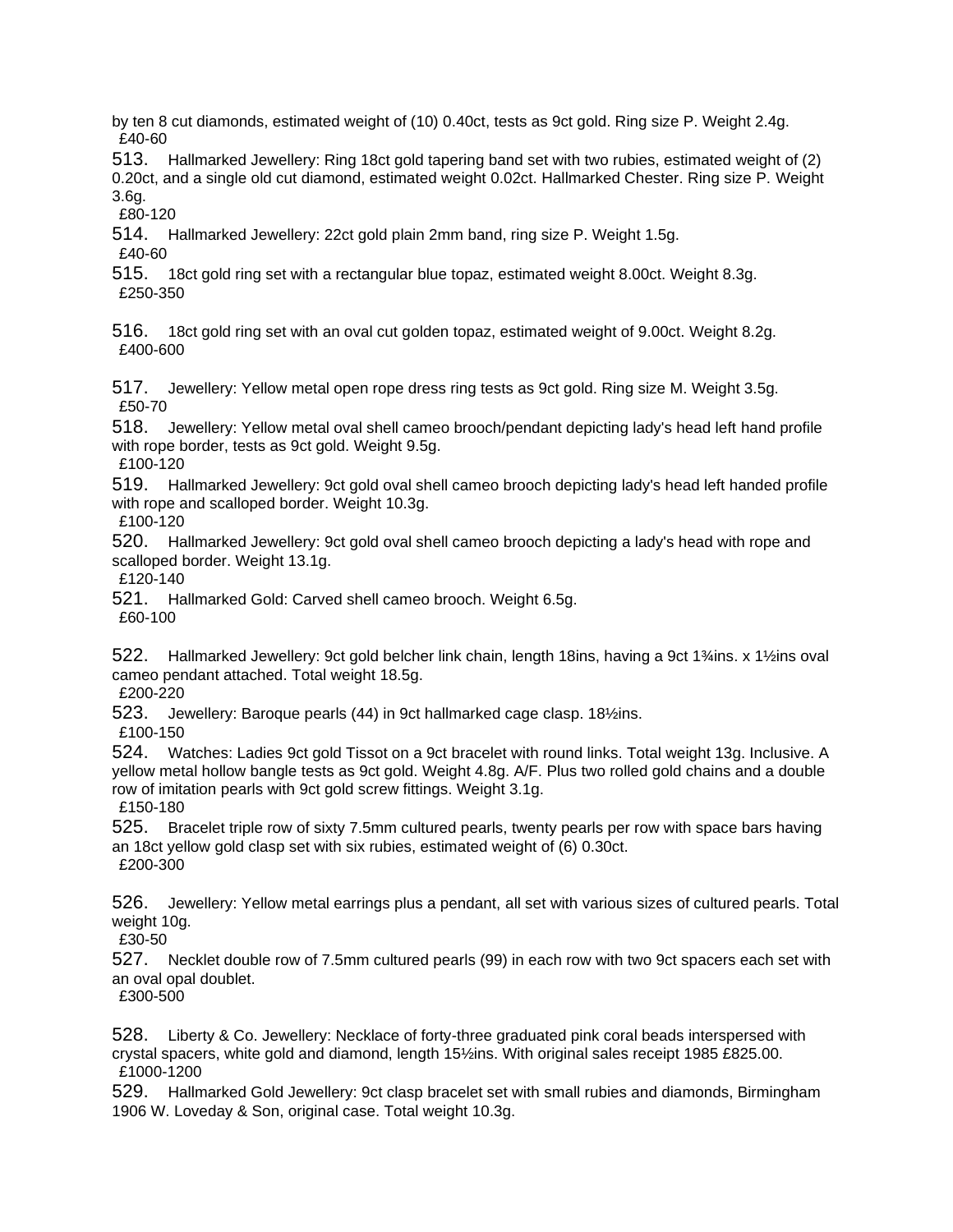£130-160

530. Liberty & Co: Silver and enamel vesta case designed by Archibald Knox cast in low relief with Celtic knot on turquoise enamel ground engraved reverse initials W.S. April 1906. £300-350

531. Clocks: Liberty Art Nouveau desk clock Tudric pewter, silvered Arabic dial surrounded by a squared design sloping base on swept feet, signed and numbered to base 01406. Height 5<sup>3</sup>/sins. x 3½ins. x 5ins.

£100-120

532. Clocks: Liberty Art Nouveau mantel clock Tudric planished pewter impressed base No. 01212 'English Pewter made by Liberty & Co', replacement dial and movement Swinden & Sons, Birmingham  $(A/F)$  8ins. x 3<sup>5</sup>/<sub>8</sub>ins. x 9<sup>1</sup>/<sub>2</sub>ins.

£150-200

533. 19th cent. Art & Crafts: Gothic style brass charger impressed relief central cross and floriate border mounted with cabouchon set quartz stones, ¾ins. x 4, 1ins. x 8, 1¼ins. x 4, with inscription to reverse 'Given by F.H.C & A.C.E.' Overall dia. 16ins.

£150-200

534. Watches: Ladies Rolex Datejust in stainless and yellow Rolesor.

£1500-2500

535. Watches: Ladies 9ct yellow gold Bernex strap watch.

£60-100

536. Watches: 9ct yellow gold Omega ladies watch. Champagne coloured dial on black strap. £60-80

537. Watches: Longines stainless steel and gold plated bracelet watch, with white dial. £40-60

538. Watches: Gentlemen's stainless steel Omega Seamaster 600, manual wind, silver coloured baton dial on a black strap, plus a spare strap.

£150-250

539. Watches: Ladies Omega Ladymatic 9ct yellow gold on a black leather strap, having a silver coloured dial. Diameter of case 17mm.

£80-100

540. Watches: Rolex Oyster Speedking Precision wristwatch stainless steel case 28mm in diameter, silver coloured dial on a stainless steel and gold plated non-Rolex later bracelet c1950. (Needs attention) £400-600

541. Watches: Stainless steel pendant watch, white dial with black Arabic numbers. Diameter of case  $\frac{3}{4}$ ins.

£40-60

542. Watches: Goliath Steel pocket watch signed Rowell of London, slight chip to the enamel face. Dia. 2<sup>3</sup>/<sub>4</sub>ins.

£70-100

543. Clocks & Watches: Hallmarked silver Goliath Argentan cased pocket/travelling watch in silver faced carrying case, made and supplied by Ollivant & Botsford, Manchester. Watchmakers to The Admiralty. The associated case is silk and velvet lined within with a hallmarked silver outer facing marked Ollivant & Botsford, Birmingham, Sterling N-1912/13. The watch has a glass secondary dust cover. £100-150

544. Watches: Hallmarked gold Omega gentleman's 1968 DeVille Seamaster with 9ct gold bracelet. 60g. Inclusive.

£800-1200

545. Watches: Hallmarked 9ct gold Dennison. Cased, Arabic numerals and secondary dial, movement signed B.W C.O. Swiss. 1.7oz. Inclusive.

£200-300

546. Watches: Acier stainless steel cased c1938 movement signed Hameter inscribed on reverse,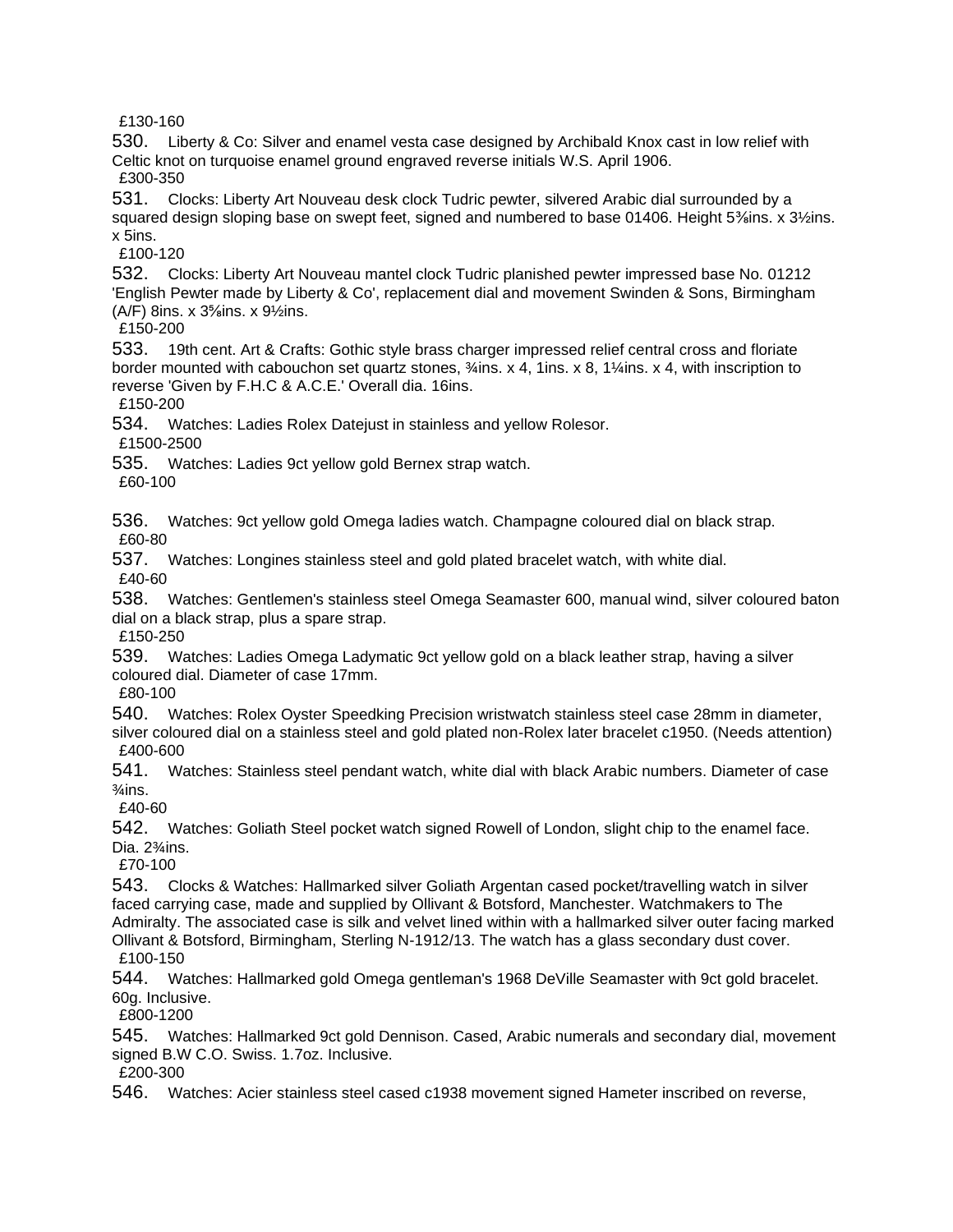Arabic numerals and secondary dial, minus crown.

£30-50

547. Numismatics: Carmarthan Bank £5 note dated 1828.

£80-120

548. Coins: Gold proof Half Sovereign 1999.

£200-250

549. Coins: Gold Half Krugerrand 1985.

£550-650

550. Numismatics: GB copper Edward VIII 1902 low tide penny.

£40-60

551. Gold Coins: Full Sovereign Queen Victoria 1892.

£250-350

552. Gold Coins: Half Sovereign Edward VII 1910.

£120-150

553. Gold Coins: Half Sovereign Edward VII 1910.

£120-150

554. Gold oins: Half Sovereign Edward VII 1912.

£120-150

555. Coins: Gold Half Sovereign 1912.

£130-150

556. Coins: Gold US Coronet Head, Half Eagle 5 Dollars 1878 with mount ring. 8.5g. £330-350

557. Coins: Gold Sovereign 1912.

£250-300

558. Numismatics: Roman Macrinus 217-218 AD Denarius abacus or coin counter. Rev Liberalitas standing holding cornucopia.

£80-100

559. Numismatics: Roman Severus Alexander 222-235A Denarius. Rev Felicitas holding wreath and Patera.

£80-100

560. Numismatics: Roman Imperial Marcus Aurelius Denarius silver, reverse Justice holding Patera. £60-80

561. The Late Tom Hunter Collection Celtic Coins: Dobunni Cotswold Eagle. Head Type C. c.40-20 BC. Silver unit. 0.73g. 12mm. Stylised head right, S-shapes and pellets./ Annulate horse left, stylised 'birds head' above, flower motif below. Ancient British Coins 2018, Van Arsdell 1045, British Museum Catalogue 2963-67, Spink 377. Good VF, neat flan, bold horse.

£200-300

562. The Late Tom Hunter Collection Celtic Coins: Dobunni Anted. c.AD 20-43? Silver unit. 0.86g. 13mm. Stylised head right./ Triple-tailed annulate horse left, TED and pellet above, AN and ringed-pellet below. ABC 2072, VA 1082, BMC 3032-38, S 380. Scarce. £150-200

563. The Late Tom Hunter Collection Celtic Coins: Catuvellauni Tasciovanos Pegasus. Sills class 7b, Large Tablet/Pegasus. c.25 BC-AD 10. Gold quarter stater. 1.36g. 9mm. TASC in panel on vertical wreath./ Pegasus left, beaded mane. ABC 2601, VA-, BMC 1650, DK 534, S 226. Good VF, dumpy flan of rose gold, sharp Pegasus with clear wing. Rare, only 30 recorded. £400-500

564. The Late Tom Hunter Collection Celtic Coins: Catuvellauni Andoco Crescent Wreath. Sills class 1, Crescent Wreath. c.20-1 BC. Gold quarter stater. 1.31g. 11mm. Crossed wreaths, one curved, back-to-back crescents at centre, ANDO in angles./ Horse left, bucranium above, wheel below. ABC 2718, VA 1863, BMC 2015-17, DK 532, S 263. VF/Good VF, rose gold, full ANDO, full bodied horse. Scarce.

£500-700